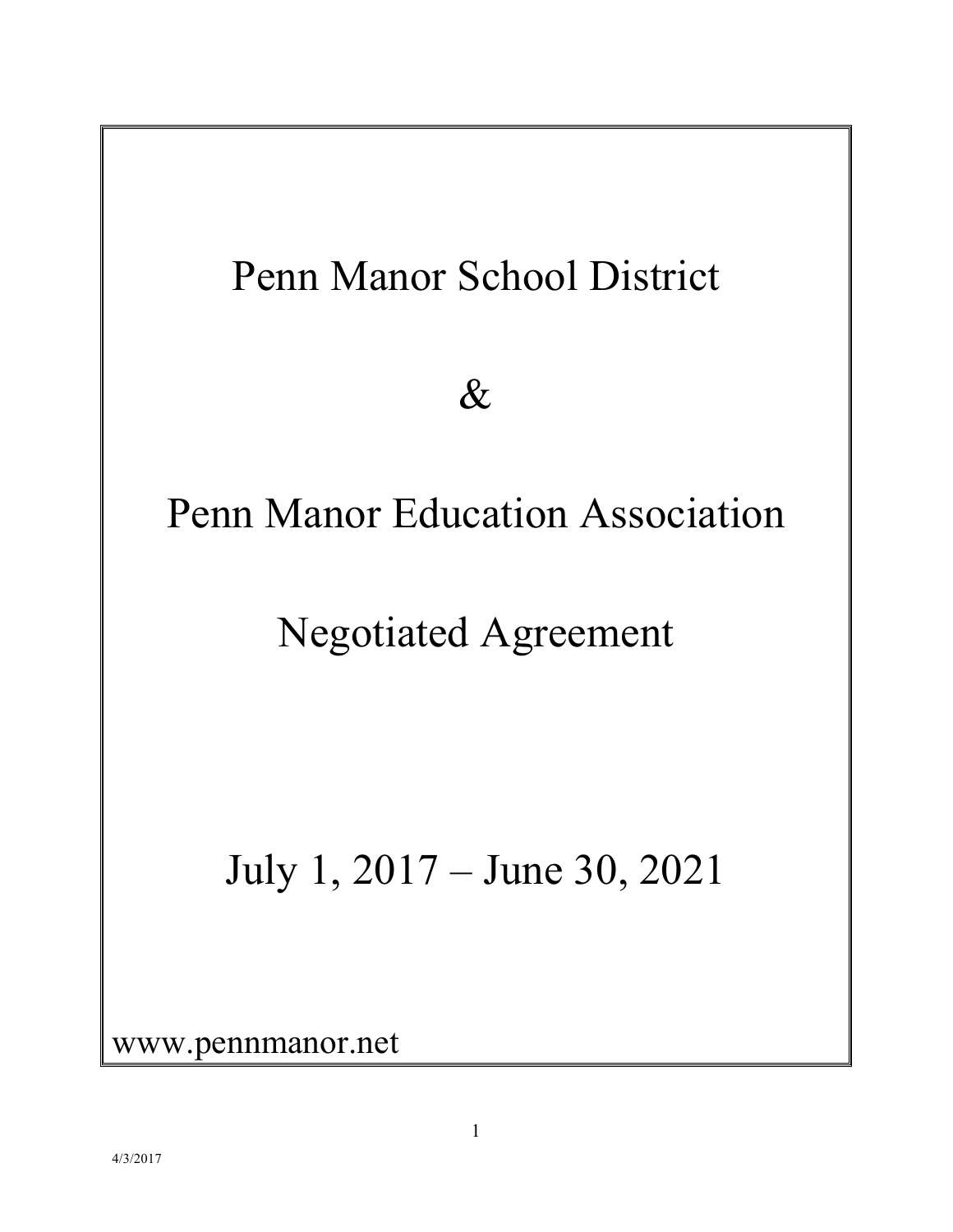### **TABLE OF CONTENTS**

| I.      |  |
|---------|--|
| II.     |  |
| III.    |  |
| IV.     |  |
| V.      |  |
| VI.     |  |
| VII.    |  |
| VIII.   |  |
| IX.     |  |
| X.      |  |
| XI.     |  |
| XII.    |  |
| XIII.   |  |
| XIV.    |  |
| XV.     |  |
| XVI.    |  |
| XVII.   |  |
| XVIII.  |  |
| XIX.    |  |
| XX.     |  |
| XXI.    |  |
| XXII.   |  |
| XXIII.  |  |
| XXIV.   |  |
| XXV.    |  |
| XXVI.   |  |
| XXVII.  |  |
| XXVIII. |  |
| XXIX.   |  |
| XXX.    |  |
| XXXI.   |  |
| XXXII.  |  |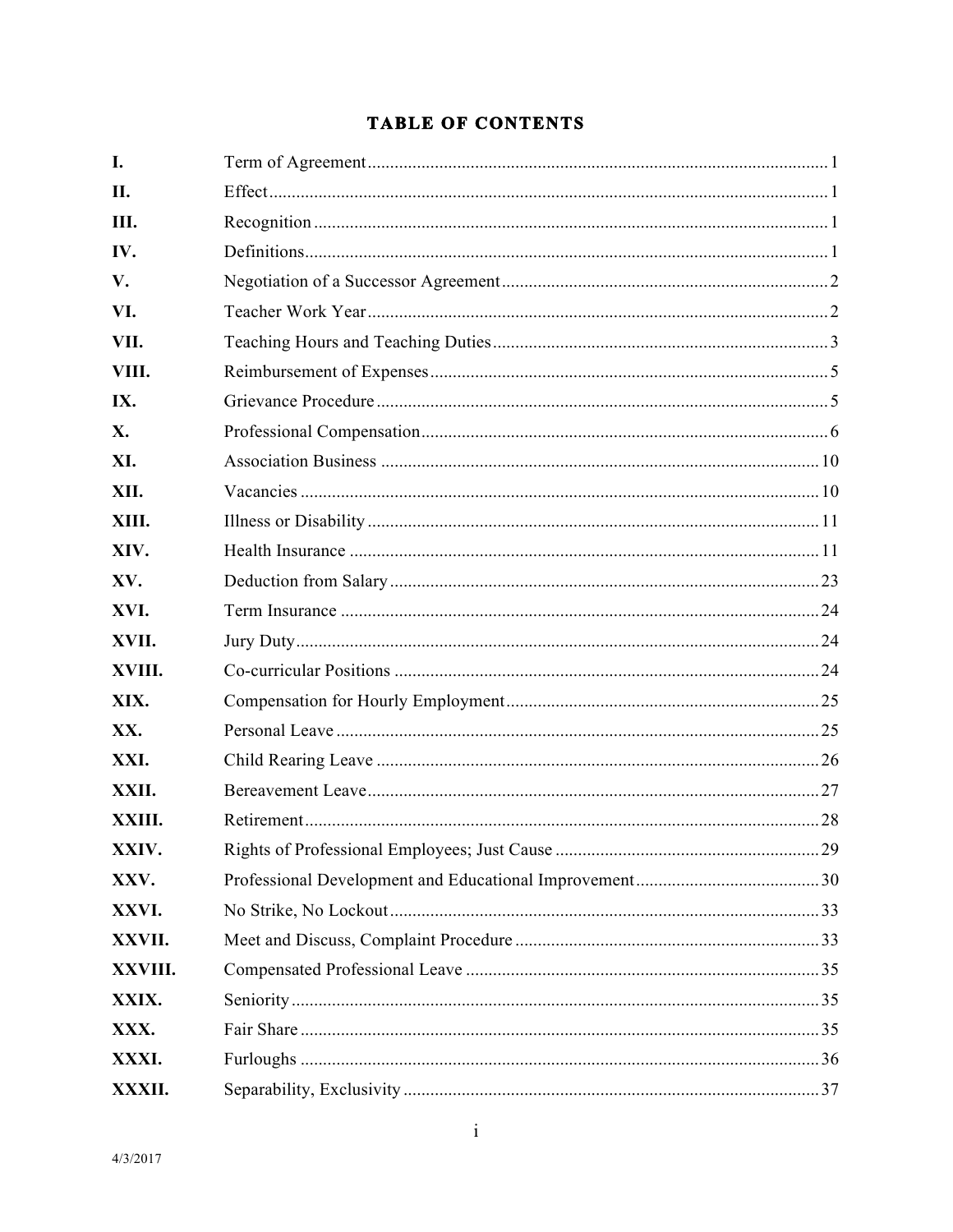#### **AGREEMENT**

#### MADE AND CONCLUDED AS of this 3rd day of April, 2017

BY AND BETWEEN PENN MANOR SCHOOL DISTRICT, a school district organized and existing under the laws of the Commonwealth of Pennsylvania, having its principal office at 2950 Charlestown Road, Lancaster County, Pennsylvania, (hereinafter called "DISTRICT");

#### AND

PENN MANOR EDUCATION ASSOCIATION, the duly certified representative of the professional employees of the District, as set forth on the Certificate issued to it by the Pennsylvania Labor Relations Board (hereinafter called "ASSOCIATION")

#### **WITNESSETH THAT:**

The District and the Association, intending to be legally bound hereby, for themselves and each of their respective successors and assigns, covenant and agree, as follows:

#### **I. Term of Agreement**

The term of this agreement shall be from July 1, 2017, until June 30, 2021.

#### **II. Effect**

This Agreement supersedes and replaces effective July 1, 2017, the prior Negotiated Agreement, which will expire June 30, 2017.

#### **III. Recognition**

The Board hereby recognizes the Association as the exclusive and sole representative for collective bargaining for all employees included in the bargaining unit as certified and determined by an election conducted by the Pennsylvania Labor Relations Board.

#### **IV. Definitions**

- A. **Teachers or Employees** All professional employees included in the bargaining unit. The Coordinator of Alternative Education for Disruptive Youth (CAEDY) shall be deemed to be an employee of the Bargaining Unit, but will be subject to an alternative compensation package and alternative work schedule than that applicable to other employees.
- B. **Board or Public Employer or District** Penn Manor School District Board of School Directors.
- C. **Association** Penn Manor Education Association.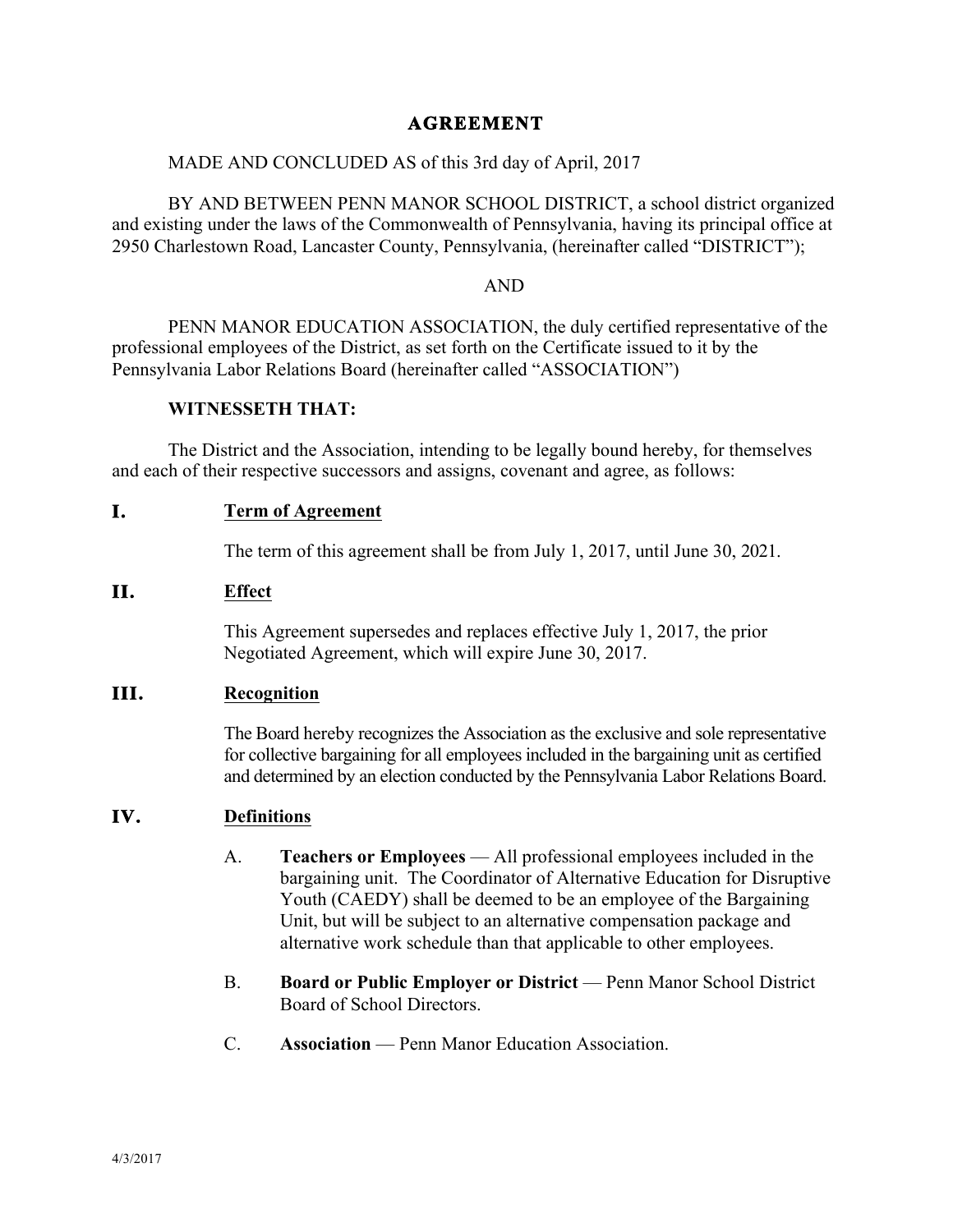#### **V. Negotiation of a Successor Agreement**

- A. The District and the Association agree that negotiations for a successor agreement shall commence following the receipt by the Board of a request for such negotiations from the Association, which request shall be made on or before January 10, 2021 under the terms of ACT 88 of 1992.
- B. Each party agrees to make information available to the other party upon reasonable request. Requests for information shall be made in writing and, if made by the Association, shall be addressed to the District Superintendent, signed by the President or Vice-President of the Association and a duplicate copy thereof shall be sent to the Secretary of the Board. Requests for information made by the District shall be signed by the Superintendent or the President of the Board and shall be sent to the President of the Association. Responses to the requests shall be given by the party receiving the request to the party making it within seven (7) calendar days after the request is received.

#### **VI. Teacher Work Year**

During the length of this contract, the teacher work year shall be contained within the confines of the school calendar as determined by the Board, but shall not exceed one hundred ninety (190) days, comprised of not more than one hundred eighty-two (182) days when pupils are in attendance and the remainder (not to exceed a total of one hundred ninety (190) days) shall be clerical, orientation, inservice, parent conference or record keeping days. The teacher work year for teachers employed on a ten (10) month contract shall be two hundred nine (209) days, and salaries of those teachers shall be increased ten percent (10%) from the attached schedules. Middle school counselors are employed on a 199 day work year. The salaries of those teachers shall be increased five percent (5%) from the attached schedule. The CAEDY is employed on a 195 day work year. The salary of the CAEDY shall be increased two point six percent (2.6%) from the attached schedule.

The last school day before Winter Break will be an early dismissal day for both teachers and students.

One day prior to the opening of school shall be designated as a room preparation day and 1/2 day at or near the end of each school year shall be scheduled for record keeping or clerical duties. One day of the work year shall be dedicated for Elementary Report Card/Conference Preparation Day for the elementary staff and Secondary Change-Over Day for record keeping or clerical duties for the secondary staff. One of the required in-service days will be for the purpose of completing DSSD requirements in a flexible, teacher-directed format. Teachers under formal observation will also receive in-service credit.

Back to School Night/Elementary Conference Committee – the Association and District will form a Back to School Night/Elementary Conference Committee that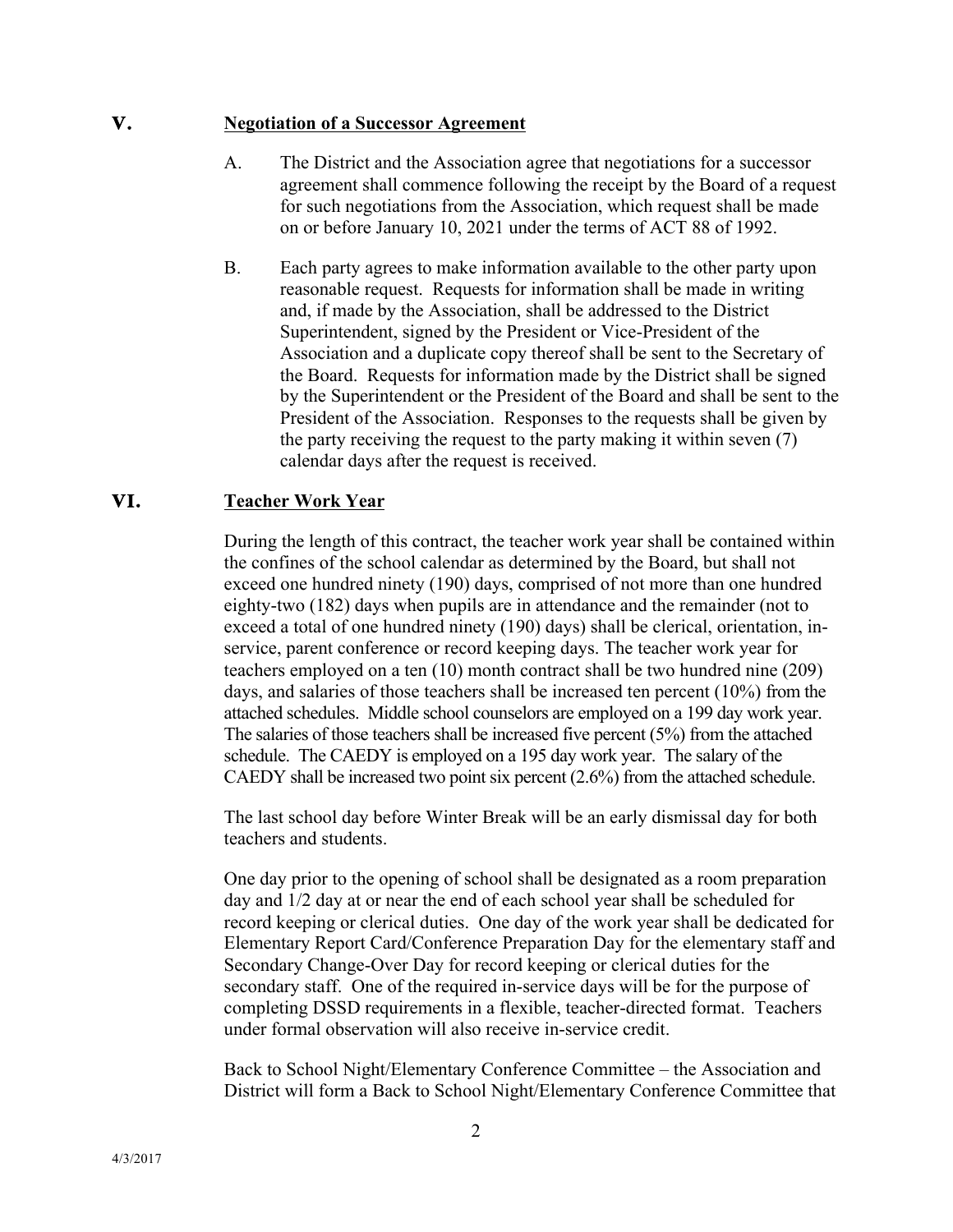will be charged with making a proposal for revisions to both Back to School Night and Elementary Conference scheduling for incorporation into the 2018- 2019 school calendar. Both parties will have equal representation on the Committee.

An exception to the defined teacher work year is made for one 12-month teaching position in the Agriculture Department. The teacher assigned to the 12 month Agriculture position is assigned 20 vacation days per year during noninstructional days and is permitted the district approved holidays. The teacher serving in this position shall receive 125% of pay based on that individual's service and degree status.

#### **VII. Teaching Hours and Teaching Duties**

- A. Teaching hours and teaching duties shall be as determined by the Board, but in no event shall the length of a teacher day be more than seven (7) hours and five (5) minutes on duty, exclusive of lunch period, for secondary teachers; or more than six (6) hours and fifty-five (55) minutes on duty, exclusive of lunch period, for elementary teachers. The length of lunch periods, availability of preparation times, ability of teachers to leave the building, etc., shall be in accordance with State Law or the policy of the Board, whichever is applicable. In addition, teachers shall, on request, make reasonable appointments for conferences with students and parents and shall attend faculty meetings, unless excused from attendance by the building principal.
- B. In the event a teacher shall be requested and agrees to teach more than the teaching duties (excluding homebound instruction, tutoring, summer school, "Twilight School" alternative schooling, adult education, and curriculum writing) established for teachers by the Administration or the Board, then such teacher shall receive additional compensation for each such hour of additional teaching duties based on the teacher's hourly per diem rate. For example, a teacher who normally teaches less than 100% of the teaching schedule will be paid according to this section for time worked as a district teacher substitute. (Example: \$50,490 divided by 190 days - i.e., the number of days in a year) equals \$265.74 divided by 7 hours and 5 minutes  $= $37.52$  per hour.)
- C. Elementary teachers shall be relieved of teaching responsibilities for a minimum of 30 consecutive minutes during those times when their classes are receiving instruction from such teaching specialists. Elementary specialists' 30 consecutive minute preparation period will also occur during the student day. Nothing precludes the District from making modifications to the length of elementary specials within this framework.
- D. The times for elementary recess in each building shall be scheduled so as to facilitate sharing of supervision duties by those teachers who so desire,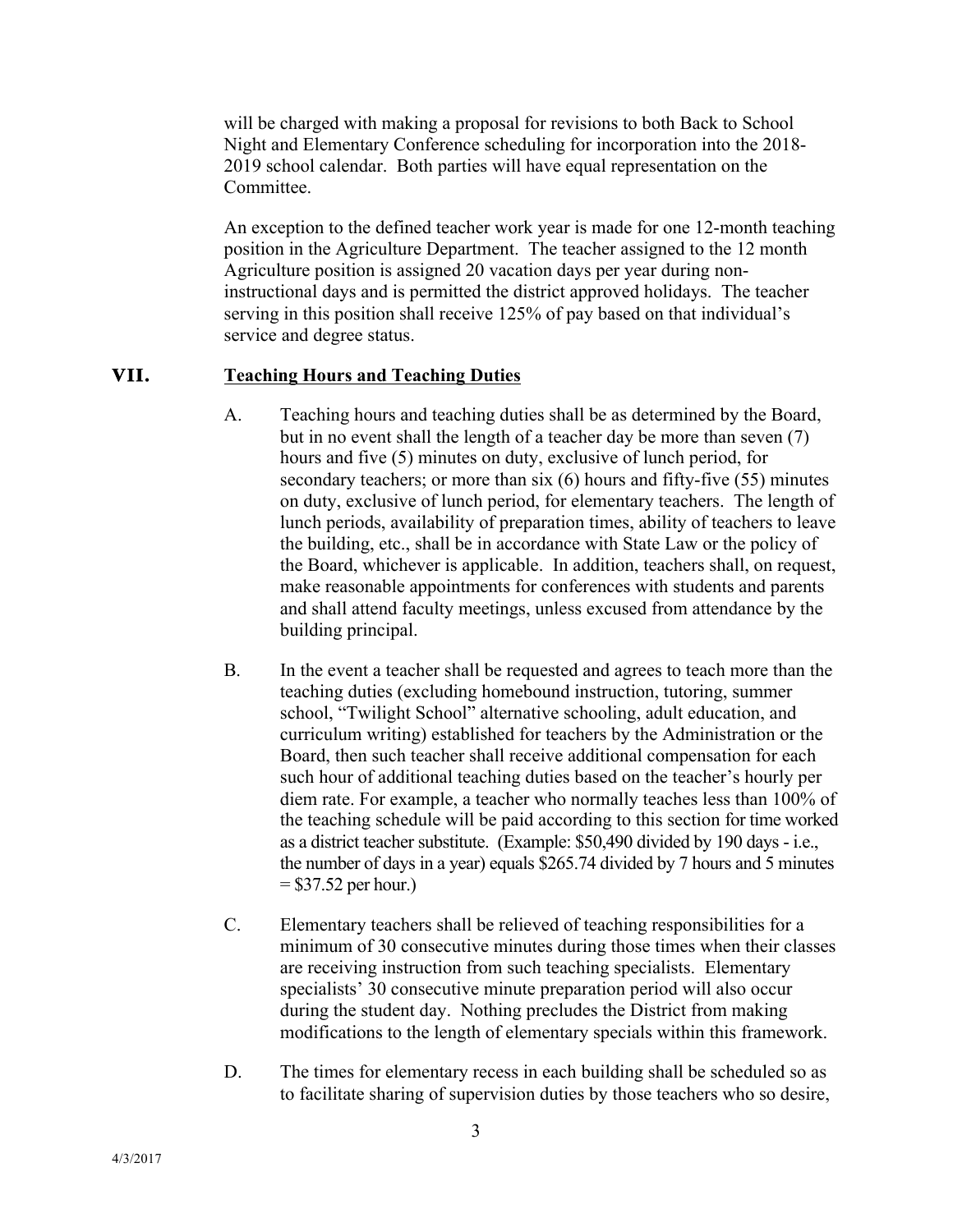provided, however, that nothing contained herein shall be deemed to require any teacher to share supervision duties or to permit inadequate supervision of recess by teachers as determined by the Superintendent.

- E. The daily teaching duties at the secondary level will include not less than one (1) period of unassigned preparation time, which period shall be the same average length as the length of the normal instructional periods as established by the Administration or the Board. Teachers having dual assignments (e.g., high school students and middle school students) shall be granted a prorated preparation period according to their actual teaching assignment (i.e., one block and three traditional teaching periods equal one traditional planning period). The daily teaching duties at the secondary level will include not less than one (1) period of unassigned preparation time per day, which period shall be the same average length as the length of the normal instructional periods as established by the Administration or the Board. Such preparation time is for the purpose of engaging in, and shall be used for, tasks related to the teacher's assigned duties unless an exception is granted upon request to the building principal. Nothing contained in this paragraph shall be deemed to permit a substantial decrease in total preparation time by reason of a major alteration in the length of instructional periods, except in the event of a change in schedule mutually agreed upon by administration and association.
- F. Preparation for part-time Bargaining Unit teachers shall be as follows:
	- One teaching block equals one-third of a block for preparation (30 minutes).
	- Two teaching blocks equals two-thirds of block for preparation (60) minutes).
	- Three teaching blocks equals one block for preparation (85-90) minutes).

Such preparation time for part-time Bargaining Unit Members is for the purpose of engaging in and shall be used for tasks related to the teacher's assigned duties unless an exception is granted upon request to the building principal. Nothing contained in this paragraph shall be deemed to permit a substantial decrease in total preparation time by reason of a major alteration in the length of instructional periods, except in the event of a change in schedule mutually agreed upon by administration and association.

G. Teachers involved in Parent Conference evening sessions and Meet the Teacher Night activities shall be dismissed two (2) hours early either on the date of the event or on the Friday immediately following the event. The decision designating the target day for the two-hour early dismissal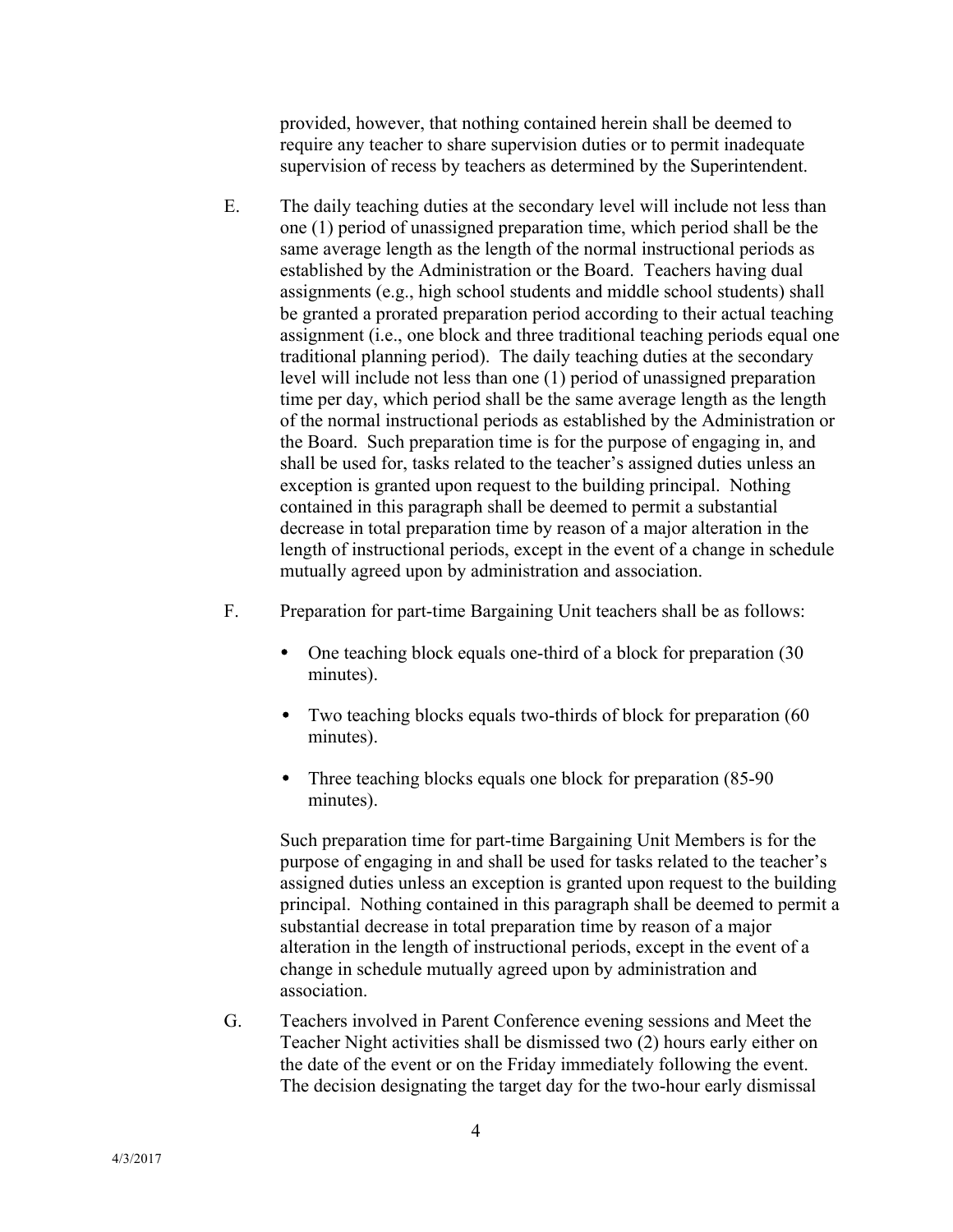shall be made in cooperation between the Superintendent and the association officers.

- H. The participating music staff in the elementary and middle schools will be given approximately one hour release time on a school day agreed upon by the teacher and the school principal for "music night." In addition, participating art staff will be given approximately one hour release time on a school day agreed upon by the teacher and the school principal for "district art show."
- I. Elementary specialists will receive amounts of release time equivalent to amounts of release time provided to other elementary teachers.
- J. The administration may direct the social workers and the CAEDY to work hours outside of the hours described above in Paragraph A. The individuals in the positions noted herein may be required to work weekends and during the summer to meet the expectations of their position. The administration recognizes that in light of this requirement, these employees may be permitted to take time off consistent with the contract during what would normally be a regular working day for the rest of the bargaining unit. In the event these employees request time off during regular school time, they must obtain the necessary permission from their immediate supervisor.

#### **VIII. Reimbursement of Expenses**

- A. Teachers required to use their own automobiles in the performance of their duties shall be reimbursed for all such travel at the prevailing, per mile rate as determined by the Internal Revenue Service. Teachers assigned to more than one (1) school per day shall be reimbursed for all driving done between schools, with one (1) school being designated as their operation base. Teachers who perform homebound teaching duties shall be reimbursed for any extra mileage required by reason of such teaching duties.
- B. Mileage reimbursement will be based upon additional required mileage. (For example, a teacher will not be reimbursed for mileage which would have been driven despite the homebound teaching duties. Assume that a teacher would drive 25 miles to and from school. If that teacher performed homebound instruction which required a total of 30 miles to school, to homebound instruction, and home, the reimbursement would be for 5 miles.)

#### **IX. Grievance Procedure**

Any grievance shall be resolved in accordance with the Grievance Procedure attached to this agreement as Appendix "A."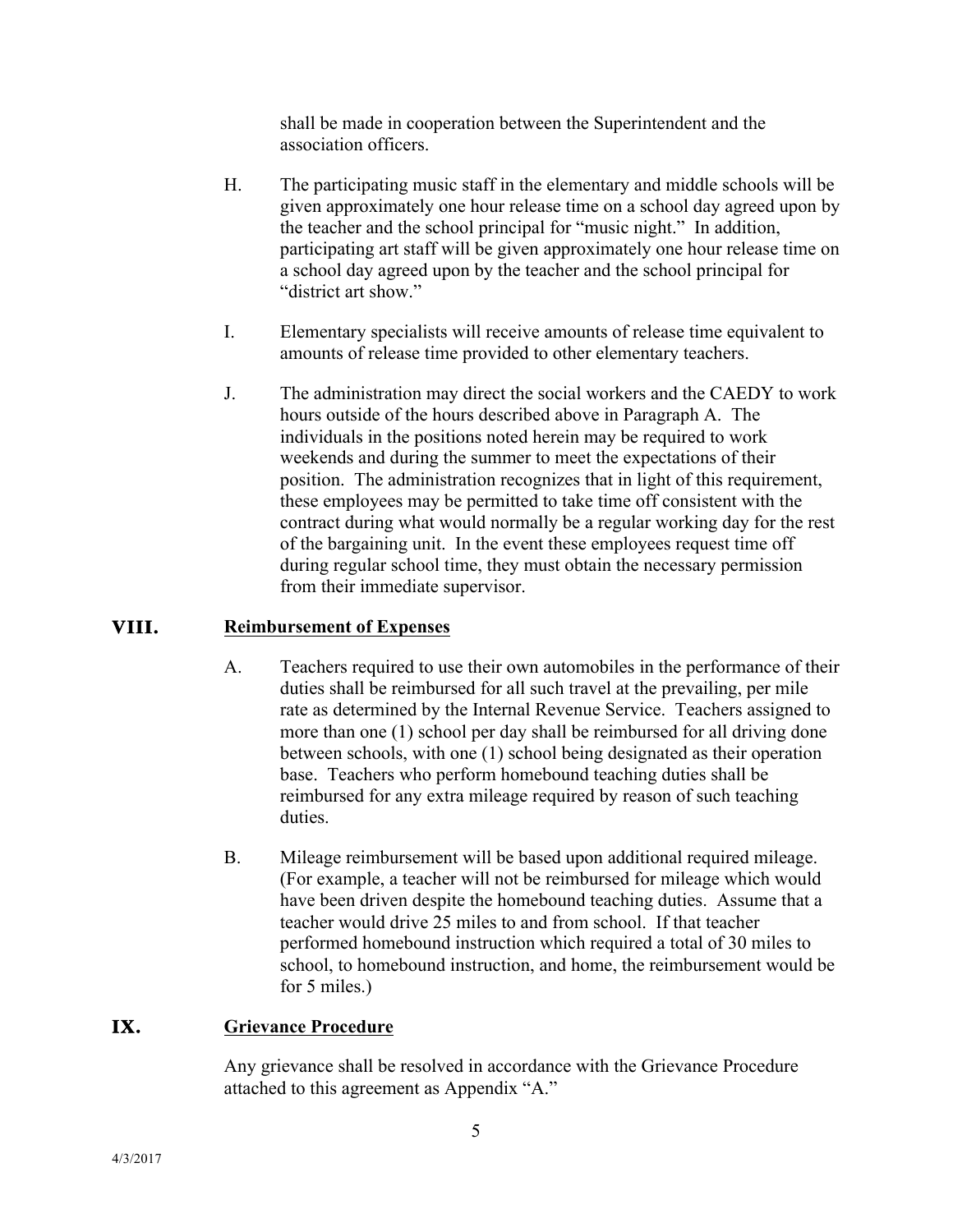### **X. Professional Compensation**

Effective July 1, 2017, each member of the bargaining unit shall be repositioned on the attached salary schedule, regardless of years of service in the District, at the lowest step number that corresponds to their 2016-2017 column placement for which s/he receives at least \$1,000 increase over his/her 2016-2017 base salary for the exact same column in 2017-2018 as 2016-2017. This is a one-time-only step adjustment applied before any column movement applies for those employees eligible to receive lateral movement on the salary schedule for 2017- 2018. (Refer to the Step Placement Chart included herein for 2017-2018 for additional clarification.) Effective July 1, 2018 for 2018-2019 and each contract year thereafter for the life of this Agreement, each employee shall advance one (1) step *for each cumulative year of service* within their applicable column until the employee reaches step 17 on the salary schedule, where the employee shall remain for the life of this Agreement. (For example, an employee with 4.49 cumulative years of service would be considered to have 4 years of service; and an employee with 4.50 cumulative years of service would be considered to have 5 years of service.) The salary of each teacher for the 2017-2018, 2018-2019, 2019- 2020, 2020-2021 school years is set forth in the schedules attached as Appendix "B."

- A. Newly hired professional employees shall be placed in the proper credit column of the salary scale and at the longevity position as agreed upon at time of hiring.
- B. In order to receive a "degree plus" increment, a teacher must submit to the Superintendent, prior to June 30, a "notification of credits" on the form provided by the Administration. Course work must be completed and an official grade report pertaining to those credits which qualify that person for the increment must be submitted to the Superintendent prior to January 1. Receipt of the official transcript may occur after the January 1 cut off date. All teachers, irrespective of length of service, are eligible for "degree plus" increments.
- C. New employees who have earned a Bachelor's degree in an area other than education and with credits beyond a Bachelor's degree, with the exception of student teaching credits, will receive credit for post-Bachelor's credits toward advanced placement on the salary schedule.
- D. Special Education teachers, speech and language instructors and teachers of gifted shall receive twenty-six hundred dollars (\$2,600) per year in addition to the basic salaries set forth in Appendix "B."
- E. Considerations will be made recognizing the specialized requirements to achieve a Master's level degree for school psychologists, professional school counselors, and speech and language specialists. These compensation guidelines are outlined in Appendix "E."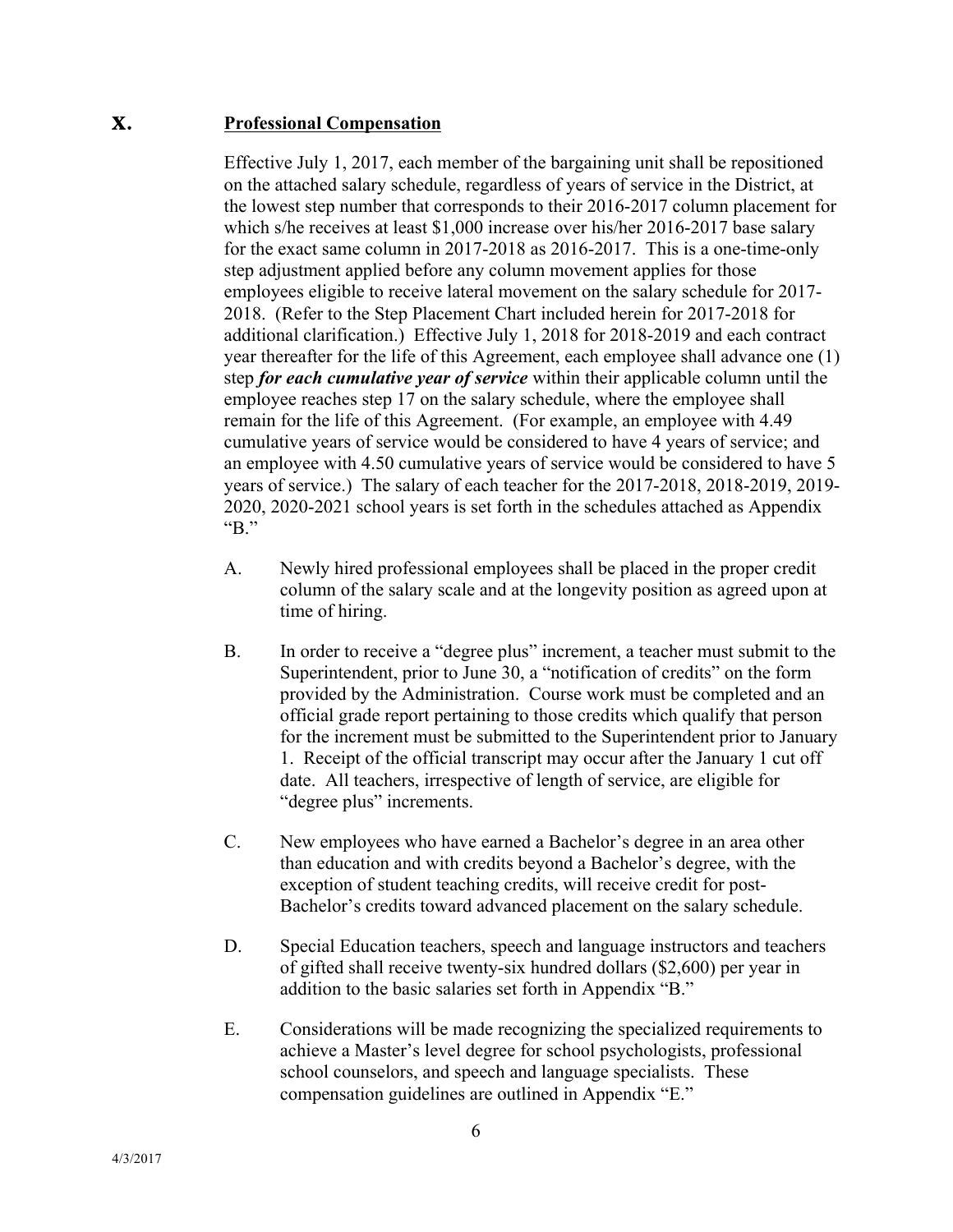#### F. I. E. P. Preparation Compensation

- 1. Special education teachers, excluding teachers of the gifted and speech and language teachers, who are assigned to prepare and monitor more than 30 separate student's Individual Education Plans per school year shall be compensated one hour (at the professional rate) for each I. E. P. above 30. By November 1 of each school year the Coordinator of Special Services shall verify to the Superintendent the I.E.P. preparing and monitoring load of each special education teacher. Teachers preparing and monitoring more than 30 I.E.P.s will be informed in writing by the Superintendent. A payment equal to ½ of the stipend for I.E.P.s above 30 will be made to the qualifying teacher before November 30. By June 1 of each school year the Coordinator of Special Services shall perform a second review of I.E.P. caseload status. Qualifying teachers from the November count and newly qualifying teachers will receive payments by June 30. A reconciliation of the November payment will be made with the second payment in June. Teachers receiving a 50% payment in November will receive a payment equal to the first payment and adjusted for additional I.E.P.s. Newly qualifying teachers will receive full payment for I.E.P. monitoring above 30. Long-term substitute teachers are eligible to receive payment for preparing and monitoring I.E.P.s in excess of 30. No teacher shall be eligible for payments separate from the November and June targets.
- 2. Documentation provided by teachers shall be submitted to the Coordinator of Special Education for verification prior to submission to the business office.
- 3. Special education speech and language teachers shall be reimbursed for I.E.P. preparing and monitoring on the same schedule as outlined in F,1 above. Compensation for speech and language teachers shall be at 50% of the hourly professional rate for separate I.E.P. preparing and monitoring above a total of 30. A 50% speech and language teacher would receive the full hourly rate for each I.E.P. monitored above 30.
- 4. Special Education teachers, Speech teachers and Gifted teachers will receive 2 release days to work on IEPs and other special education/gifted paperwork. For teachers with a case load of over 30 students, an additional release day will be granted. Scheduling release days requires prior approval of the Director of Special Services (or designee).
- G. To be considered for granting of a "Master's plus" increment, a teacher must have earned credits subsequent to receipt of the Master's degree or subsequent to receipt of a Master's equivalent certificate from the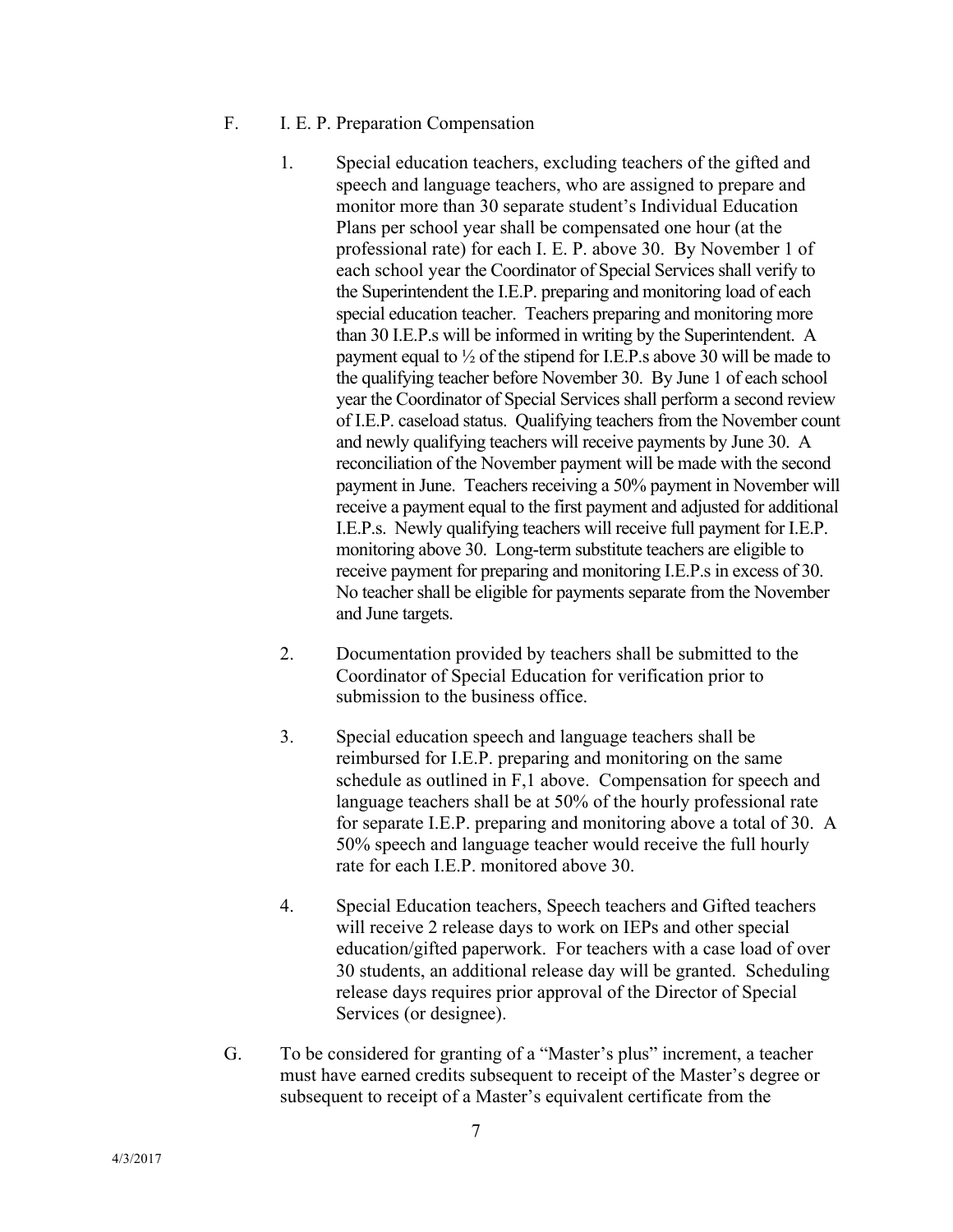Pennsylvania Department of Education. Although courses used to qualify for a "Master's plus" increment must normally be at the graduate level, under special circumstances undergraduate courses may be approved by the Superintendent for consideration for the Master's plus increment. Bargaining Unit Members who have a Master's degree or are enrolled in a Master's degree program as of April 4, 2011, that is leading to the receipt of an actual Master's degree shall not be subject to the above requirement about having earned credits subsequent to the receipt of a Master's Equivalent certificate from the Pennsylvania Department of Education. Bargaining Unit Members hired on or after July 1, 2011, are not eligible for the Master's Equivalency endorsement recognition and placement on the Master's column. Bargaining Unit Members who only have a Master's Equivalency endorsement are no longer eligible for column movement. Effective July 1, 2016, all "Master's plus" column movement shall require a Master's degree.

H. Teachers who usually work less than one-half of the regular teaching schedule shall receive modified fringe benefits (i.e., hospitalization, income protection, dental care, vision fund and life insurance) proportionate to the time worked. This will be accomplished by agreement with the teacher either by the omission of the benefit or pro rata contribution by the teacher for the full benefit. Under the high school block schedule, teachers teaching two thirds of a teacher's normal teaching schedule as established by the Board are considered to be 66- 2/3% employees while teachers teaching one third of a teacher's normal teaching schedule as established by the Board are considered to be 33- 1/3% employees.

Teachers who usually work 50% of the regular teaching schedule shall have the above listed fringe benefits paid for by the District for the employee only (less the applicable payroll deduction). If any of the above listed benefits are extended to include spouse and/or dependents, the costs of such benefits shall be borne by the employee based upon the expected floating rate.

I. Personal leave and sick leave shall be prorated for any teacher hired in any school year after the  $61<sup>st</sup>$  working day.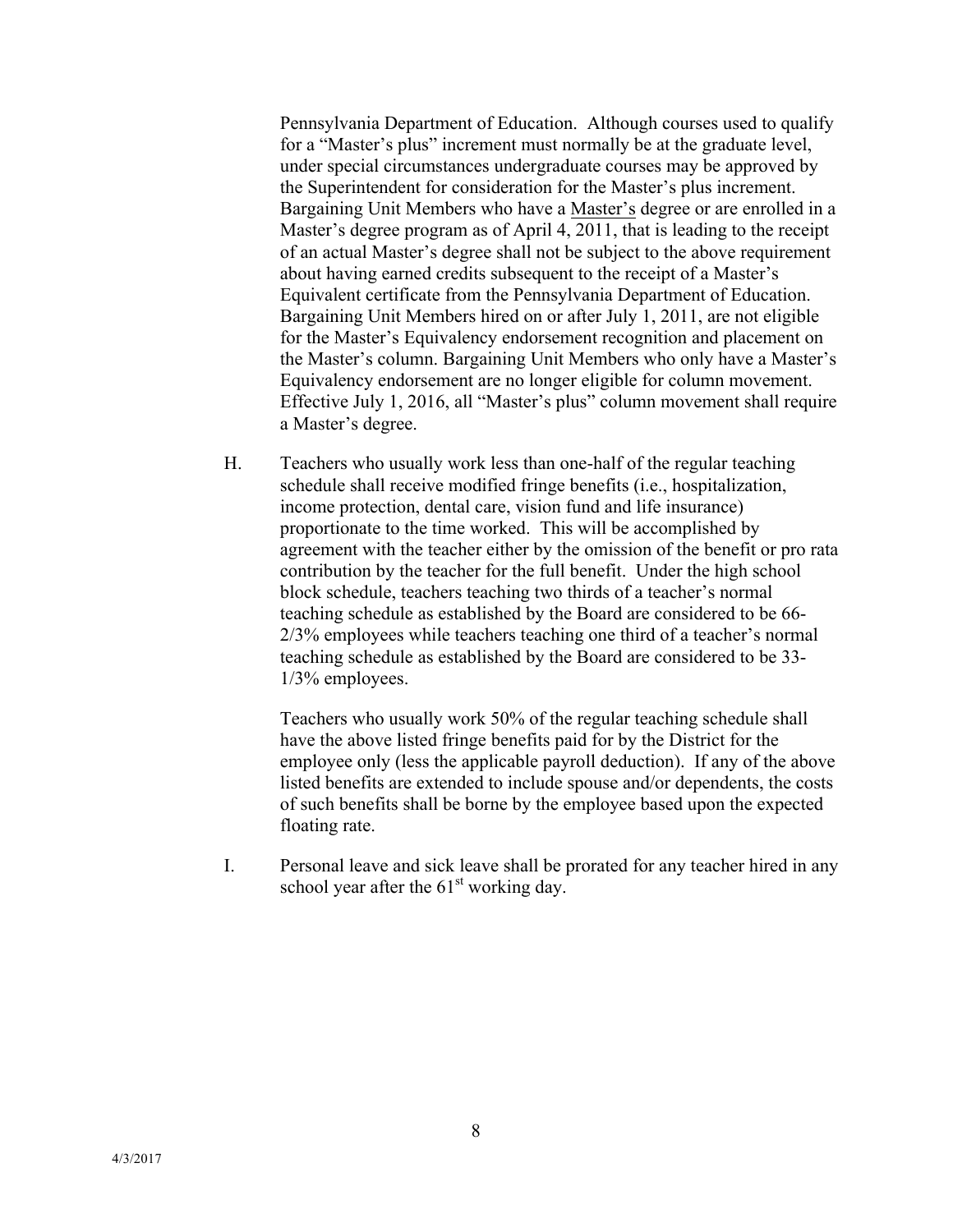- J. Long-term substitute teachers (i.e. those persons employed in professional positions and whose employment at the time of hiring is expected to continue for a semester or more) shall:
	- 1. Be paid a per diem rate equal to the applicable credit column divided by one hundred ninety (190).
	- 2. Be entitled to all benefits of the contract between the District and Association except that a long-term substitute teacher:
		- a. shall not be guaranteed continuity of employment except on a day-to-day basis, it being specifically understood that the employment of a long-term substitute teacher may be terminated (or employment not continued) with or without cause at any time;
		- b. if hired for a permanent position, have continuous service as a long-term substitute recognized for purposes of longevity on the salary schedule and be reimbursed according to Article XXV (Professional Development and Educational Improvement) for any reimbursable amounts expended within the prior two (2) years while such teacher was a long-term substitute within the Penn Manor School District;
		- c. have no benefits pursuant to Article XVI-B (Income Protection Insurance) and Article XXV (Professional Development and Educational Improvement); and
		- d. have prorated benefits for sick leave (as provided pursuant to the school code) and Article XX (Personal Leave Day).
- K. A teacher who has been furloughed will, if properly certified, be offered a position in preference to a long-term substitute teacher.
- L. Teachers shall be paid according to the schedule provided in Appendices "B" and "C."
- M. In the event that the Commonwealth of Pennsylvania shall adopt (and fund without cost to the District) legislation providing for supplements to teachers' salary, such salary supplemental funds will (so long as such supplementary funds supplied by the Commonwealth are not available for general budgetary purposes) be available for teachers and the allocation among teachers of such funds will be (unless established by legislation) negotiated with the Association.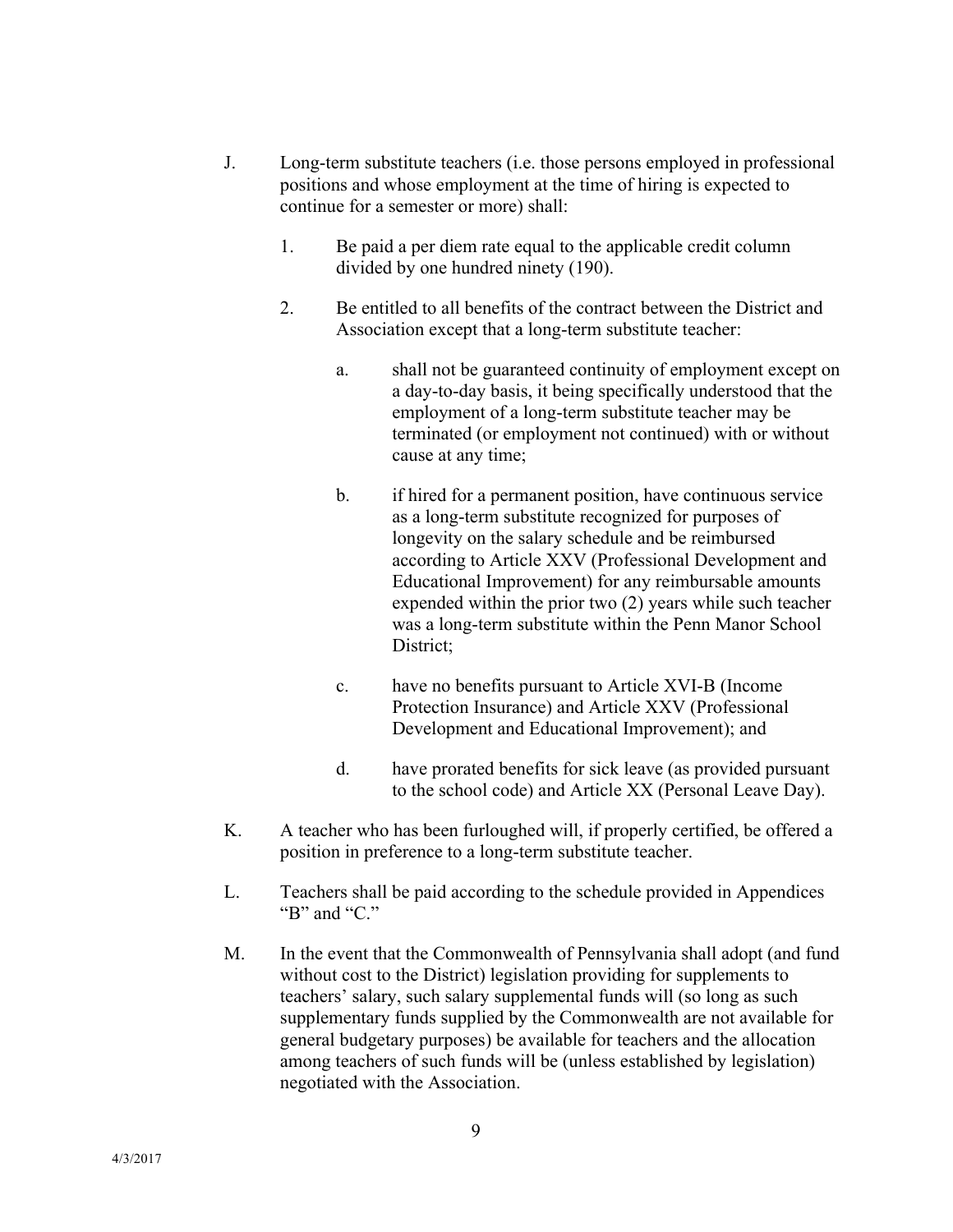N. If the District is unable to maintain the prior fiscal year's level of funding due to a loss of revenue at the state and local levels as a result of changes to or elimination of the property tax system during the first two years of this Agreement, the parties agree to reopen this Agreement for the 2020- 2021 year for the purpose of salaries only. The loss of revenue must exceed 3% of the prior year's level of funding.

#### **XI. Association Business**

- A. The District shall allow members of the Association to attend Association conventions and other meetings called for the Association's business which are not specifically related to curriculum, supervision or instruction; provided, however, that no more than five (5) persons shall be permitted to attend any convention or other meeting on a given day, that no individual shall be absent to attend such meetings or conventions more than six (6) days per year and that no more than a total of fifteen (15) days per year shall be used for such purposes by the Association. The President of the Association shall notify the Superintendent in writing (through the use of email) when an Association member is absent due to attendance at Association business.
- B. The elected President of the Association will be provided with a schedule that consists only of teaching and is free from all other non-teaching duties.

#### **XII. Vacancies**

- A. While it is understood that the Board retains the right to make assignments of professional employees, the Board recognizes that it is desirable in making assignments to consider the interests and aspirations of its teachers. Requests by a teacher for a transfer to a different class, building or position shall be made in writing, one (1) copy of which shall be filed with the Superintendent and one (1) copy of which shall be filed with the Association. The application shall set forth the reasons for transfer; the school, grade or position desired; and the applicant's academic qualifications. Such requests shall be renewed once each year prior to April 1 to assure active consideration by the School District.
- B. The Board agrees to make known to teachers (through the use of email with an electronic copy to the President of the Association) all vacancies occurring, giving equal consideration to present teachers in making appointments to these vacancies, while reserving the right to make the final decision concerning such appointments. If specifically requested, any teacher who applies in writing and within one week of the posting for a vacant position, including a head coaching/co-curricular lead position, shall be granted an interview with the appropriate administrative person; and, if such teacher is not selected for the vacant position, such teacher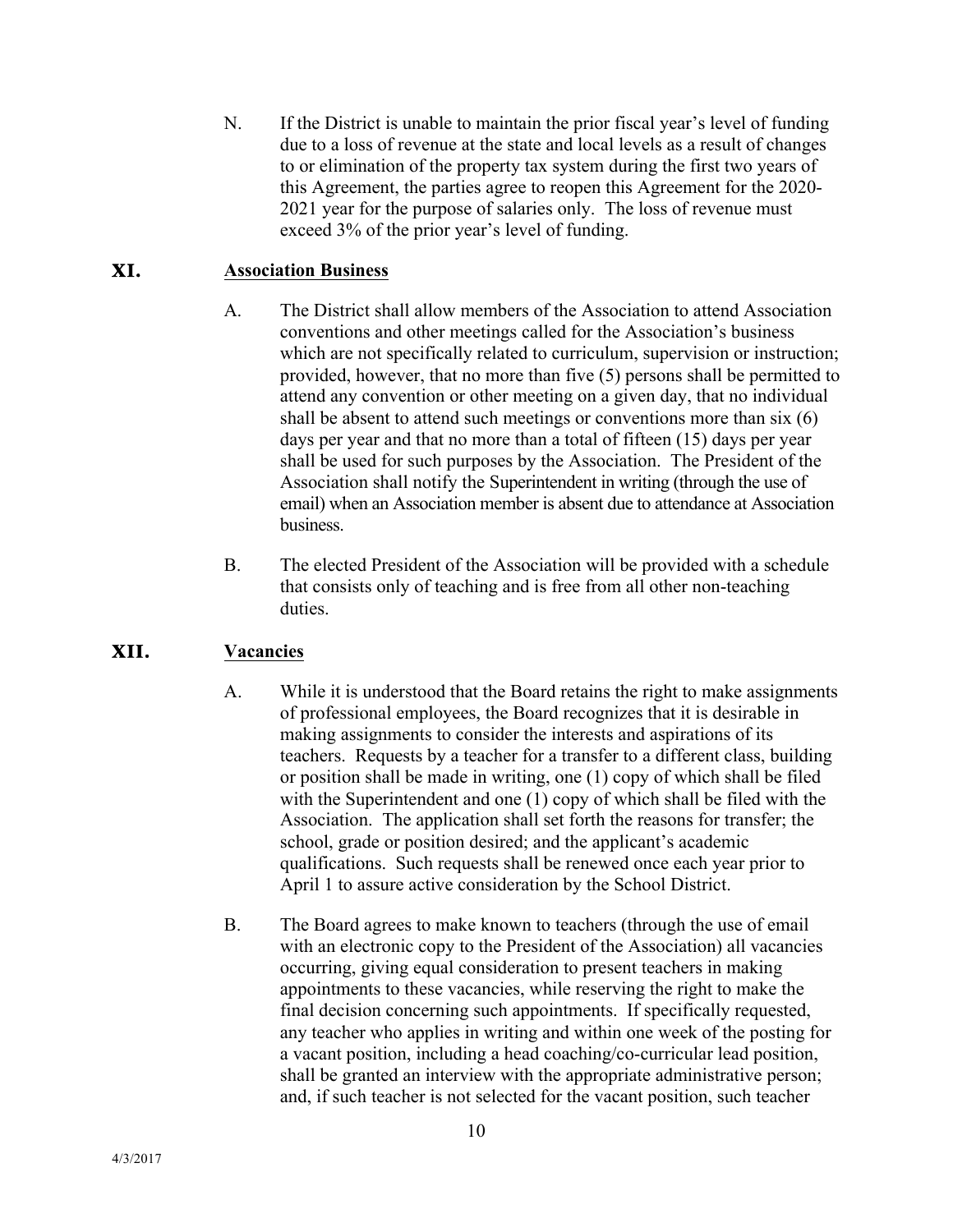shall upon request be entitled to a written statement as to the reason such teacher was not selected. It is agreed, however, that in no event shall the unintentional failure to provide such an interview be deemed to give any rights to any applicant for appointment or to void any appointment to any vacancy, nor shall the reason why such teacher was not selected for the vacant position be the subject of a grievance or subject to the grievance procedure.

C. This section, Vacancies, shall not apply to long-term substitute positions.

#### **XIII. Illness or Disability**

- A. Each teacher shall be informed by the District, at the time of the first paycheck subsequent to the second Monday in September of each year, as to his or her total accumulated sick leave.
- B. A teacher who is absent due to injury in the course of a teacher's employment with the District shall be compensated based on provisions outlined in the District's workers' compensation plan. A teacher will be permitted to claim one sick day, until sick days are exhausted, for every three days of leave prompted by the injury.
- C. A teacher may use no more than five (5) sick days per school year to care for a member of the teacher's immediate family. (Immediate family shall be as defined by the section XXII of the negotiated agreement.)
- D. Sick Leave Bank
	- 1. A "Sick Leave Bank" was established July 1, 2005.
	- 2. Provisions governing the establishment and operation of the Sick Leave Bank have been established through a cooperative effort between the Association and the District.
	- 3. The Superintendent may ask for access to the minutes of the Sick Leave Committee. A request for minutes must be provided in writing to the President of the Penn Manor Education Association. Minutes of the Sick Bank Leave Committee must be provided to the Superintendent within 10 working days following receipt of the written request.

#### **XIV. Health Insurance**

#### A. **Hospitalization Insurance:**

The Board shall make available health care benefits equal to or better than those previously adopted and as adjusted based on the negotiated contract for the years 2017-2018, 2018-2019, 2019-2020, and 2020-2021. Terms of coverage and benefit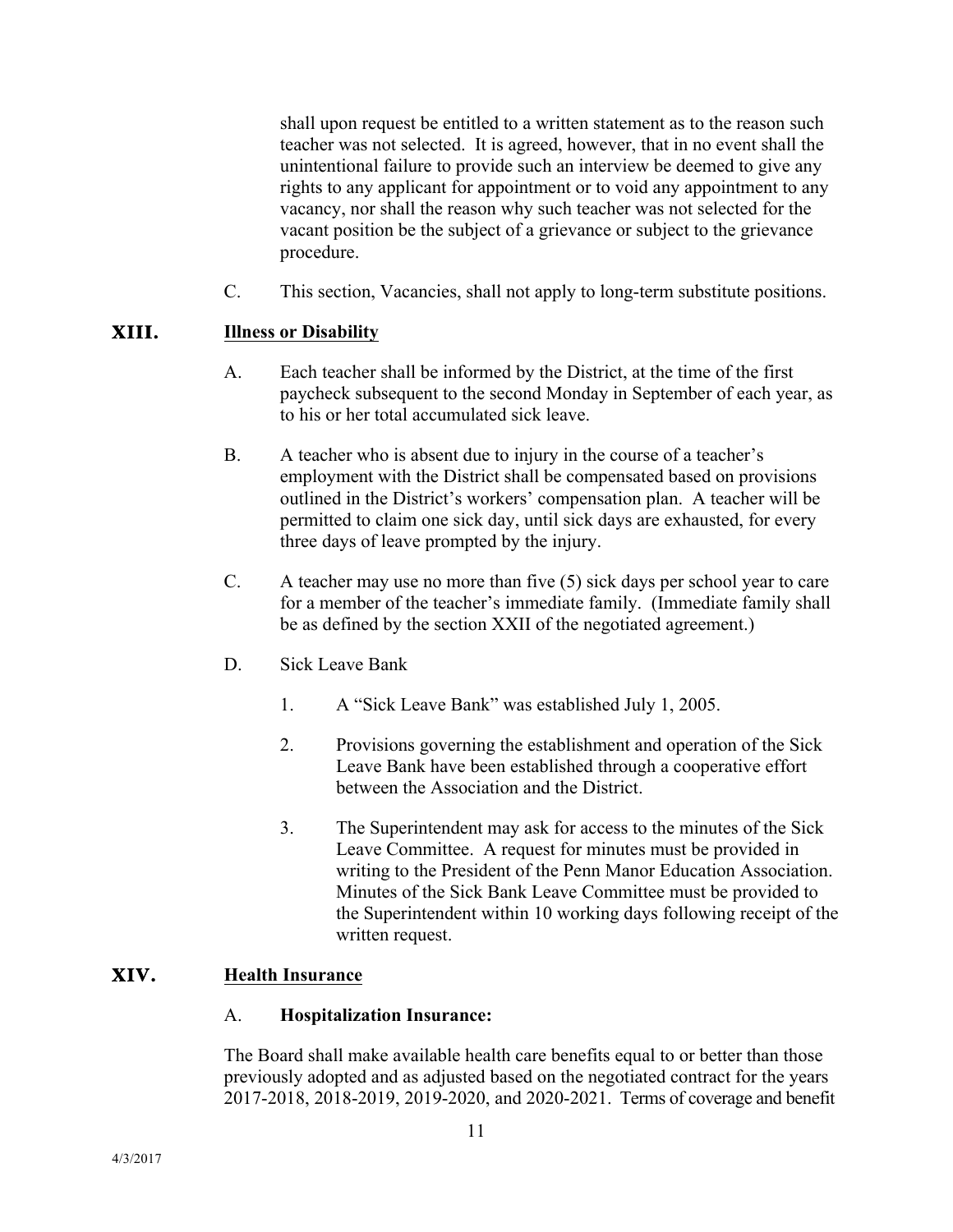schedules are found in the Plan Document and Summary Plan Description for the Penn Manor School District Employee Healthcare Benefit Plan.

The Board shall make available, through payroll deductions, coverage for members, members' spouses, and members' dependents as specified under The Patient Protection and Affordable Care Act.

| <b>Calendar</b><br>year basis | 2018                      | 2019                      | 2020                      | 2021                      |
|-------------------------------|---------------------------|---------------------------|---------------------------|---------------------------|
| <b>Single</b>                 | 9% based upon             | 9% based upon             | 10% based upon            | 10% based upon            |
|                               | 7/1/2017                  | 7/1/2018                  | 7/1/2019                  | 7/1/2020                  |
| 2 Party                       | <b>Expected</b>           | <b>Expected</b>           | <b>Expected</b>           | <b>Expected</b>           |
|                               | <b>Floating Rate less</b> | <b>Floating Rate less</b> | <b>Floating Rate less</b> | <b>Floating Rate less</b> |
| Family                        | dental deduction          | dental deduction          | dental deduction          | dental deduction          |
|                               | amount                    | amount                    | amount                    | amount                    |

### **Monthly payroll deductions for healthcare:**

The annual in-network deductible under the point of service plan will be as follows:

| <b>Effective Date</b> | Individual | Family  |                                                         |
|-----------------------|------------|---------|---------------------------------------------------------|
| January 1, 2018       | \$500      | \$1,000 | Waived if Lancaster<br>Regional/Heart Of Lancaster used |
| January 1, 2019       | \$500      | \$1,000 | Waived if Lancaster<br>Regional/Heart Of Lancaster used |
| January 1, 2020       | \$750      | \$1,500 | Waived if Lancaster<br>Regional/Heart Of Lancaster used |
| January 1, 2021       | \$750      | \$1,500 | Waived if Lancaster<br>Regional/Heart Of Lancaster used |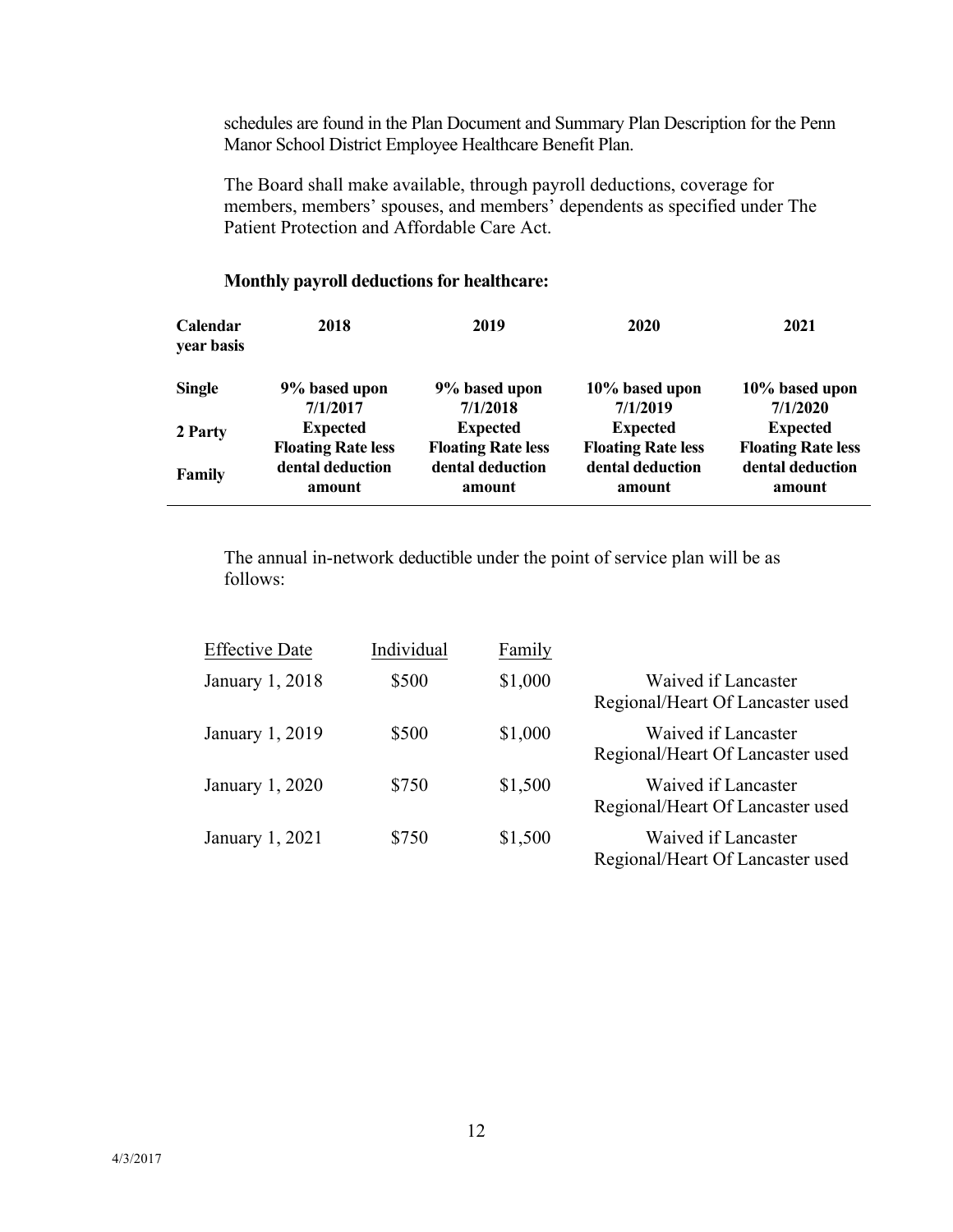The annual out-of-network deductible under the point of service plan will be as follows:

| <b>Effective Date</b> | Individual | Family  |
|-----------------------|------------|---------|
| January 1, 2018       | \$1,000    | \$2,000 |
| January 1, 2019       | \$1,000    | \$2,000 |
| January 1, 2020       | \$1,500    | \$3,000 |
| January 1, 2021       | \$1,500    | \$3,000 |

Out-of-network co-insurance expense beyond the listed deductibles shall be paid at an 80% district/20% member rate subject to the usual and customary charge.

The maximum out-of-pocket for combined in-network and out-of-network charges, which includes deductibles, medical co-pays, pharmacy co-pays, and amounts over reasonable and customary charges will be as follows:

|                       | Maximum out-of-pocket | Maximum out-of-pocket |
|-----------------------|-----------------------|-----------------------|
| <b>Effective Date</b> | Individual            | Family                |
| January 1, 2018       | \$4,000               | \$8,000               |
| January 1, 2019       | \$4,000               | \$8,000               |
| January 1, 2020       | \$6,350               | \$12,000              |
| January 1, 2021       | \$6,350               | \$12,000              |

The doctor's visit office co-pay under the current plan will be as follows:

| <b>Effective Date</b> | Primary Care<br>Physician Visit | Specialist Visit |
|-----------------------|---------------------------------|------------------|
| January 1, 2018       | \$15                            | \$40             |
| January 1, 2019       | \$15                            | \$40             |
| January 1, 2020       | \$15                            | \$45             |
| January 1, 2021       | \$15                            | \$45             |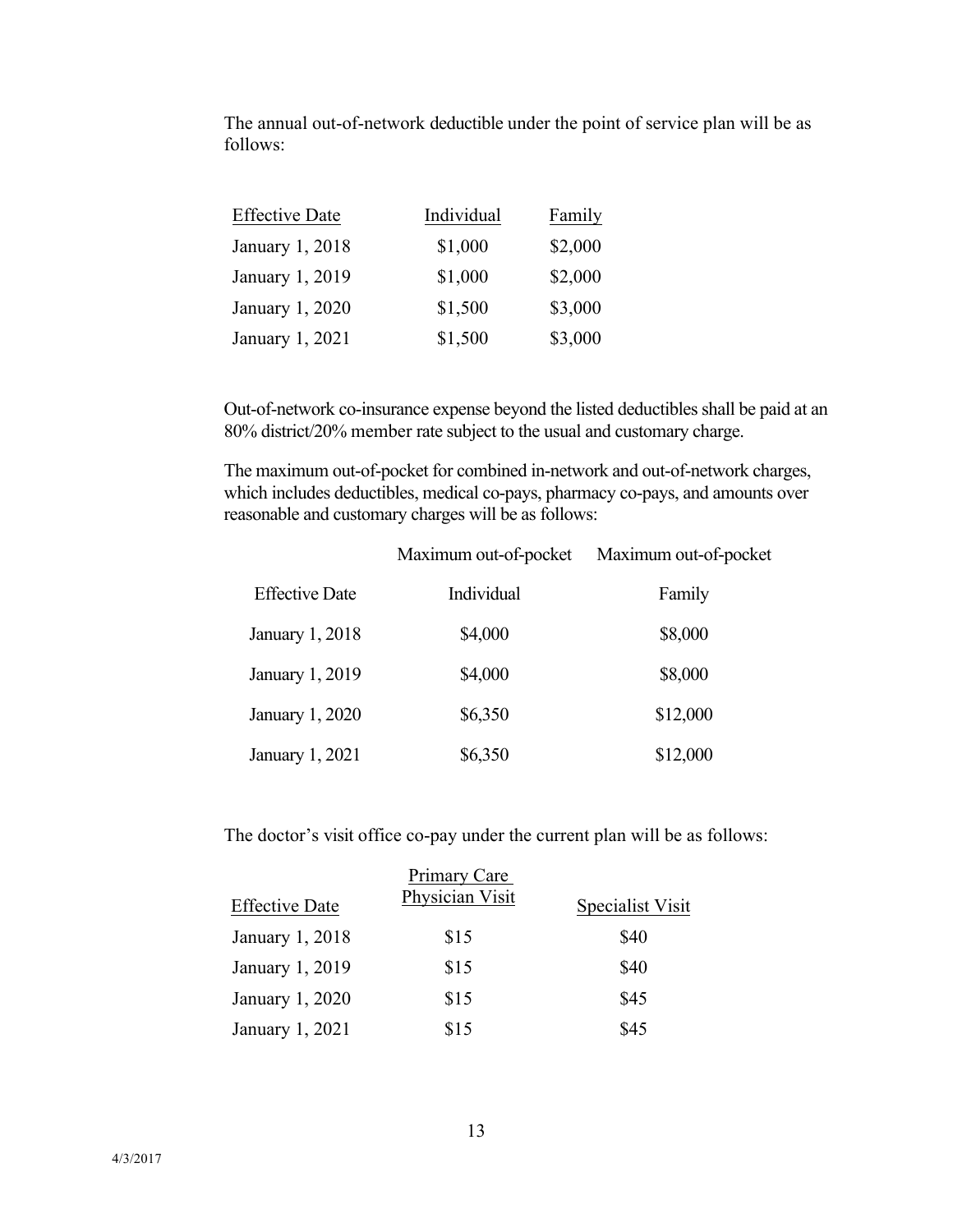Urgent Care and Emergency Room Co-pays:

| <b>Effective Date</b> | <b>Urgent Care</b> | <b>Emergency Room</b> |
|-----------------------|--------------------|-----------------------|
| January 1, 2018       | \$35               | \$100                 |
| January 1, 2019       | \$35               | \$100                 |
| January 1, 2020       | \$40               | \$100                 |
| January 1, 2021       | \$40               | \$100                 |

In the event that a member has both an Urgent Care and Emergency Room visit for the same event, the member may submit receipts for reimbursement of \$35 (2018-2019) and \$40 (2020-2021) from the District.

#### B. **Prescription:**

The Board shall make available to full time eligible members and their eligible dependents a mandatory generic four-tiered formulary prescription purchase plan. Prescription co-pay charges shall be as follows:

| <b>Effective Date</b> | Generic | <b>Brand Name</b> | Non-formulary | Injectables/Specialty |
|-----------------------|---------|-------------------|---------------|-----------------------|
| January 1, 2018       | \$10    | \$30              | \$50          | \$50                  |
| January 1, 2019       | \$10    | \$30              | \$50          | \$50                  |
| January 1, 2020       | \$10    | \$35              | \$60          | \$100                 |
| January 1, 2021       | \$10    | \$35              | \$60          | \$100                 |

Each 90 day mail-in prescription order requires a payment equal to twice the prescription co-pay amount.

Monthly payroll deductions for healthcare - Appendix "D"

#### **Birth Control Prescription Coverage:**

- 1. Birth control prescriptions shall be included in the District's Prescription coverage plan.
- 2. Prescription co-pays and prescription mail-order co-pays are the same for prescription birth control as for all other prescriptions.
- 3. Prescriptions commonly referred to as the "day after pill" or prescriptions designed to impact on existing pregnancies are excluded from this coverage.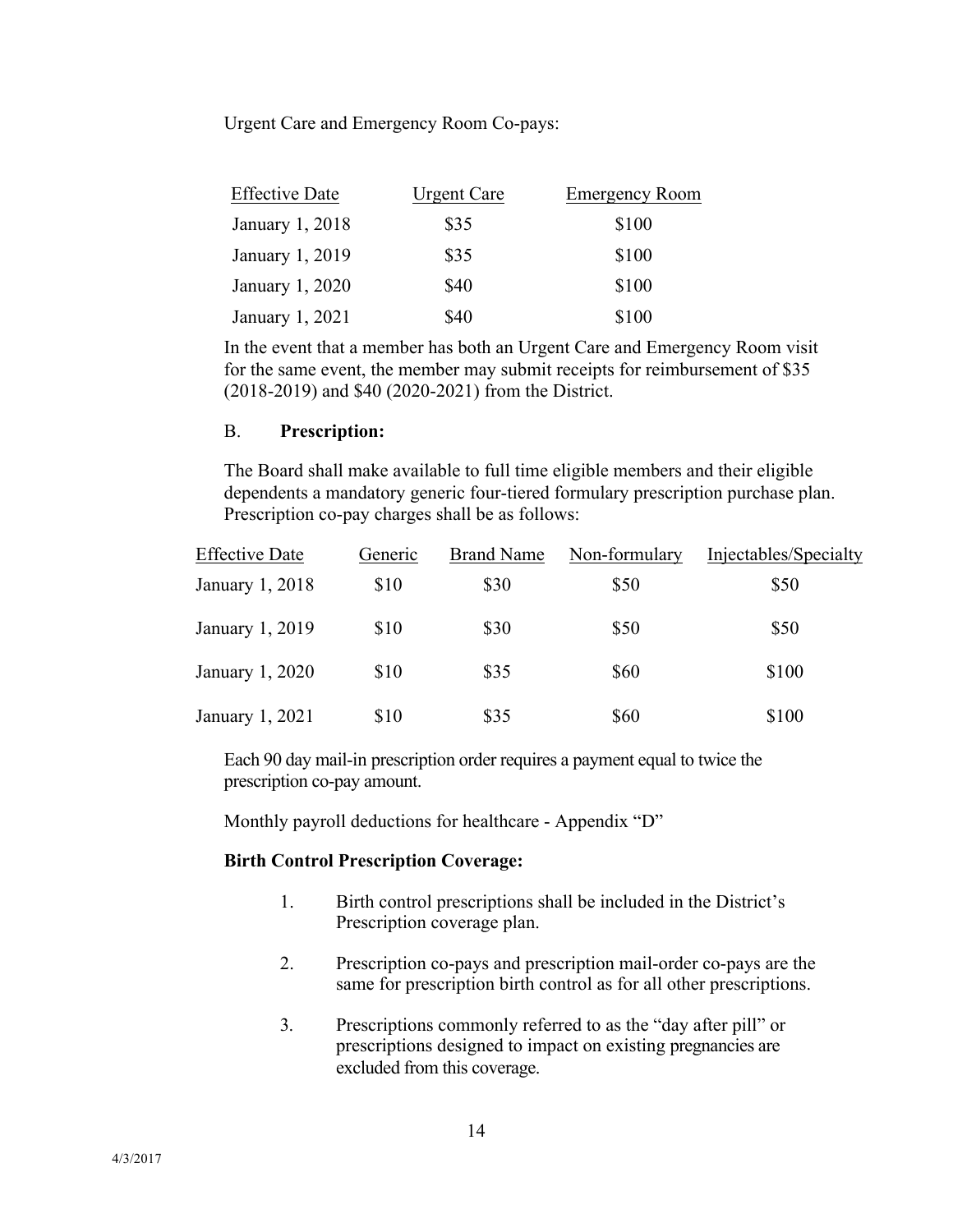C. Spousal Surcharge

The spousal surcharge applies when a working spouse of a Bargaining Unit Member has access to group health insurance coverage at the spouse's place of employment and chooses not to enroll in that health benefit plan. The surcharge amount shall be determined by the chart below. Notwithstanding the foregoing, the District will waive the spousal surcharge temporarily if the Bargaining Unit Member's spouse cannot enroll in the Bargaining Unit Member's spouse's health benefit plan until the next open enrollment. A Bargaining Unit Member who wants coverage for a spouse under the Bargaining Unit Member's Districtsponsored health insurance plan must actively enroll the spouse each year during open enrollment. The plan will not automatically reenroll a covered spouse. Annual enrollment includes an affirmation process that requires Bargaining Unit Members to read and agree to certain statements about enrollment of a spouse. The Bargaining Unit Member must affirm that the Bargaining Unit Member intends to enroll his/her spouse and that the spouse does not have access to insurance through his/her job. As part of the affirmation, the enrollment process shall include warnings about misrepresentation and also the District shall have the authority to audit this requirement periodically and the Bargaining Unit Member is mandatorily required to participate in such audit procedures.

| <b>Effective Date</b> | <b>Annual Amount</b> |
|-----------------------|----------------------|
| January 1, 2018       | $$1,200$ (\$100/mo.) |
| January 1, 2019       | $$1,200$ (\$100/mo.) |
| January 1, 2020       | $$2,400$ (\$200/mo.) |
| January 1, 2021       | $$2,400$ (\$200/mo.) |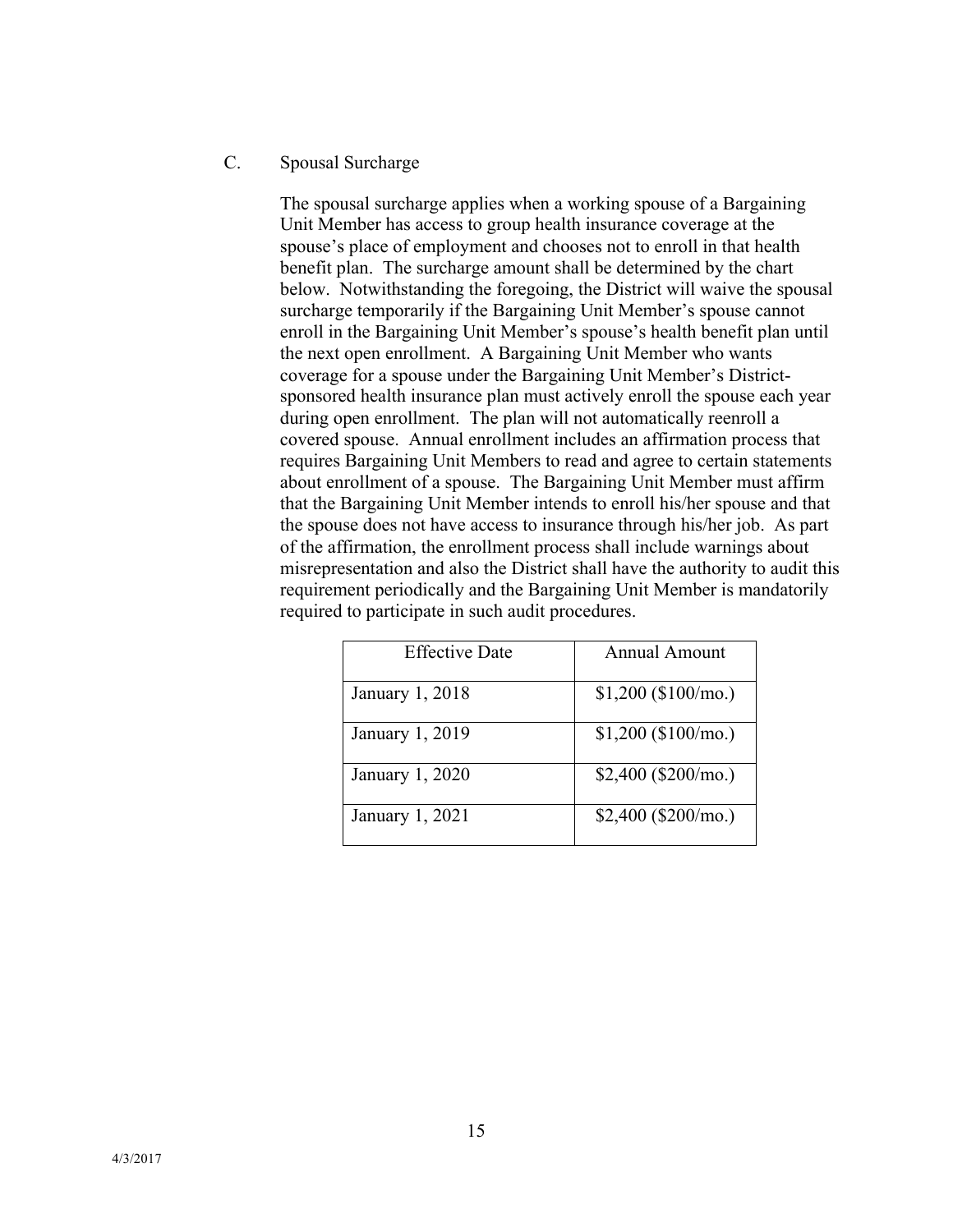#### D. **Enrollments:**

There will be a one-month period each calendar year as a true Open Enrollment Period, where plan participants may modify their existing coverage. This date will be determined by the District.

Enrollments are permitted within 30 days of a qualifying event. Late enrollments (beyond the 30 day period) are not permitted. A qualifying event is:

- 1. A change in family status which affects those covered (marriage, death, divorce, birth, or adoption).
- 2. A change in the spouse's employment status causing a loss of health or dental coverage for the plan participant or his/her dependents.
- 3. A change in the plan participant's employment status causing a loss of coverage.
- 4. A substantial change in benefits and/or premium costs takes place. This is subject to appeal through the normal grievance procedures.
- 5. A change in employment status that results when a permanent 50% or less teacher is assigned to a permanent full time (51% or higher) position shall also be considered a qualifying event.
- 6. All long-term substitute teachers will be terminated from the School District's health care plan at the end of the substitute teaching contract and will be eligible to purchase continuing health care benefits pursuant to COBRA. Thereafter, at the beginning of the subsequent school year, these former long-term substitute teachers who have accepted a permanent contract with the District will be permitted to enroll in the School District's health care plan as a new hire, pursuant to the plan's enrollment provisions.

A plan participant who fails to make an election change during the enrollment period will automatically retain his or her present coverage.

Plan participants will receive detailed information regarding the enrollment period from the Penn Manor School District.

#### E. **Wellness Program Participation**

During only the 2017-2018, 2018-2019, 2019-2020, and 2020-2021 school years, the district will offer a voluntary wellness program with an opportunity for covered employees to earn a payroll contribution reduction of up to the equivalent of two months single contribution rate. This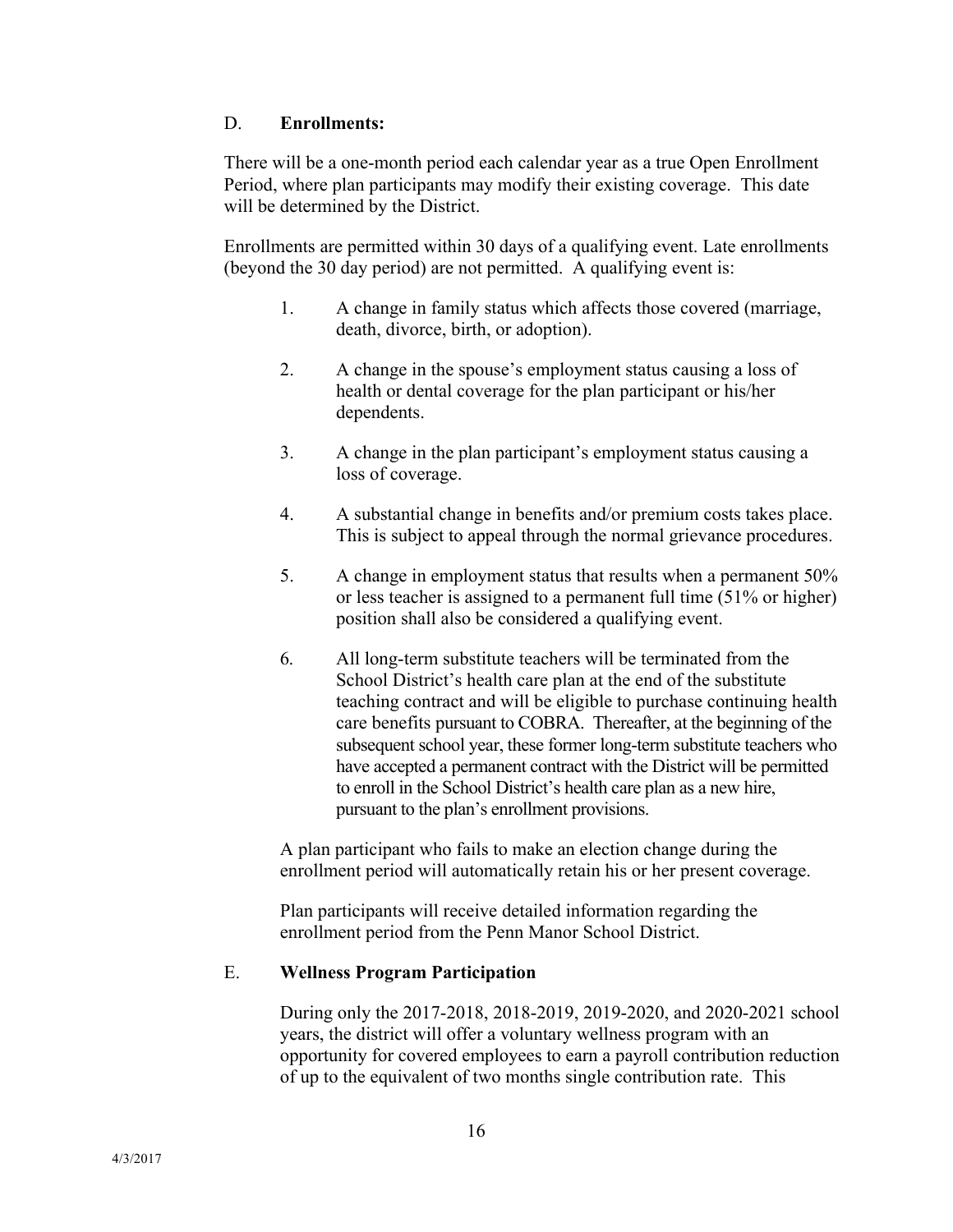wellness program will be developed in consultation with the Association and will be reviewed annually.

### F. **Hospitalization and Dental Insurance Waiver Payment:**

- 1. As a method to create an incentive for the effective utilization by eligible teachers of the hospitalization and dental insurance plan available to them by the Board or otherwise, the Board agrees to sponsor an Internal Revenue Code, Section 125 Plan. This sponsorship is contingent upon the same being permitted pursuant to law.
- 2. Under the Section 125 Plan, eligible teachers shall, prior to July 1 of each year of this Agreement, have the option to elect not to be covered under any Board-sponsored hospitalization and dental plan for the period of July 1 to June 30 (the plan year). Any teacher who waives all hospitalization/dental coverage for which he/she is eligible shall be eligible to receive a cash payment in the amount of \$2,000 for the plan year. A pro rata portion of the \$2,000 payment will be applied to those teachers working less than 100% of the schedule. The pro rata distribution will be determined by the actual percent the teacher is working. For example, a teacher who works 2/3 or 66 2/3% would be eligible to receive a payment of \$1,333.33 under the terms of this section.

Any teacher who has so waived coverage and received a cash payment and (i) is permitted under the terms of the Section 125 Plan to revoke the Board's waiver for the remainder of the plan year or (ii) is no longer employed by the District until the end of the plan year for which coverage has been waived, agrees, if the payment has been paid for a period when coverage is in place or post-termination of employment, to reimburse the District for an amount equal to the number of calendar days left in the plan year on the date of the revocation or termination divided by the total days in the calendar year times \$2,000. Payment by the District for the cash payment will be made in increments of \$200 per pay on the second pay of the month starting in September and continuing until and including June.

3. Proof of other hospitalization coverage must be presented prior to the election of the hospitalization insurance waiver payment. Such proof shall be in accordance with the regulations of the Internal Revenue Service.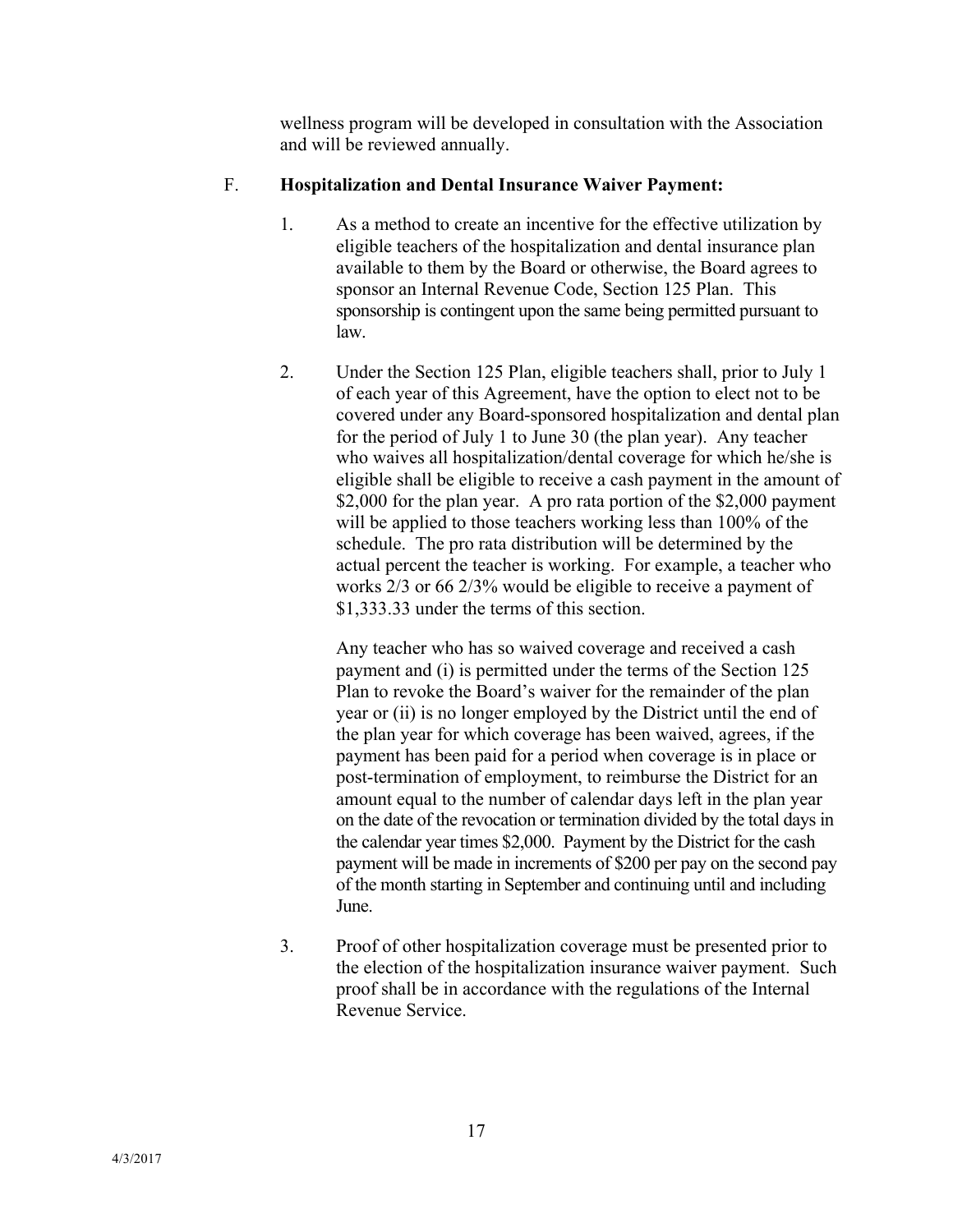### G. **Dental:**

1. Monthly payroll deductions for dental benefits shall be:

| <b>Effective Date</b> | Single | Two-Party | Family |
|-----------------------|--------|-----------|--------|
| January 1, 2018       | \$5    | \$10      | \$15   |

- 2. Members who have opted to participate in the District's Insurance Waiver Payment option are not eligible for dental coverage.
- 3. Members cannot qualify for a broader level of dental coverage compared to that member's health care coverage level. (A member who is enrolled in the health care plan at the two-party level can not participate in the dental care program at the family level.)

#### H. **Retiree Hospitalization:**

- 1. Eligibility. A teacher who retires is eligible for benefits under this section if all of the following conditions are satisfied:
	- a. Except in the event of a teacher's sickness or disability, the date of retirement shall be at the conclusion of the school year and the teacher shall give the School District a preliminary letter of intent to retire by January 1 in the year of retirement. For those teachers who provide the District with the preliminary letter of intent by January 1, final irrevocable notice must be provided in writing to the District no later than March 1 in the year of retirement;
	- b. The teacher is 50 years of age or older as of the date of retirement (age will be determined by the birthday nearest to the date of retirement);
	- c. The teacher has been employed by the School District for at least fifteen (15) consecutive years immediately preceding the date of retirement;
	- d. The teacher as of the date of retirement accepts benefits under the Pennsylvania School Employees' Retirement System;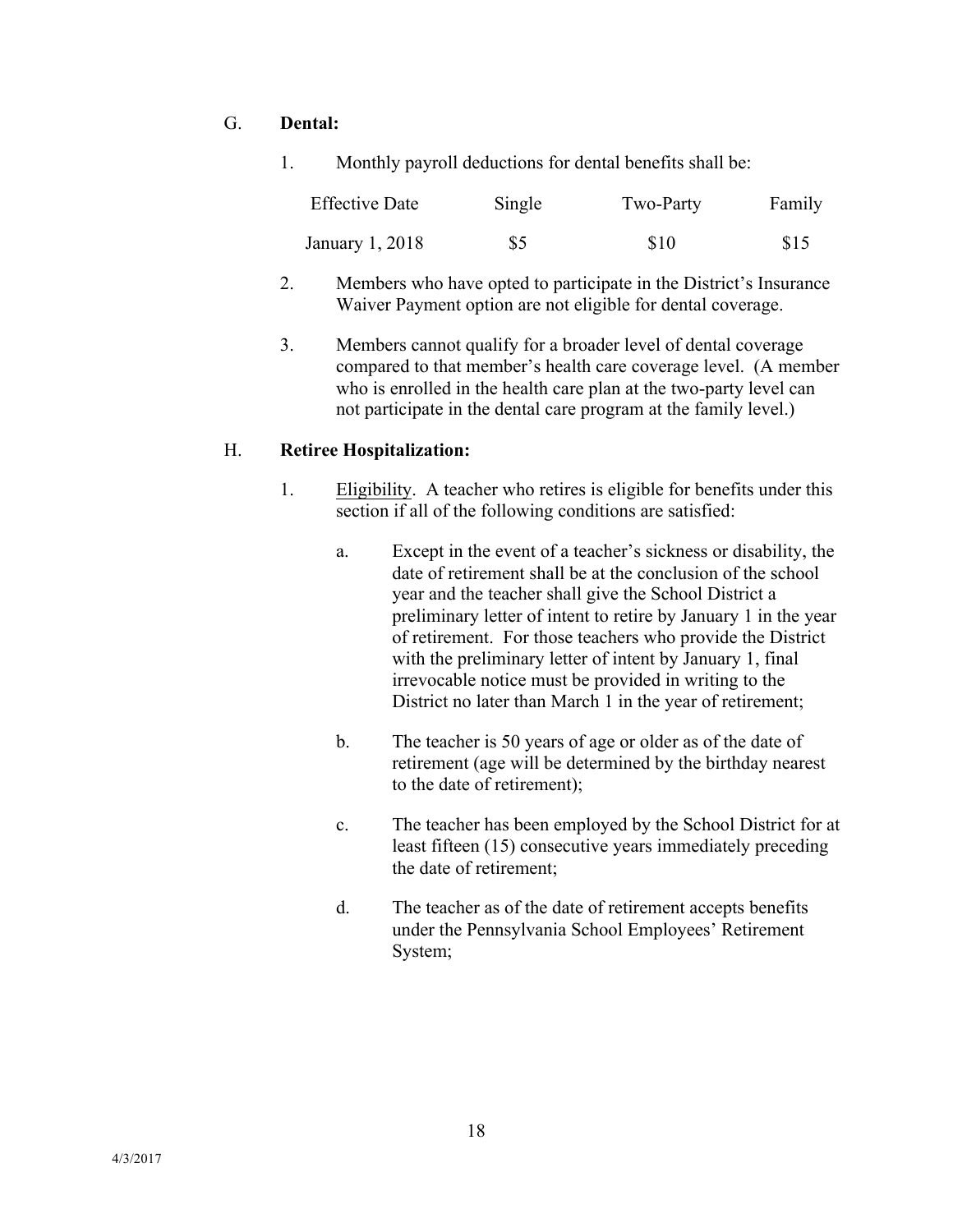- e. The teacher on or before the date of his/her retirement in writing notifies the School District of his/her election to continue to receive hospitalization benefits under this Section E; and
- f. The retired teacher pays as and when due the costs of such coverage.
- 2. Benefits. A retired teacher who is eligible for and who elects benefits under this section will have the option for the same hospitalization benefits which the School District from time to time makes available to teachers. These benefits will change (i.e. increase or decrease) following the teacher's retirement as and when there are changes in the hospitalization benefits which the School District makes available to teachers who are then employed by the School District. The retired teacher's spouse and dependent children may also be covered if elected by the retired teacher and covered on October 1 preceding the date of retirement. Dependent children born or adopted after October 1, preceding the date of retirement, and the spouse of a teacher who is married, after October 1, preceding the date of retirement, may also be covered if elected by the retired teacher and covered as of the date of the teacher's retirement.
- 3. Duration of Benefits. So long as the amount due for such benefits is paid as and when due, coverage (a) for the eligible retired teacher may be continued until the retired teacher is eligible for a government funded health care insurance program and (b) for the retired teacher's spouse and/or dependent(s) may be continued until the earlier of (i) the date on which coverage for the retired teacher terminates (e.g. the retired teacher is age eligible for a government funded health care insurance program, dies, etc.) or (ii) the date on which the spouse or any dependent is eligible for a government funded health care insurance program, or ceases to be the retired teacher's spouse or dependent (a person ceases to be a dependent based upon the requirements of the Patient Protection and Affordable Care Act.) Notwithstanding the foregoing, the spouse of a teacher who would lose coverage because the retired teacher becomes age eligible for a government funded health insurance program may continue such coverage for the lesser of a period not to exceed three years or until such spouse is age eligible for a government funded health insurance program. The COBRA eligible period shall be calculated beginning on the date of termination of coverage. A spouse or dependent whose coverage terminates under this paragraph (termination of coverage shall be deemed to occur at the time coverage terminates under the first sentence of this paragraph) shall not be entitled to coverage at a later date, except as provided under COBRA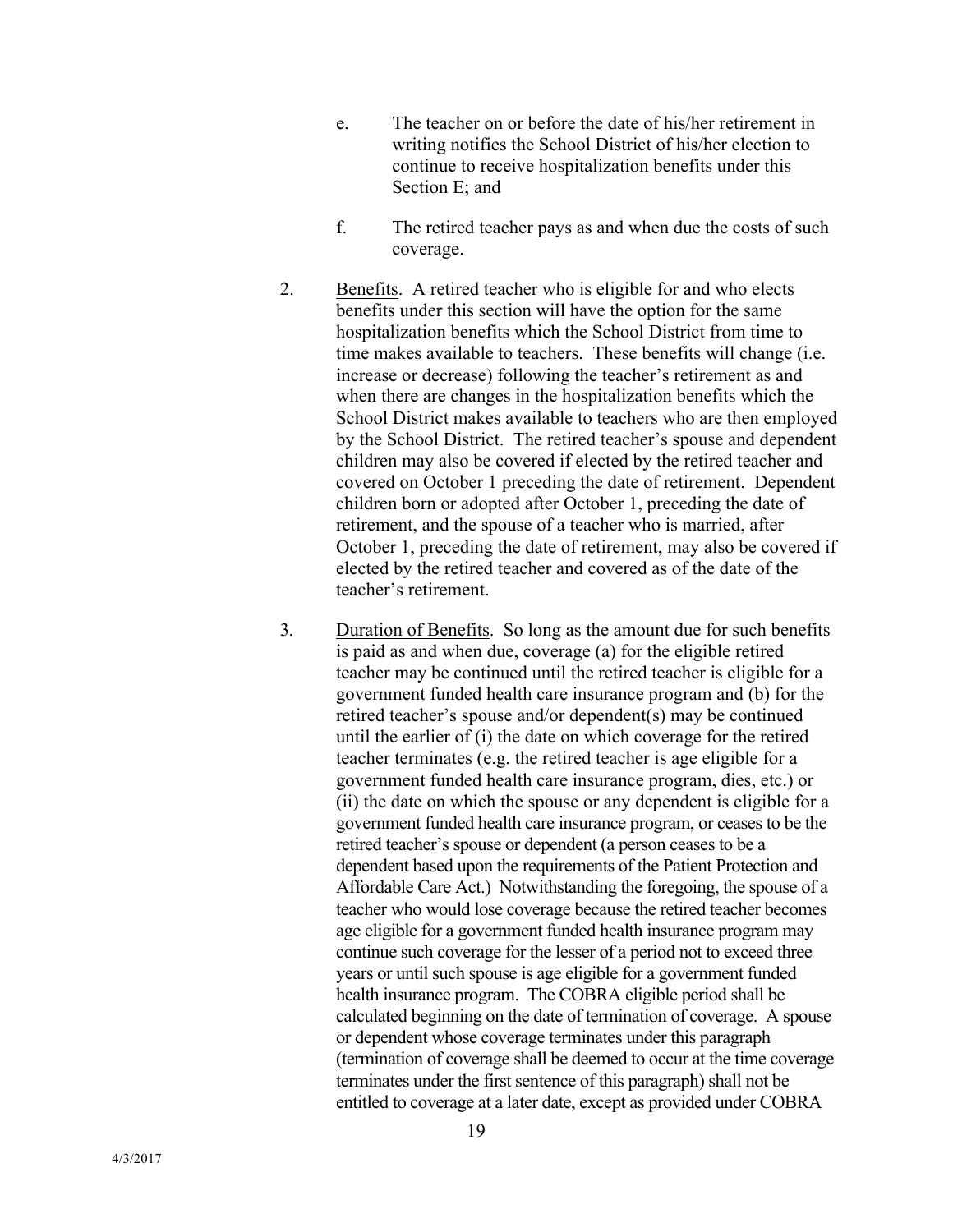or this paragraph, even if the spouse or dependent again qualifies as the spouse or dependent of the retired teacher.

- 4. Cost of Coverage. The retired teacher who wishes to purchase continued healthcare coverage for himself/herself or for himself/herself and spouse, shall annually purchase such healthcare at the expected floating rate. The floating rate is typically established in June of each year. Increases in the rate paid for the purchase of healthcare shall not exceed 10%. For the purpose of the calculation of that 10% increase cap, the base rate shall be the expected floating rate in the first year of retirement. (A teacher who retired with a rate of \$8,000 would pay no more than \$8,800 in the second year of retirement and no more than \$9,680 in the third year, etc.) If the increase in the rate is less than 10%, then the teacher would pay the full amount of the increase.
- 5. In the event of a change in coverage after retirement (e.g. elimination of dependent children), the change shall be effective, and the payment due by the retired teacher shall be adjusted, on the effective date of the change in coverage.
- 6. The retired teacher may elect to pay the entire cost of such coverage based upon the monthly premium as calculated annually by the School District's Insurance Administrator. Payments shall be made quarterly in advance. Failure to make such payments as and when due will result in termination of coverage.
- 7. Disability. Teachers who do not qualify under the above terms, who become disabled, and who legally qualify for and obtain disability benefits under the social security system, may continue hospitalization coverage upon payment of the expected floating rate as calculated by the School District's Insurance Consultant for a period of two (2) years or until eligible for a government funded health care program, whichever comes first.

#### I. **Surviving Spouse Hospitalization:**

In the event of the death of any teacher while employed by the District, the spouse and children (if covered at the time of the teacher's death) of such teacher may elect to continue to be covered in the Board's hospitalization insurance coverage for a period of two (2) years after the death of the teacher or the remarriage of the spouse, whichever comes first. The spouse and children of such deceased teacher shall pay the entire cost of such coverage based upon the expected floating rate for retirees as calculated by the District's Insurance Consultant. The COBRA eligible period shall begin at the end of this two year period.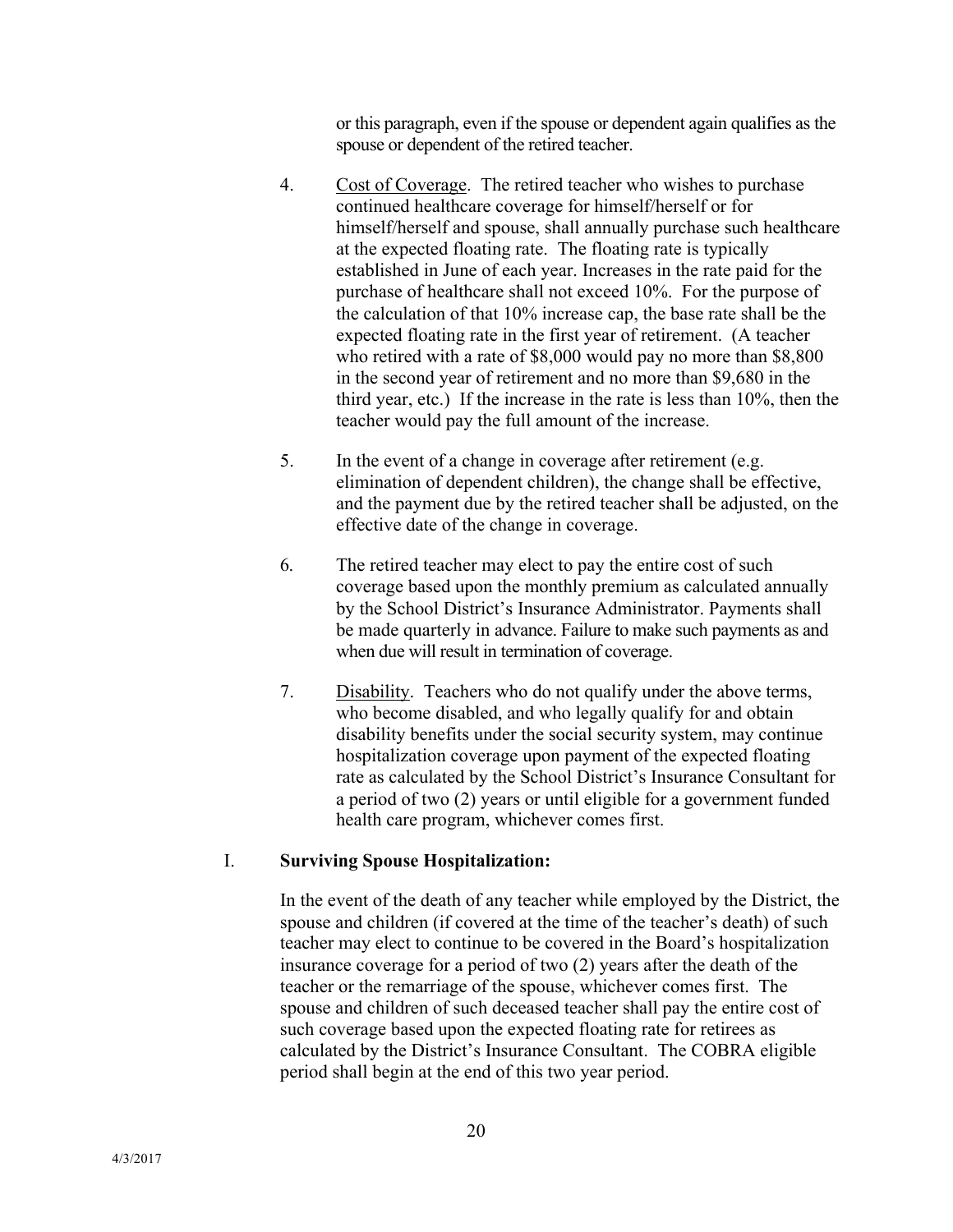### J. **Dental Care Benefits:**

The Board shall make available to teachers a dental care plan with benefits (subject to usual and reasonable charges) summarized as follows:

| Diagnostic (No Deductible)<br>X-rays and exams every six months and<br>full mouth x-rays every two years  | 100%    |
|-----------------------------------------------------------------------------------------------------------|---------|
| Preventive (No Deductible)<br>Cleaning every six months, fluoride treatments, and<br>sealants (to age 14) | 100%    |
| <b>Minor Restorative</b><br>Fillings, including posterior composite based fillings                        | 80/20   |
| Oral Surgery<br>Extractions and pre/post care                                                             | 80/20   |
| Endodontics<br>Pulp and root canal work                                                                   | 80/20   |
| Periodontics<br>Gums and supporting structures                                                            | 80/20   |
| Denture Repair                                                                                            | 80/20   |
| Major Restorative                                                                                         | 80/20   |
| Prosthodontics (Dentures)                                                                                 | 80/20   |
| General Anesthesia (includes additional)                                                                  | 80/20   |
| Covered when used in conjunction with covered                                                             |         |
| oral surgical procedures                                                                                  |         |
| <b>Gold Fillings</b>                                                                                      | 80/20   |
| Injectable Antibiotics                                                                                    | 80/20   |
| Deductible (per person per calendar year)                                                                 | \$25.00 |
| Payment (District)                                                                                        | 100%    |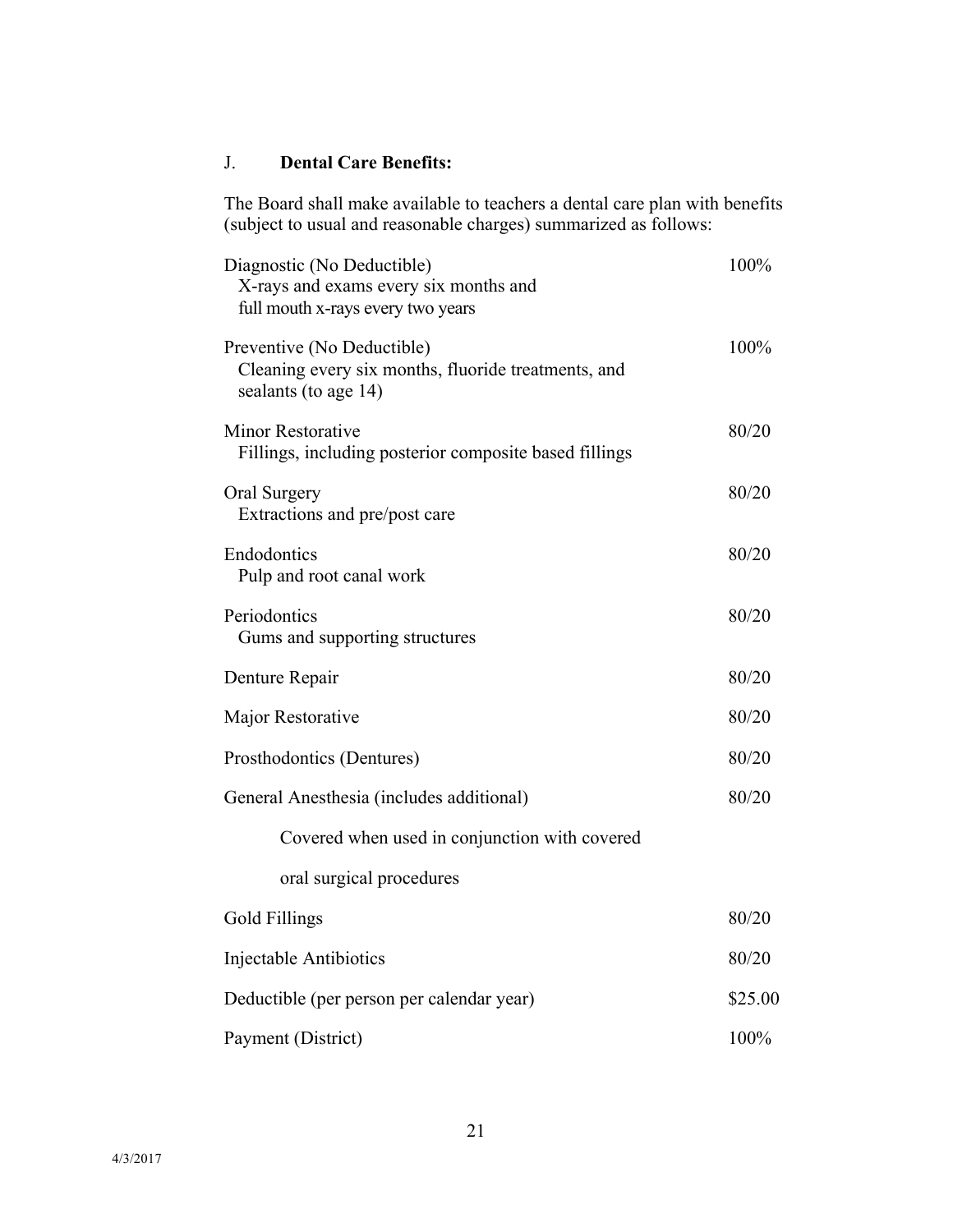Maximum coverage per person per calendar year shall be \$2,000. (Does not include orthodontics reimbursement.) The District shall provide the above benefits for the spouse and dependents of any teacher.

The District shall provide orthodontic benefits under the guidelines outlined below.

- Reimbursement is limited to procedures performed on dependents prior to their  $19<sup>th</sup>$  birthday.
- Reimbursement is limited to 50% of the total eligible expense with life time maximum of \$2,000 per covered dependent.
- Orthodontic claims must be submitted to the dental administrator within 6 months from the date of the claim. This 6-month deadline would also apply if this benefit is terminated July 1, 2021, meaning a claim incurred on June 30, 2021, may still be submitted and considered for payment until December 30, 2021.

#### K. **Vision Fund:**

The District agrees (subject to the provisions of this section), to reimburse employees for professional eye examinations, prescription glasses, contacts, and related professional eye care.

Eligible expenses are those incurred by an employee, an employee's spouse, or his/her dependents.

The plan shall require submission of itemized invoice (receipt) and shall operate on a fiscal year (July-June). Payment will be made by the District on a monthly basis. Items submitted by the end of each month will be reimbursed by the second pay of the following month. Submitted invoices (receipts) may not be older than 6 months to be considered for payment. Payment for vision care is limited to the following for each fiscal year along with unused amount that was carried over according to the schedule below:

| Year      | Amount | <b>Carry Over Maximum</b> |
|-----------|--------|---------------------------|
| 2017-2018 | \$300  | No carry over             |
| 2018-2019 | \$300  | No carry over             |
| 2019-2020 | \$300  | No carry over             |
| 2020-2021 | \$300  | No carry over             |

For a 31 day period at the end of any fiscal year, receipts can be submitted and applied to the previous year's balance.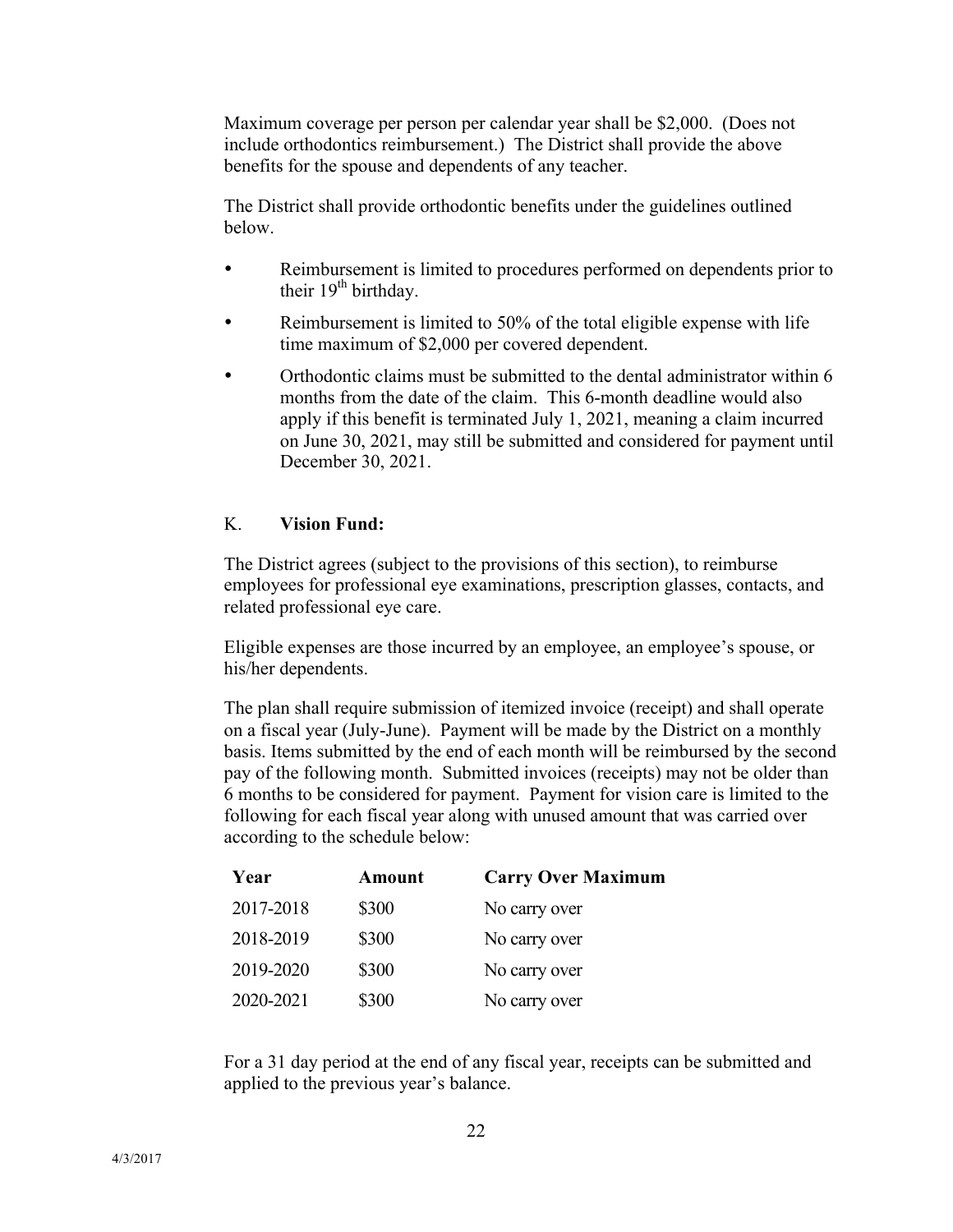#### L. **Hearing Aid Fund**

The District agrees (subject to the provisions of this section), to reimburse employees for prescription hearing aids.

Eligible expenses are those incurred by an employee, an employee's spouse, or his/her dependents.

The plan shall require submission of itemized invoice (receipt) and shall operate on a fiscal year (July-June). Payment will be made by the District on a monthly basis. Items submitted by the end of each month will be reimbursed by the second pay of the following month. Submitted invoices (receipts) may not be older than 6 months to be considered for payment. Payment for hearing aids is limited to the following for each fiscal year:

| Year      | <b>Amount</b> |
|-----------|---------------|
| 2017-2018 | \$300         |
| 2018-2019 | \$300         |
| 2019-2020 | \$300         |
| 2020-2021 | \$300         |

For a 31 day period at the end of any fiscal year, receipts can be submitted and applied to the previous year's balance.

#### **XV. Deduction from Salary**

- A. The District agrees to deduct, from the salaries of those teachers who request such deductions in writing, dues for the Association, the PSEA and the NEA, provided that such deductions shall be made from sixteen (16) consecutive pays, which pays shall be determined by the Business Manager and the Association; and, provided that all such deductions shall be uniform. Such dues deduction shall be irrevocable.
- B. The District agrees to deduct from the salaries of those teachers who request in writing such deductions, United Way, Penn Manor Education Foundation, approved tax-sheltered annuities, funds for savings deductions, and deductions for the Pennsylvania Tuition Account Program. All such deductions shall be uniform in amount and shall continue for such period of time as to avoid unreasonable interference with the District's Business Office procedures.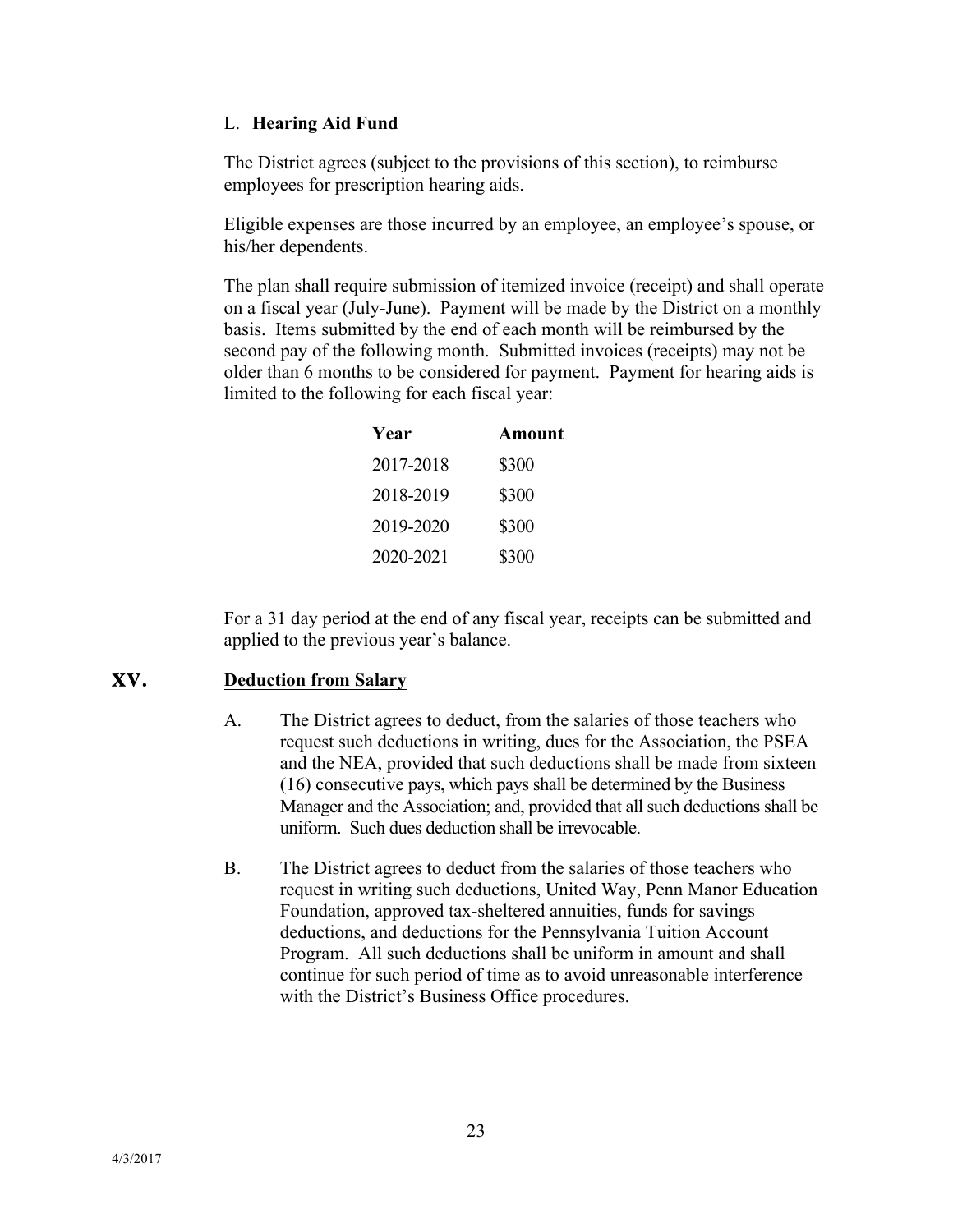C. The Penn Manor School District offers all employees the option to utilize the Flexible Spending Account (FSA) under IRS Section 125 rules. FSA permits employees to pay for qualifying health care expenses, including insurable deductibles and contributions, or dependent daycare expenses with pre-tax dollars. Adjustments to this plan may be required due to regulations and limits related to health care and tax regulations.

#### **XVI. Term Insurance**

#### A. **Life Insurance:**

The Board agrees to provide term life insurance with accidental death and dismemberment benefits for each teacher in the amount of \$50,000.

#### B. **Income Protection Insurance:**

The Board shall provide for each teacher in the District an income protection plan with benefits payable in accordance with insurance policy provisions summarized as follows:

Sixty-six and two thirds percent (66 2/3%) of daily rate of pay per school day for each school day of continuous absence due to accident or illness, commencing with the sixth (6th) school day of each continuous absence after exhaustion of sick leave, two (2) years illness and five (5) years accident, no benefits payable while teacher is on sabbatical leave or retirement, benefits integrated with other disability plans.

#### **XVII. Jury Duty**

Teachers called for jury duty shall receive their contractual salary. The teacher serving on jury duty agrees to turn over to the District all jury pay received, excluding reimbursement of expenses.

#### **XVIII. Co-curricular Positions**

- A. Teachers will be notified in writing (electronically) of their salaries upon election to the co-curricular position.
- B. All co-curricular positions not contained in this contract are the Board's responsibility and the Board has exclusive authority regarding such positions.

#### **Mentors:**

Full year - \$1,000

One Semester - \$500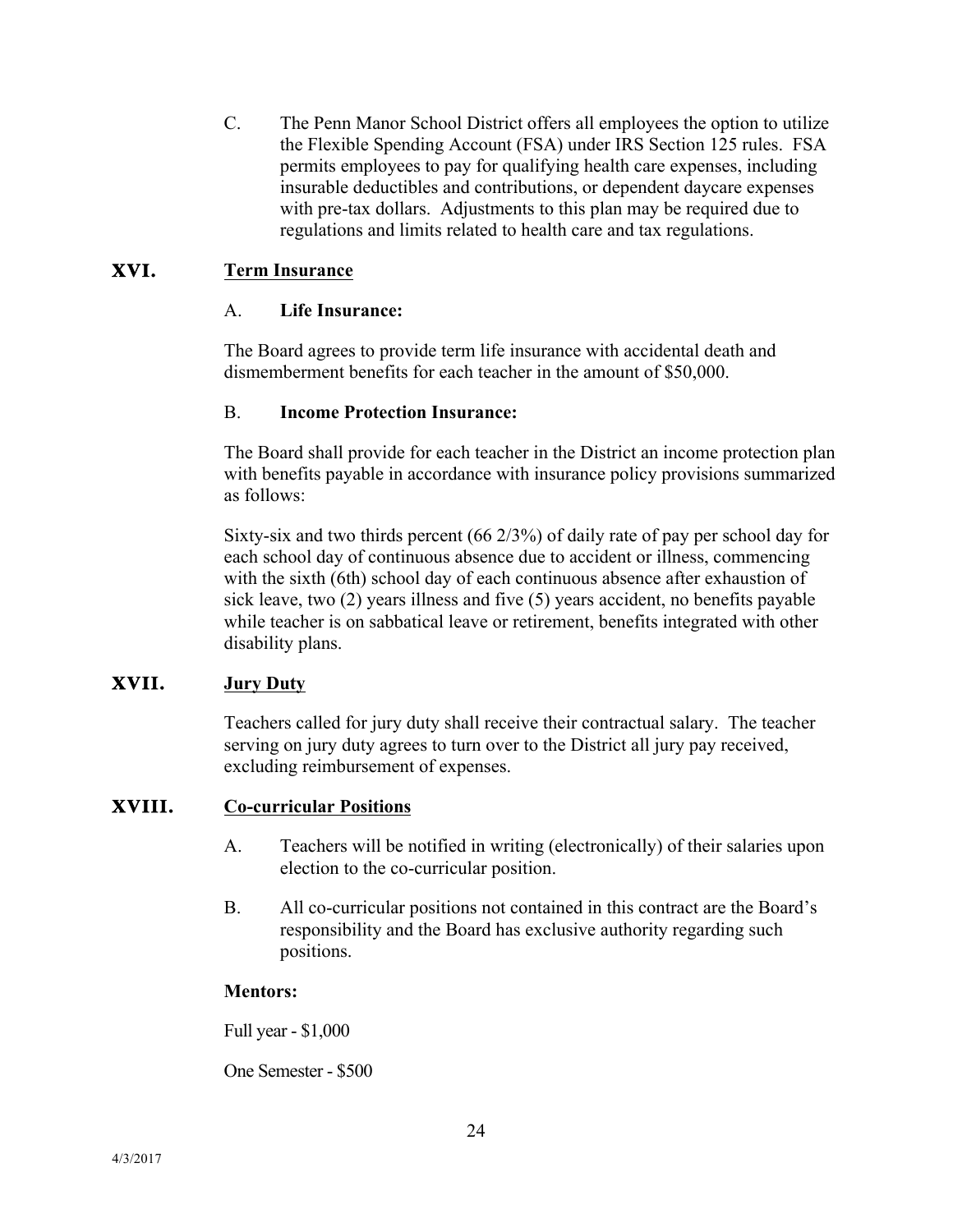#### **Team Leaders:** \$2,000

Team leaders on the existing tiered schedule during 2013-2014 who exceed the stipend designated in this agreement will remain at their existing stipend during the length of this contract.

#### **Wellness Coordinator:**

2017-2018 - \$3,100 2018-2019 - \$3,200 2019-2021 - \$3,300

**Vocational Instructors (Chapter 339)** - for additional duties required as part of the educational program that extends beyond the contractual work day and work year **-** \$3,590

#### **XIX. Compensation for Hourly Employment**

The District agrees to compensate teachers for summer school, homebound instruction, Twilight School instruction, adult education, after school tutoring, alternative education, and curriculum workshops at the rate of

| 2017-2018 | \$33.00 per hour |
|-----------|------------------|
| 2018-2019 | \$33.00 per hour |
| 2019-2020 | \$34.00 per hour |
| 2020-2021 | \$34.00 per hour |

Positions not included in the above paragraph may be created and persons hired for such positions by the School Board after a meet and discuss session with the Association. If the School Board creates any position and hires an individual in that position, the salary will be based on the type of work, preparation and training required and will be negotiated with the Association.

#### **XX. Personal Leave**

Teachers shall be entitled to three (3) personal leave days per school year subject to and in accordance with the following provisions:

A. Requests for such leave shall be submitted electronically one (1) week in advance and will be approved on a priority of date of request; however, requests of an emergency nature will be granted upon less notice if such request would be otherwise permitted pursuant to this article.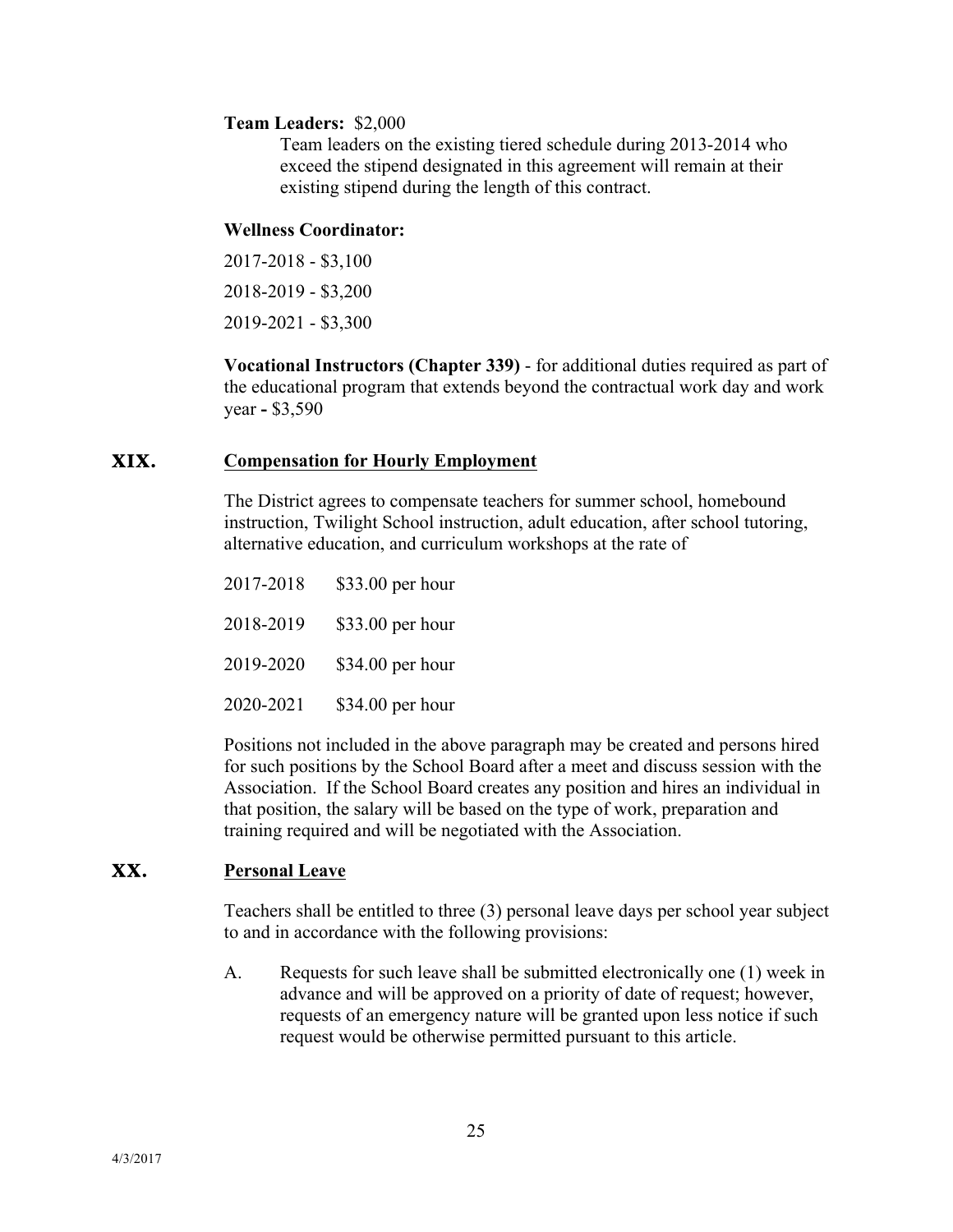- B. No personal leave day shall be permitted during the first five student days or last five student days of school except that personal leave day/s may be approved for situations of an emergency nature.
- C. Personal leave days shall be permitted as one-half  $(1/2)$  days.
- D. Not more than twenty (20) teachers in the entire District or ten percent (10%) of the number employed in any one (1) building (or minimum of 2 teachers, whichever is higher) shall be allowed a personal leave day on any one (1) school day.
- E. Personal leave days shall be credited to a maximum of seven (7) days i.e., if a teacher at the conclusion of a school year has 5/6/7 days accumulated the teacher shall receive either 2, 1 or 0 additional days in the subsequent school year. No more than five (5) days may be utilized consecutively.
- F. Exceptions for emergency reasons may be approved by the Superintendent. Such approval or denial shall neither be the subject of a grievance nor subject to the grievance procedure.
- G. Teachers requesting time off from work in order to participate in a bona fide religious observance mandated by their religious faith may use their personal days or request time off without pay. The Superintendent may authorize a teacher to take off with pay for such religious observances, if a suitable and reasonable plan can be developed to have the teacher make up the missed work due to the teacher's absence.

#### **XXI. Child Rearing Leave**

The Board will grant a teacher an unpaid child rearing leave of absence to care for a newly born, newly adopted, or seriously ill child upon the following terms and conditions:

- A. The teacher desiring child rearing leave shall submit a request therefore by completing forms provided by the district through the Superintendent's Office. The unpaid child rearing leave shall commence upon the date reasonably requested by the teacher but not later than the date such teacher is physically able to return to work.
- B. The unpaid child rearing leave shall end at the beginning of a semester as selected by the teacher but not to exceed two (2) full semesters after commencement of the unpaid child rearing leave. The teacher may terminate the unpaid child rearing leave effective at the beginning of any semester upon not less than sixty (60) calendar days prior written notice to the Board. These requirements for early termination of the unpaid child rearing leave may be waived by the Board in the event of extenuating circumstances.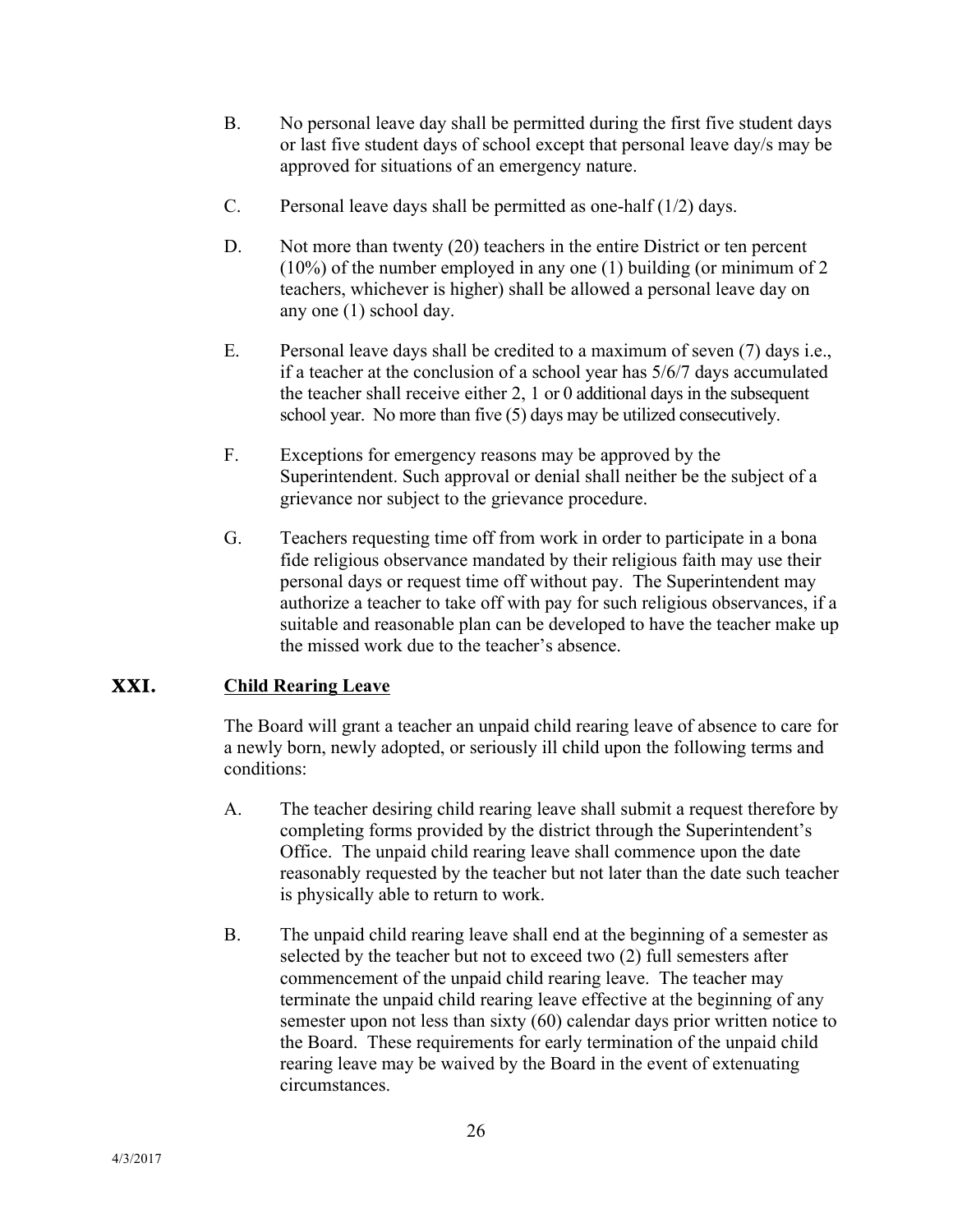- C. If the child rearing leave begins on or after the date the teacher is physically disabled, the teacher will be considered (during the period of physical disability) to be absent from school because of sickness or illness.
- D. In cases of adoption, the requested leave date may be changed due to extenuating circumstances if the District is notified of such change at least ten (10) school days prior to the originally requested date.
- E. Upon termination of the unpaid child rearing leave, the teacher shall be returned to a position for which the teacher is certified. The teacher may return to work only if (1) the teacher has given the Board thirty (30) calendar days prior written notice and (2) the teacher is physically able to return to work. The Board may require the teacher's physician to certify that such teacher is physically able to return to work. The Board reserves the right to require its own physical examination.
- F. The Board, upon request, will grant an unpaid child rearing leave to a teacher to care for a newly adopted or seriously ill child. Such leave shall commence on the date reasonably requested by the teacher and shall be subject to the other provisions of this Article.
- G. A teacher who is granted an unpaid child rearing leave shall be entitled to credit for longevity increment on the salary schedule only if the leave commences after the 95th contract day.
- H. A teacher on unpaid child rearing leave may elect to continue within the District's hospitalization and dental programs and shall remit to the Business Office on a monthly basis such amounts as are necessary (expected floating rate) to cover the teacher and/or his or her dependents. Failure to meet payment periods will result in a forfeiture of such benefits.
- I. Any leaves required by law shall be part of, and not an addition to, leaves under this Article XXI.

#### **XXII. Bereavement Leave**

When a teacher is absent from duty because of a death in the immediate family, there shall be no deduction in salary for an absence of three (3) days. The Board may extend the period of absence at its discretion.

**Immediate Family** shall be defined as father, mother, brother, sister, son, daughter, husband, wife, parent-in-law, step-parent, step-brother, step-sister, stepchild, grandchild, or near relative who resides in the same household, or any person with whom the employee has made his/her home.

When a teacher is absent from duty because of the death of a **near relative**, there shall be no deduction in salary for absences on the day of the funeral. The Board may extend the period of absence at its discretion. Near relative shall be defined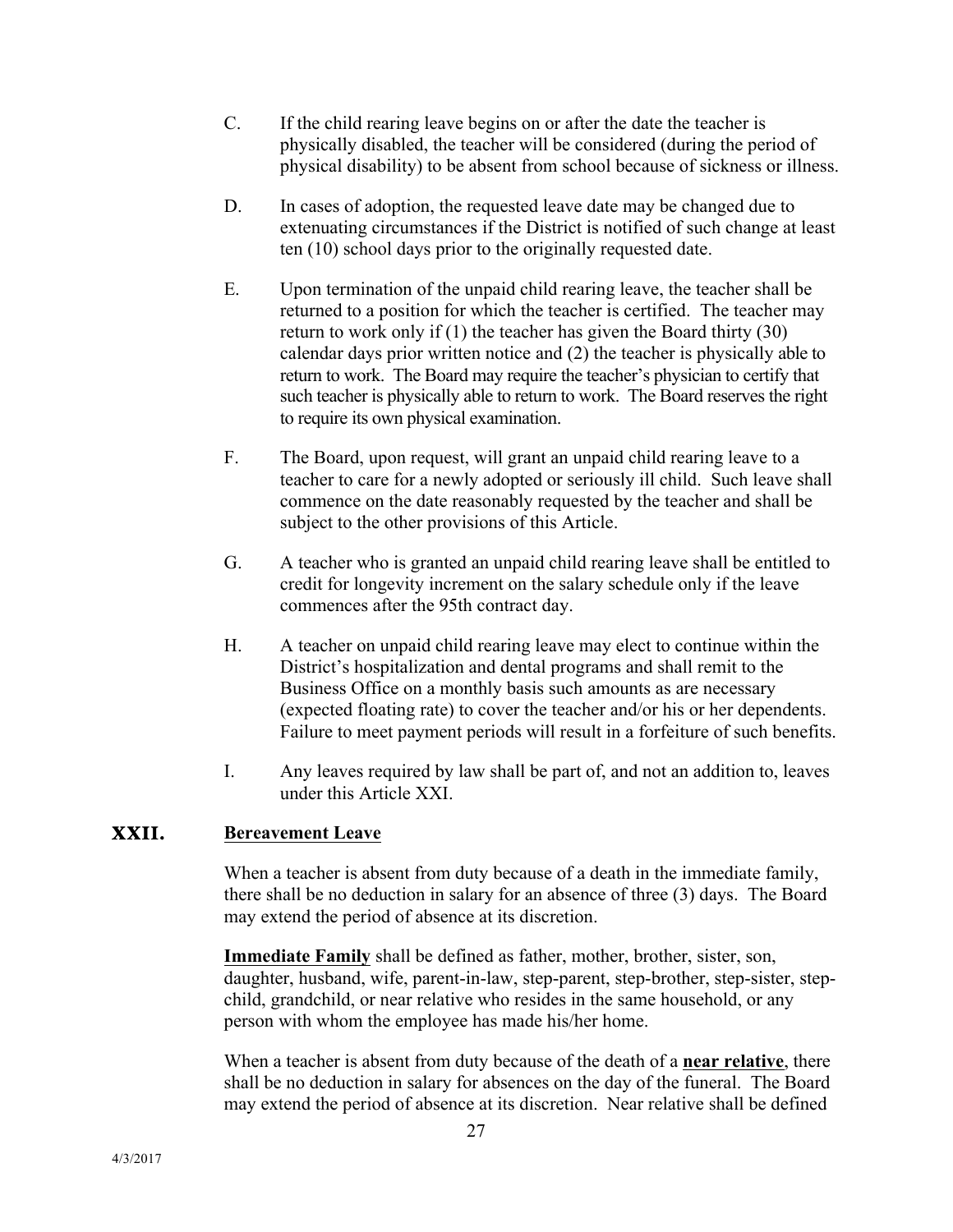as first cousin, grandfather, grandmother, aunt, uncle, niece, nephew, son-in-law, daughter-in-law, brother-in-law, and sister-in-law.

The teacher's absence report form must indicate the nature of the relationship in all bereavement type leaves.

### **XXIII. Retirement**

### A. **Eligibility:**

A teacher who retires is eligible for a retirement incentive payment under this article if all of the following conditions are satisfied:

- 1. Except in the event of a teacher's sickness, disability, or an event beyond the teacher's control (e.g., death of a spouse or partner, geographic transfer of spouse), or any other reason as agreed to by the Superintendent and President of the Association, the date of retirement shall be at the conclusion of the school year. The teacher shall give the School District written notice of retirement on or before January 1 preceding the date of retirement and shall further give an irrevocable written notice of retirement on or before March 1 preceding the date of retirement.
- 2. A teacher who has been employed by the District for at least fifteen (15) consecutive years immediately preceding the date of retirement including the year of retirement and part-time employees whose percentages would total fifteen (15) consecutive years immediately preceding the date of retirement including the year of retirement.
- 3. When a program or class is transferred as a unit from the Intermediate Unit to the Penn Manor School District, a professional employee who was assigned to the class or program immediately prior to the transfer and is classified as a teacher as defined in Section 1141(1) of the Public School Code and that teacher is suspended as a result of the transfer and is hired by the Penn Manor School District, such transferred teacher shall be credited by the Penn Manor School District for the years employed by the Intermediate Unit for the purposes of having the required years for eligibility for retirement benefits.
- 4. The teacher as of the date of retirement accepts benefits under the Pennsylvania Employee's Retirement System.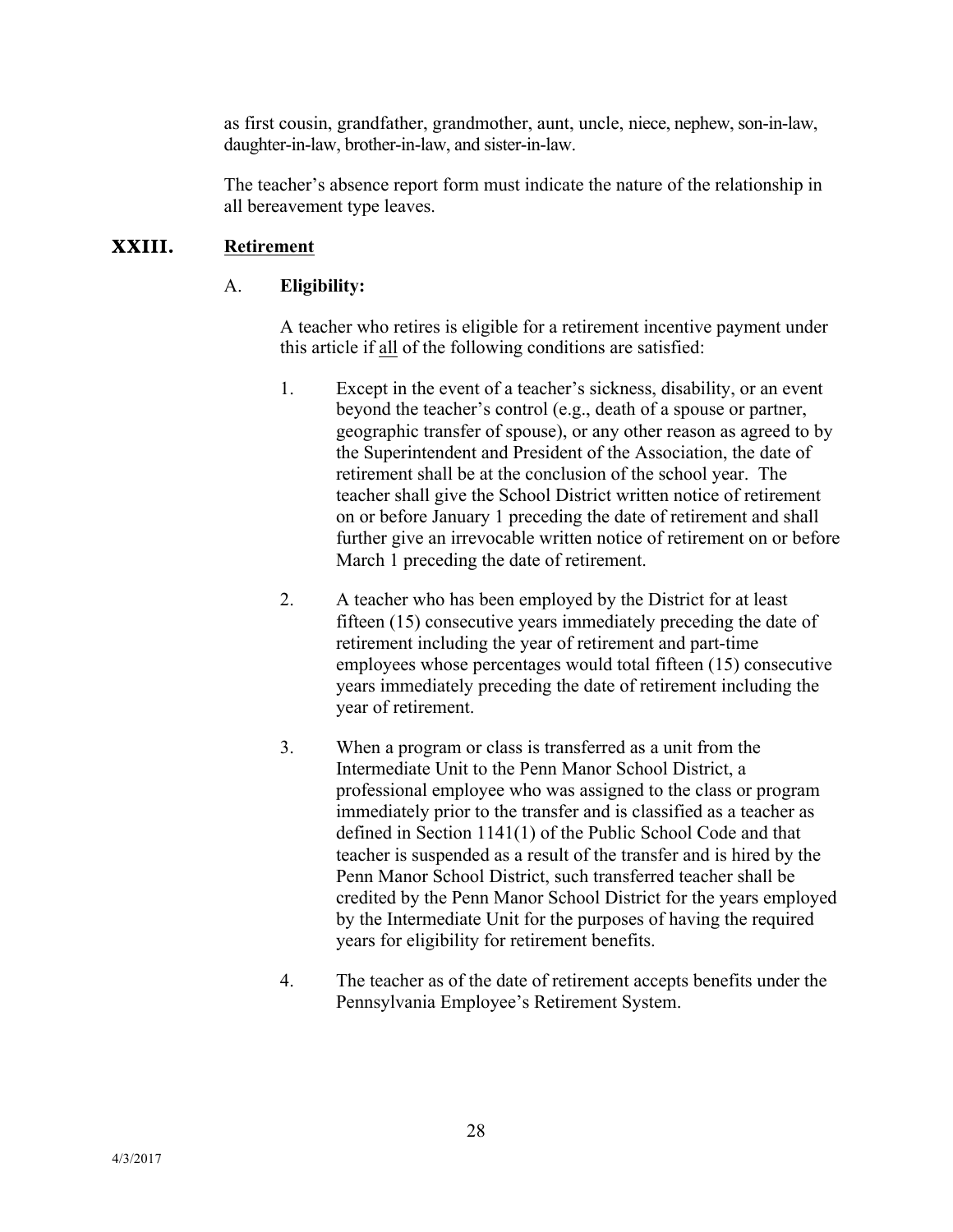#### B. **Retirement Payment Schedule:**

- 1. A teacher shall receive \$180 per year for each year of employment with the Penn Manor School District plus \$80 per day for each unused sick and/or personal day.
- 2. The retirement incentive is limited to a maximum of \$35,000.
- 3. The payment under this article will be paid as an employer nonelective contribution to the teacher's 403(b) account at the time of retirement and no teacher shall have any right to receive the payment in the form of cash. Any payment required under this article shall be reduced by any amount that results in annual additions on behalf of the teacher to the teacher's 403(b) account exceeding the contribution limits under Section 415(c) of the Internal Revenue Code ("Code") or any other contribution limits under the Code or applicable Treasury Regulations. Any excess payment amount shall be contributed in the following year to the extent that the excess amount does not exceed the contribution limits under Section 415(c) of the Code or any other contribution limits under the Code or applicable Treasury Regulations in the following year and is otherwise permitted under the Code and applicable Treasury Regulations. Any teacher who fails to establish a 403(b) account prior to separation from service shall forfeit the benefit under this article.

#### **XXIV. Rights of Professional Employees; Just Cause**

- A. Professional employees shall have all the rights, privileges and immunities afforded them under the applicable laws and regulations of the Commonwealth of Pennsylvania as currently enacted or as hereafter amended. Furthermore, all duties, obligations or other requirements of professional employees shall likewise be required by the laws and regulations of the Commonwealth of Pennsylvania.
- B. No teacher shall be deprived of any economic benefit existing by reason of this contract without just cause.
- C. In the event the Teachers' Tenure Act shall be repealed by the legislature and no other legislation is enacted which purports to deal with teachers' tenure, then no teacher shall be disciplined or suspended or discharged or reduced in rank or compensation without just cause. In the event of such repeal, any grievance with respect to any suspension, discharge or reduction in compensation shall commence at Step Three of the Grievance Procedure.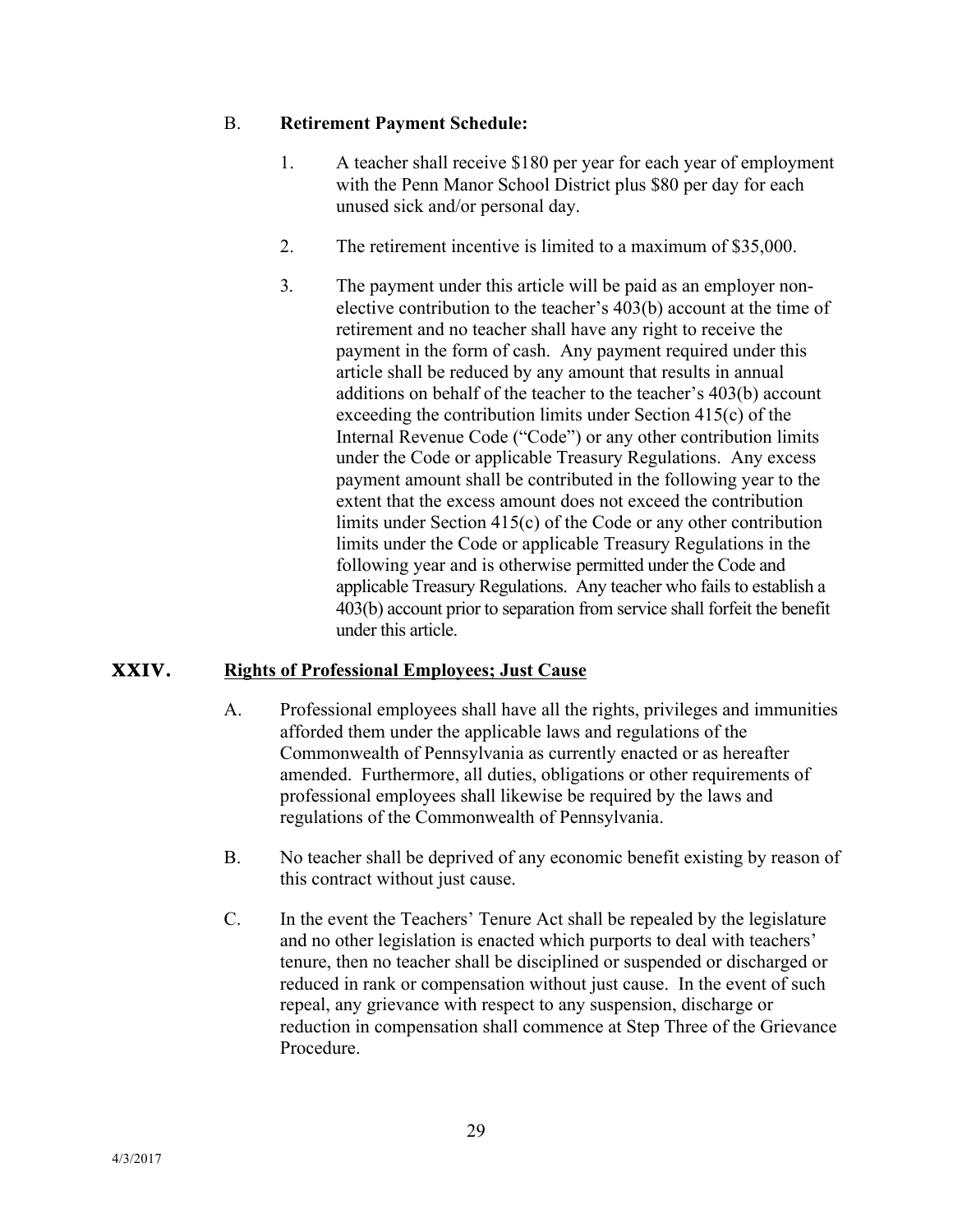#### **XXV. Professional Development and Educational Improvement**

The Board agrees to pay the full costs of tuition and any reasonable expenses incidental thereto incurred in connection with any courses, workshops, seminars, conferences, in-service training sessions or other educational matters which a teacher is required or requested to participate in by the administration or the Board, or which has the prior written approval of the Superintendent, other than those required by law.

For those teachers who have not yet attained a Master's degree (including those with a Master's Equivalency), the Board agrees to reimburse each teacher for tuition fees to a maximum of the cost of twelve (12) graduate credits per year at the average cost of the graduate tuitions at three universities (Millersville University, Penn State University and Temple University) for the term of the contract. Tuition fees shall include the amount of additional charges at Millersville University which are required to be paid by the teacher. For example, a fee per credit of \$18.00, would be equal to reimbursement of \$54.00 for a threecredit course. A teacher taking graduate level course work at an accredited provider would be eligible for reimbursement for any related fee at a rate to match the academic fee at Millersville.

For those teachers who have attained a Master's degree, the Board agrees to reimburse each teacher for tuition fees to a maximum of the cost of nine (9) graduate credits per year at the average cost of the graduate tuitions at three universities (Millersville University, Penn State University and Temple University) for the term of the contract. Tuition fees shall include the amount of additional charges at Millersville University which are required to be paid by the teacher. For example, a fee per credit of \$18.00, would be equal to reimbursement of \$54.00 for a three-credit course. A teacher taking graduate level course work at an accredited provider would be eligible for reimbursement for any related fee at a rate to match the academic fee at Millersville.

Tuition reimbursement shall be based upon the grade received utilizing the following schedule:

| Grade        | Reimbursement                               |
|--------------|---------------------------------------------|
| A            | 100% of credit allotment                    |
| B            | 100% of credit allotment                    |
| $\Gamma$     | 50% of credit allotment                     |
| D, F, WP, WF | $0\%$ of credit allotment and $0\%$ of fees |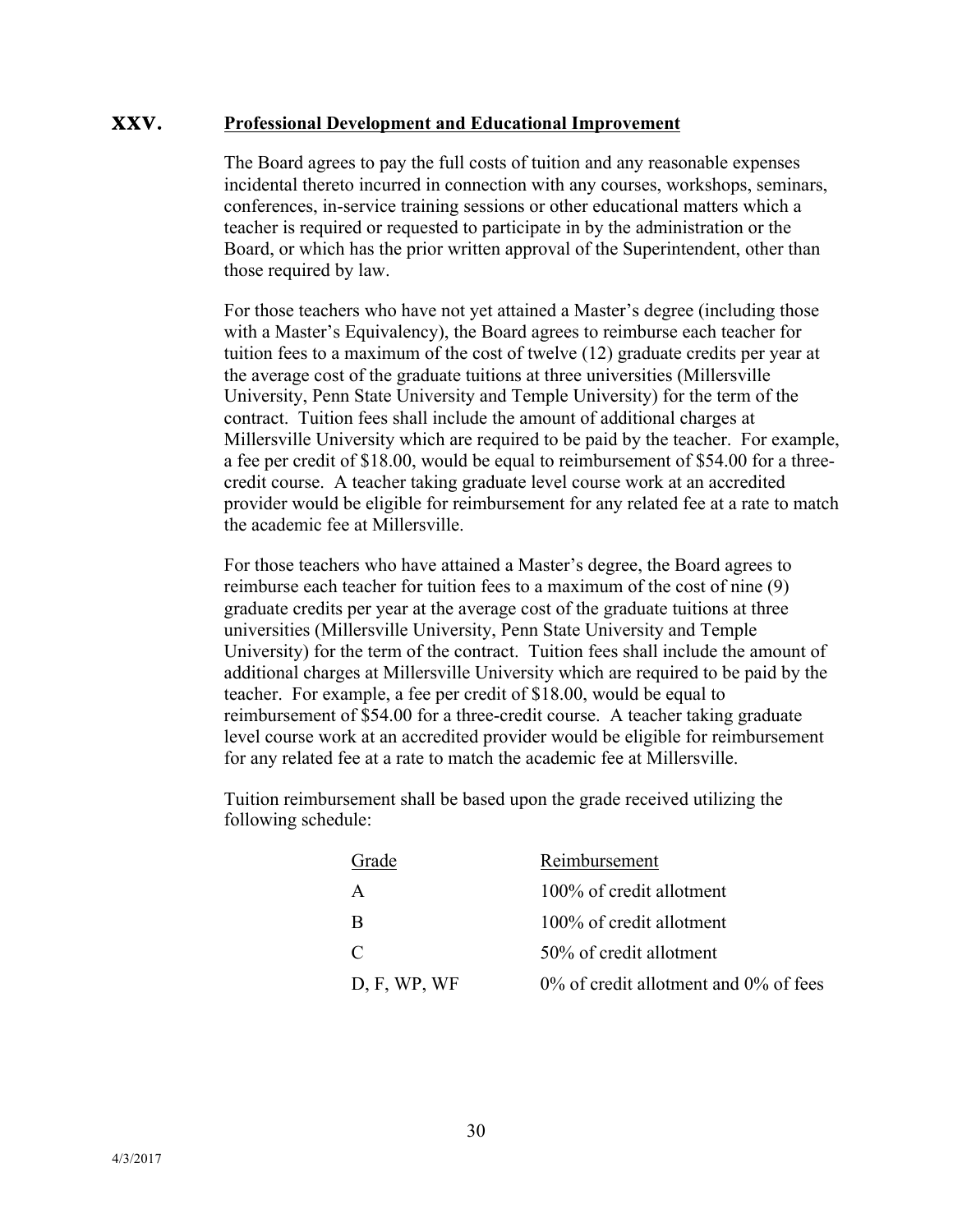- A. Teachers who have permanent certification will be reimbursed for graduate credits in accordance with the following provisions:
	- 1. Such credits must be graduate credits obtained pursuant to a degree program established by an accredited, degree granting institution, and such credits shall have the prior approval of the Superintendent, which approval shall not be unreasonably withheld, or
	- 2. Such credits must be obtained from an accredited institution, and such credits shall have the prior approval of the Superintendent, which approval may be withheld and which approval or disapproval shall not be the subject of a grievance or subject to the grievance procedure.
	- 3. Such credits must be completed satisfactorily according to the standards of the institution.
	- 4. Credit fees for the research and writing of a doctoral dissertation are limited to a three-year period commencing with the first request for payment of such fees. At the discretion of and with the prior approval of the Superintendent, a fourth year may be permitted.
	- 5. Except for instances of furlough, involuntary dismissal, or an event beyond the teacher's control (e.g., geographic transfer of spouse, long-term illness or disability), or any other reason as agreed to by the Superintendent and President of the Association, the teacher must return to work in the District for at least two years after completion of such credits or the employee shall reimburse the district for the course as follows:
		- a. One hundred percent (100%) of expenses if resignation occurs within 12 calendar months of service of the completion of the course.
		- b. Fifty percent (50%) of expenses if resignation occurs between 13 and 24 calendar months of service of the completion of the course.
		- c. Repayment obligations cease after 24 calendar months of service following the completion of the course.
	- 6. A teacher may substitute undergraduate courses for graduate level courses when appropriate graduate level courses are not available and with the prior approval of the Superintendent according to the guidelines in this section of the Negotiated Agreement.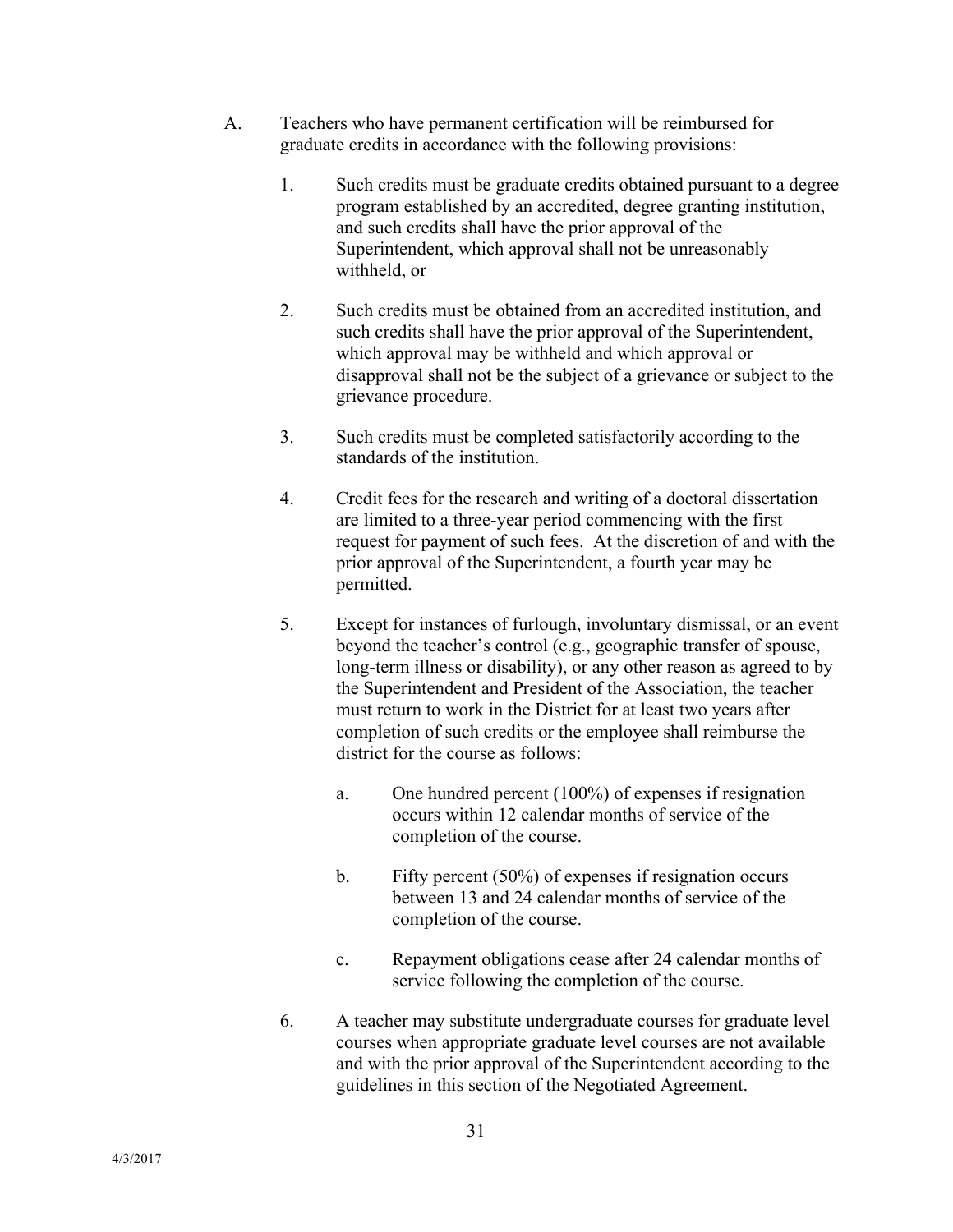- B. Teachers who do not have permanent certification will be reimbursed for credits in accordance with the following provisions:
	- 1. Such credits must be acceptable toward permanent certification and such credits shall have the prior approval of the Superintendent, which approval shall not be unreasonably withheld.
	- 2. Such credits must be completed satisfactorily according to the standards of the institution.
	- 3. The teacher's most recent rating prior to taking such credits must be satisfactory; and except for instances of furlough or involuntary dismissal, the teacher must return to work in the District and maintain a satisfactory rating for at least one semester after completion of such credits.
	- 4. A teacher may substitute undergraduate courses for graduate level courses when appropriate graduate level courses are not available and with the prior approval of the Superintendent according to the guidelines in this section of the Negotiated Agreement.
	- 5. Reimbursement for such credits shall be made promptly upon receipt of evidence showing satisfactory completion thereof.
- C. Excepting teachers who have been approved for a sabbatical for professional development or those members in a doctoral cohort, no teacher shall be permitted annual reimbursement for more than the credits defined above in Article XXV of this agreement. (A tuition year is defined as a period between September 1 and August 31. The restriction applies to courses completed during the time period. Completion date is determined by the date the course is transcripted.)
- D. Horizontal movement across the salary schedule will be limited to one column per year, with the exception of an individual who earns  $B+24$ status and earns a Master's Degree in which case the individual shall be permitted to move from the Bachelor's Column to the Master's Column.
- E. All credits to be used for column movement (with the exception of three (3) graduate credits per year) shall have the prior approval of the Superintendent, which approval may be withheld and which approval or disapproval shall not be subject to a grievance or subject to the grievance procedure.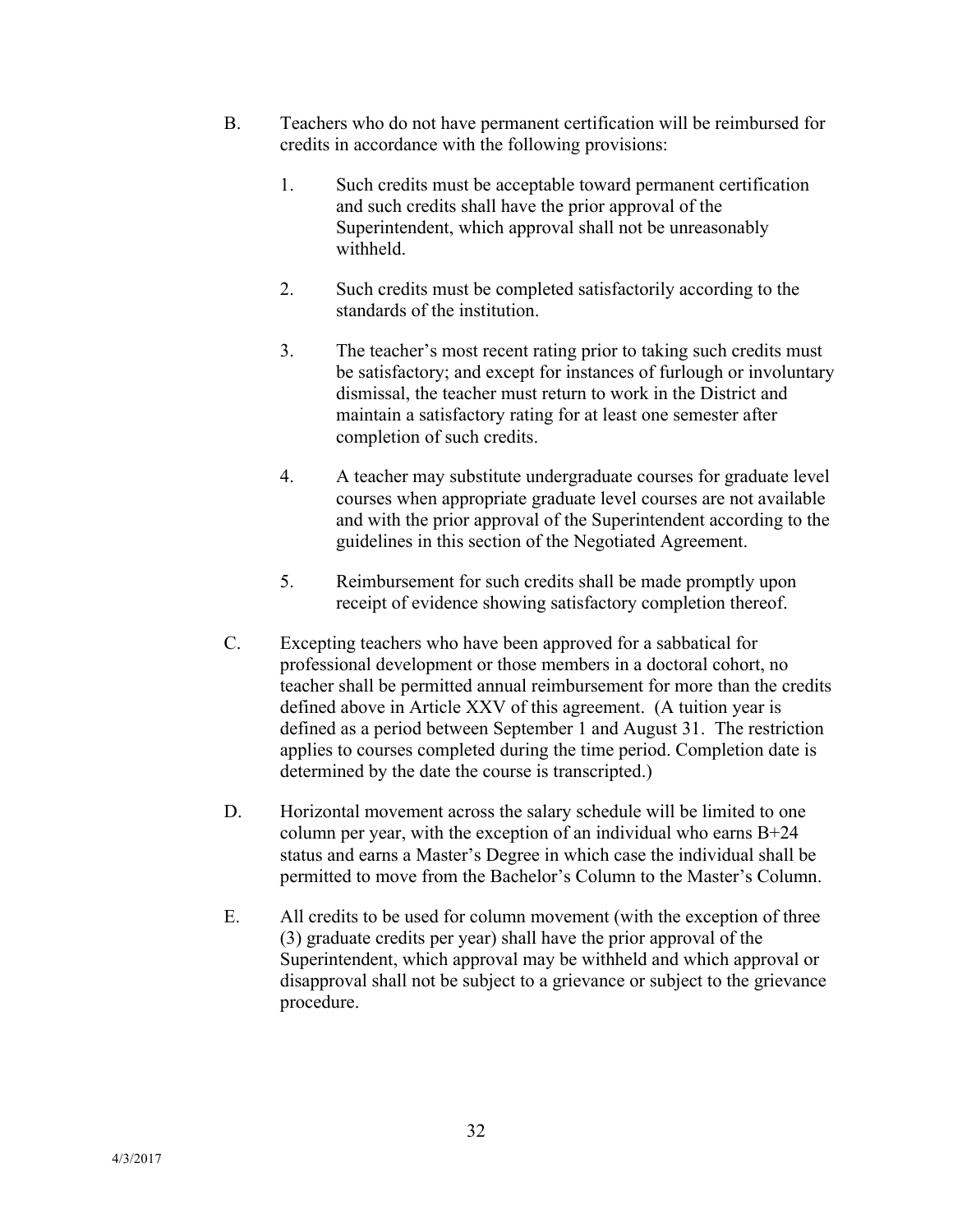#### **XXVI. No Strike, No Lockout**

During the term of this agreement or any renewals or extensions hereof, the Association agrees for itself and each of its members, that it and they will not engage in any activity involving a strike, slow down, willful absence from work or any activity other than the full and proper performance of their duties, and the Board likewise agrees that it shall not engage in any lockout practices.

#### **XXVII. Meet and Discuss, Complaint Procedure**

The Association acknowledges the responsibility and duty of the Board as required by law to manage and administer the District. Though the Association fully recognizes the Board's responsibilities and exclusive authority in these matters, the Board agrees that many of these administrative and management matters are important concerns of the Association and each teacher. In order to facilitate mutual understanding in the resolution of these matters and in order to obtain the benefits which mutual discussion can produce, the Board and the Association agree to form a joint committee to meet and discuss the following matters:

- 1. Co-curricular salaries stipulated by the contract;
- 2. Hiring and interview procedures;
- 3. Class size;
- 4. Teacher-pupil ratios;
- 5. Professional qualifications;
- 6. Programs including provision of teaching specialists;
- 7. Teacher aides;
- 8. Daily schedules;
- 9. Elementary recess and physical education program;
- 10. Professional employees' responsibilities;
- 11. Association use of District equipment;
- 12. Professional qualifications and assignment of teachers;
- 13. Classroom utilization;
- 14. Special instructional materials;
- 15. Teacher calendar;
- 16. Teaching hours, teaching duties, class schedules;
- 17. Traveling requirements;
- 18. Special conditions applicable to students;
- 19. Vacancies and transfer;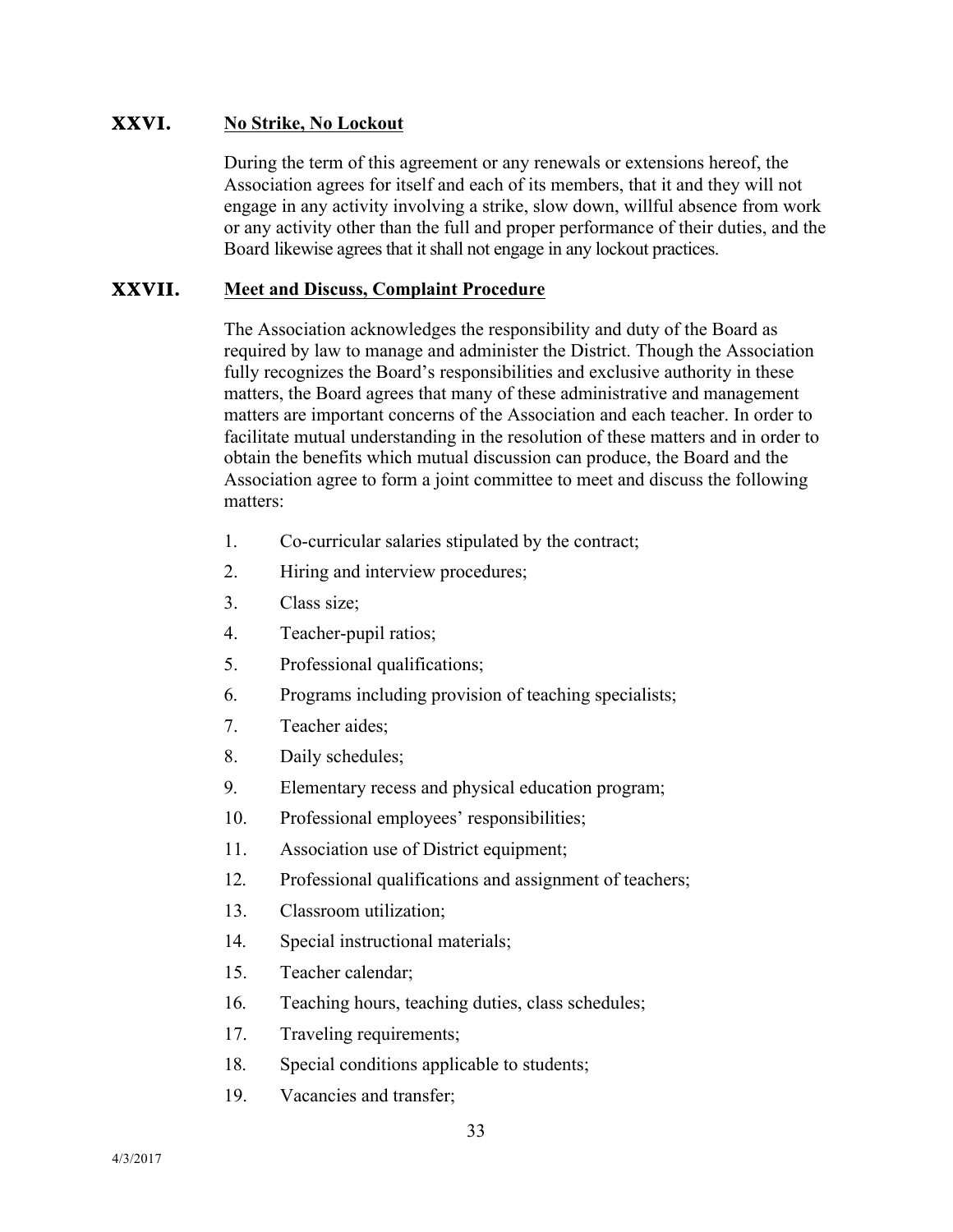- 20. Employee evaluations;
- 21. Teacher-administration liaison;
- 22. Professional services;
- 23. Substitute teachers;
- 24. Protection of teachers, students and property;
- 25. Discipline policy;
- 26. Personal and academic freedom;
- 27. Faculty meeting scheduling and duration;
- 28. Ethics;
- 29. Retirement recognition; and
- 30. Any other matter, the discussion of which shall be mutually beneficial to the parties hereto.

In addition, in the event that there shall be any complaint concerning the above matters or in the event that any teacher shall claim that the District's rules and regulations have been applied on an inequitable and discriminatory basis, then such complaint shall be processed according to the following procedure and shall not be the subject of a grievance or subject to the grievance procedure.

The teacher and the teacher's immediate supervisor and/or building principal shall meet and discuss the matter, and they shall attempt to resolve the matter informally. If the matter remains unresolved, the teacher shall meet and discuss the matter with the Superintendent. If the matter still remains unresolved, the teacher shall meet and discuss the matter with the Board. The decision of the Board, if the matter remains unresolved, shall be final and binding and shall not be the subject of a grievance or subject to the grievance procedure, but written notice of the Board's decision shall be furnished to all interested persons. And provided, further, that nothing contained herein shall preclude any teacher from bringing suit in the Lancaster County Court of Common Pleas in the event the Board's decision is in violation of the laws of the Commonwealth of Pennsylvania.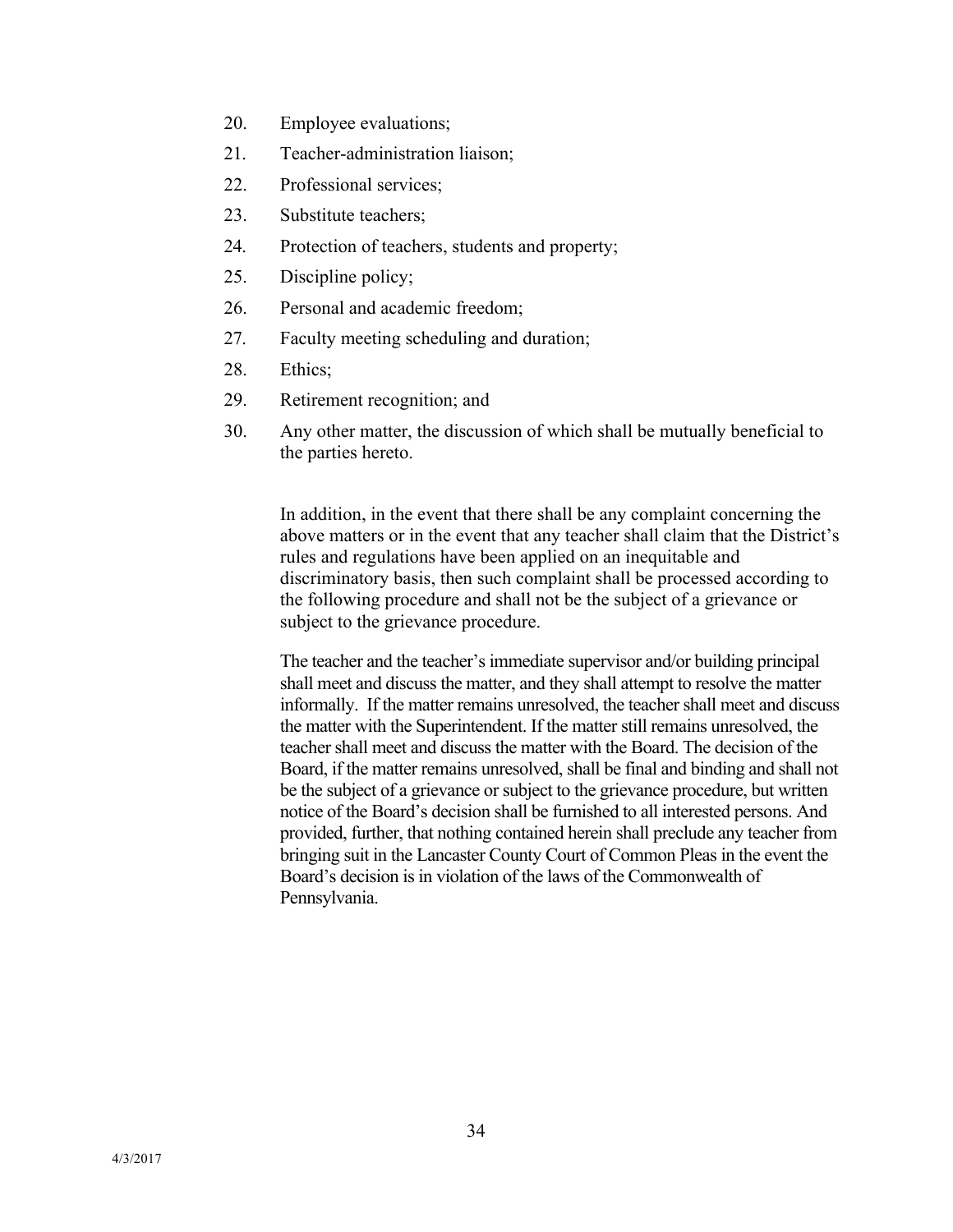#### **XXVIII. Compensated Professional Leave**

This section is governed by Policy #338.1, Compensated Professional Leaves. A teacher who is entitled to compensated leave under the terms of the Pennsylvania School Code may, at his or her option, take a compensated leave for one (1) semester at full pay in lieu of a one  $(1)$  year compensated leave at one-half  $(1/2)$ pay; provided, however, that such leaves shall be limited to the purpose of study leading to an advanced degree or certification and that notice of intention to take such leave shall be given to the District by March 1, for leaves for the following school year, and provided that the teacher has not been previously approved for a fullpay sabbatical as defined by this article. The number of full pay leaves shall be based on the schedule provided below.

| Year      | <b>First Semester</b> | <b>Second Semester</b> |
|-----------|-----------------------|------------------------|
| 2017-2018 |                       |                        |
| 2018-2019 |                       |                        |
| 2019-2020 |                       |                        |
| 2020-2021 |                       |                        |

#### **XXIX. Seniority**

Seniority shall mean the total length of continuous employment by the District (or its predecessors or successors). District approved leaves of absence or other leaves required by law shall not constitute a break in continuity of employment; but seniority shall not accrue during such leaves except as required by law. Teachers who are employed part-time shall accrue seniority proportionately to the time worked; but teachers employed beyond the normal school work year shall not accrue additional seniority.

#### **XXX. Fair Share**

When membership in the Association is 90% or greater of the eligible members, the Penn Manor School District shall deduct from employees who are not members of the Association an amount annually certified by the Association as the fair share fee as permitted by the Public Employee Fair Share Law ("Law"). Each nonmember in the bargaining unit represented by the Association under the Public Employee Relations Act shall be required to pay the fair share fee as provided by the Law. The fair share fee shall not include any amount expended by the Association for partisan, political or ideological activities that is excluded by a body that has jurisdiction to exclude certain activities. Subject to the following, the Penn Manor School District and the Association agree to apply the provisions of the Law: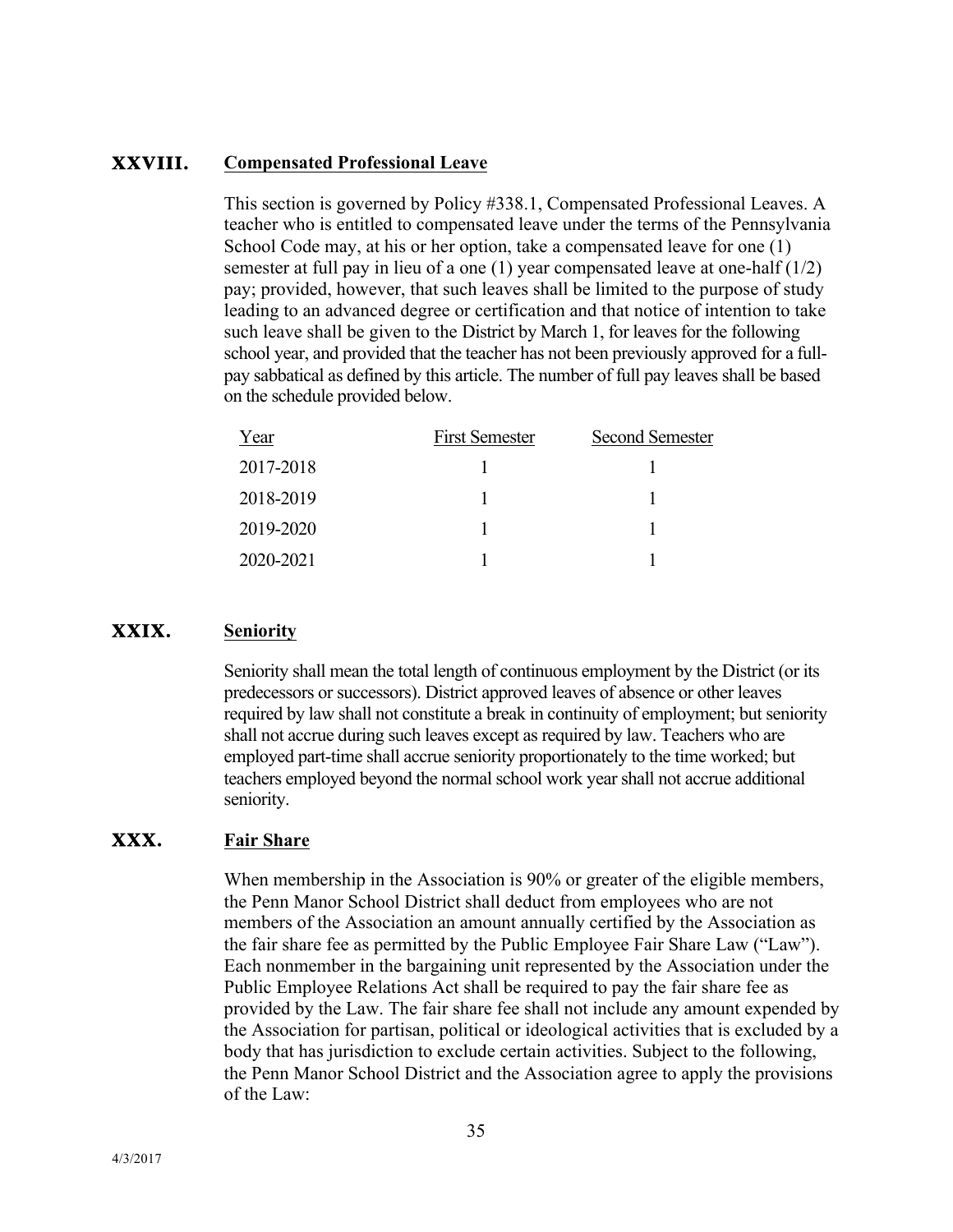- 1. The Association agrees to extend to all nonmembers the opportunity to join the Association.
- 2. Non-members with bona fide religious objections to a fair share fee may direct the Association to contribute their agency fee to a non-religious charity. The Association's escrow agent shall provide verification of said payment to any affected nonmember once the total agency fee obligation has been fully satisfied via payroll deduction.
- 3. If any legal action is brought against the Penn Manor School District as a result of any actions it is required to perform by the Association pursuant to this Section, the Association agrees to provide for the defense of the Penn Manor School District at the Association's expense and through counsel selected by the **Association**
- 4. The Penn Manor School District agrees to give the Association immediate notice of any such legal action brought against it, and agrees to cooperate fully with the Association in the defense of the case. If the Penn Manor School District does not fully cooperate with the Association, any obligation of the Association to provide a defense under this Section shall cease.
- 5. The Association agrees in any action so defended, to indemnify and hold the Penn Manor School District harmless for any monetary damages the Penn Manor School District might be liable for as a consequence of its compliance with this Section; except that it is expressly understood that this save harmless provision will not apply to any legal action which may arise as a result of any willful misconduct by the Penn Manor School District's failure to properly perform its obligation under this Section.

#### **XXXI. Furloughs**

During only the 2017-2018 school year, the District agrees not to furlough any temporary professional or professional staff members.

During only the 2018-2019, 2019-2020, and 2020-2021 school years, if the District should furlough, temporary professional or professional staff members will be furloughed based on seniority as defined in Article XXIX.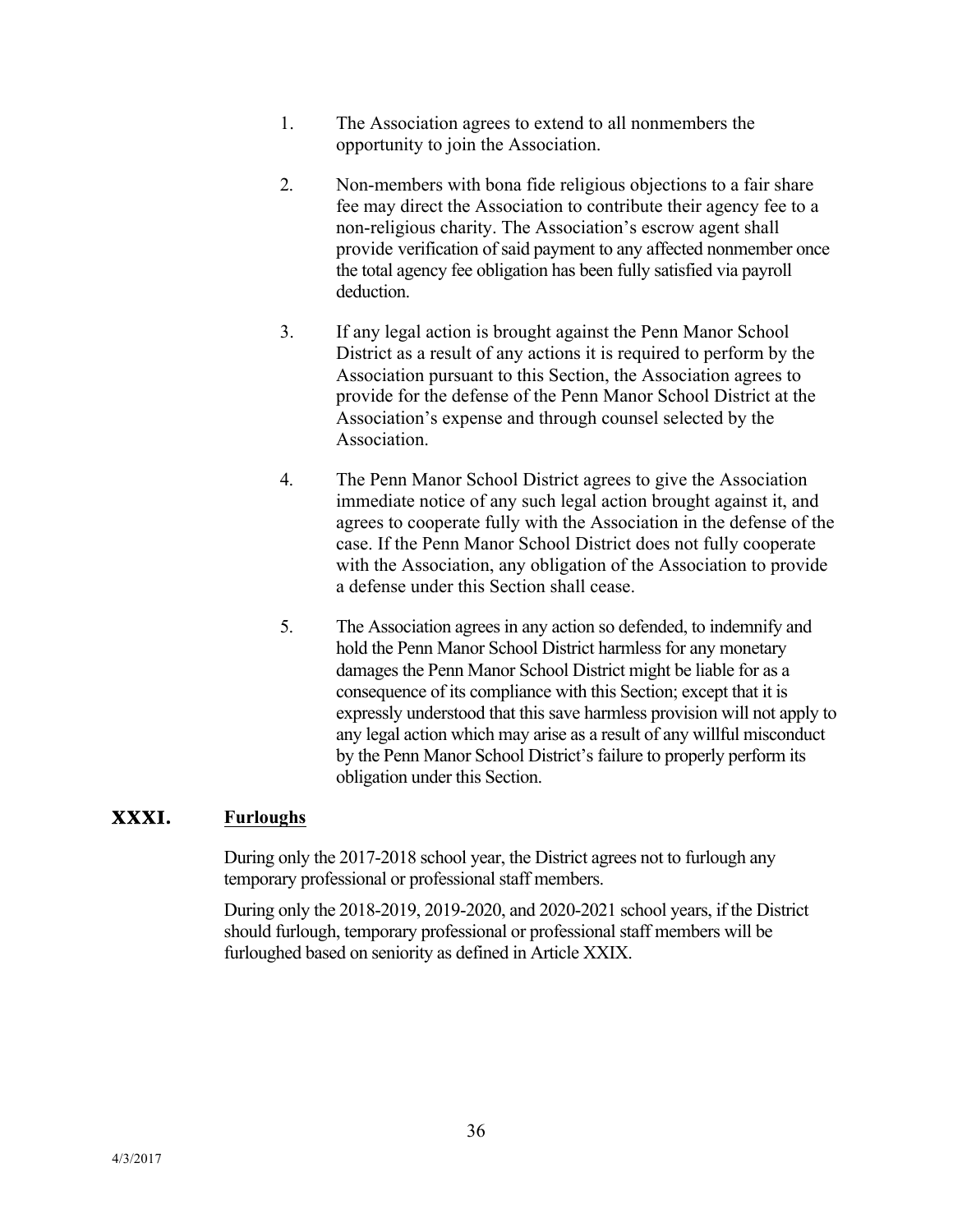#### XXXII. **Separability, Exclusivity**

If any provision of this agreement or any application of this agreement to any employee or group of employees is contrary to law, then such provisions or applications shall not be deemed valid and subsisting, except to the extent permitted by law. The invalidity of any term or provision of this agreement shall not invalidate the entire agreement, but shall only affect the provision deemed invalid.

This agreement contains the entire agreement between the Board and the Association.

The Board and the Association agree that they shall meet and discuss on other matters with respect to wages, hours, and other terms and conditions of employment, but the Superintendent or the Board shall have the sole and exclusive authority to determine all matters which are not specifically set forth in this agreement.

PENN MANOR SCHOOL DISTRICT BY:

PENN MANOR EDUCATION ASSOCIATION BY: ATTEST: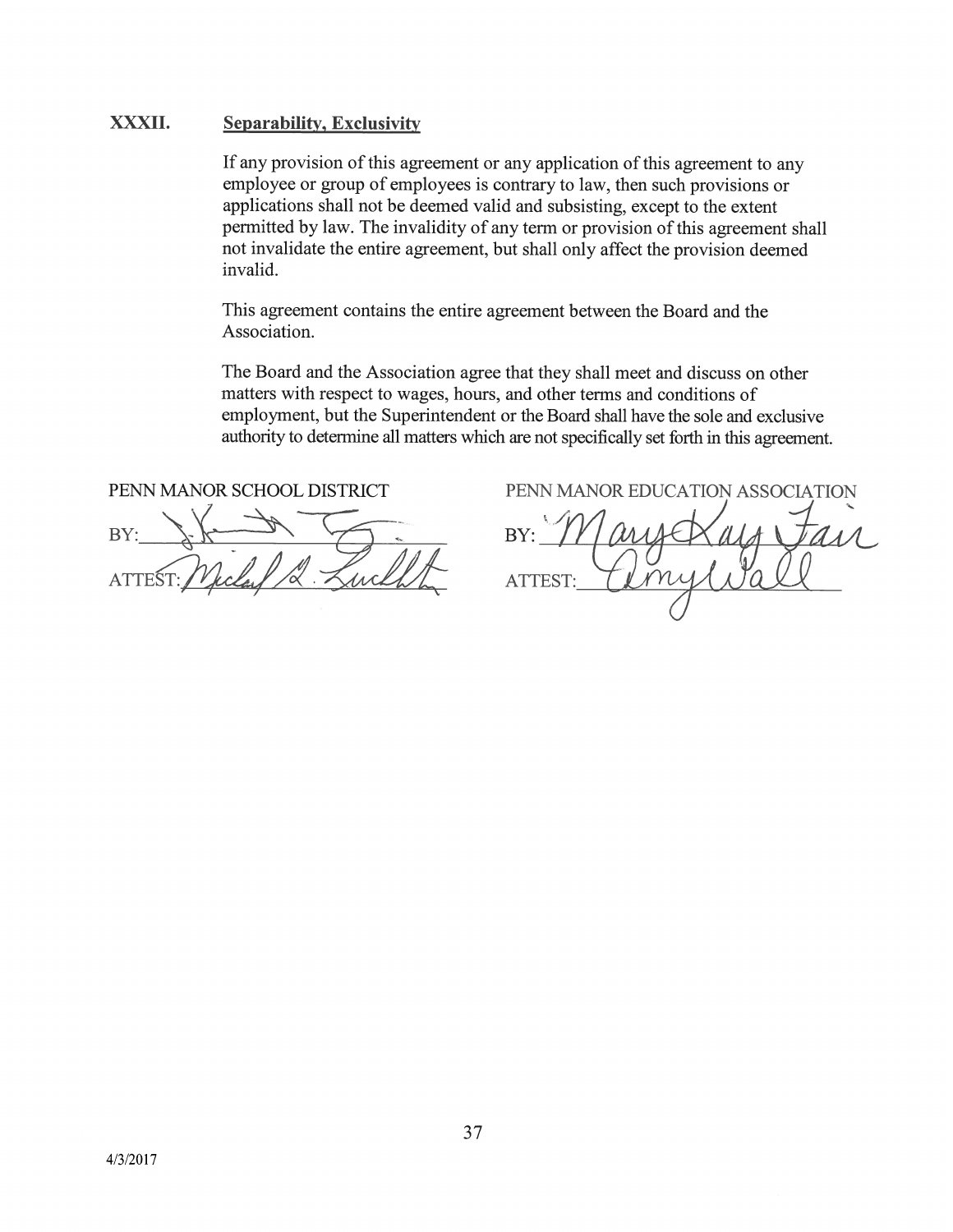### **APPENDIX A - GRIEVANCE PROCEDURES**

If a grievance, as hereinafter defined, should arise between the parties, it shall be resolved in the following manner:

A. Definitions.

1. The word "grievance," as used in this agreement, shall mean a complaint by a teacher alleging that there has been a violation, misinterpretation or misapplication of the terms of the agreement.

2. An "aggrieved person," as used in this agreement, shall mean the teacher or teachers making a complaint.

3. The term "days," as used in this agreement, shall mean weekdays, excluding weekends and legal holidays.

4. The term "representative," as used in this agreement, shall mean a duly authorized member of the Association.

B. General Procedures.

1. The Association shall select and certify to the Superintendent a grievance representative in each building.

2. At all levels of the grievance procedure, the aggrieved person shall have the right to be represented by a duly certified representative of the Association and/or legal counsel and shall have the right to call witness(es) to testify on his or her behalf.

3. An aggrieved person may withdraw from the grievance procedure at any time and the Association may withdraw its representation of an aggrieved person at any time.

4. Failure at any step of the grievance procedure to communicate the decision in writing to the aggrieved person within the specified time limit shall permit the aggrieved person to proceed to the next step. Failure at any step of the grievance procedure to appeal a grievance to the next step within the specified time limit shall be deemed to be acceptance of the decision rendered at that step; provided, however, that such time limit shall be extended for a period not to exceed ten (10) days upon the written request of the aggrieved person.

5. Forms for processing grievances shall be jointly prepared by the Superintendent and the Association, subject to approval by the Board.

6. Conferences and hearings under the grievance procedure shall not be conducted in public and shall be attended only by parties in interest, their designated representative and necessary witnesses.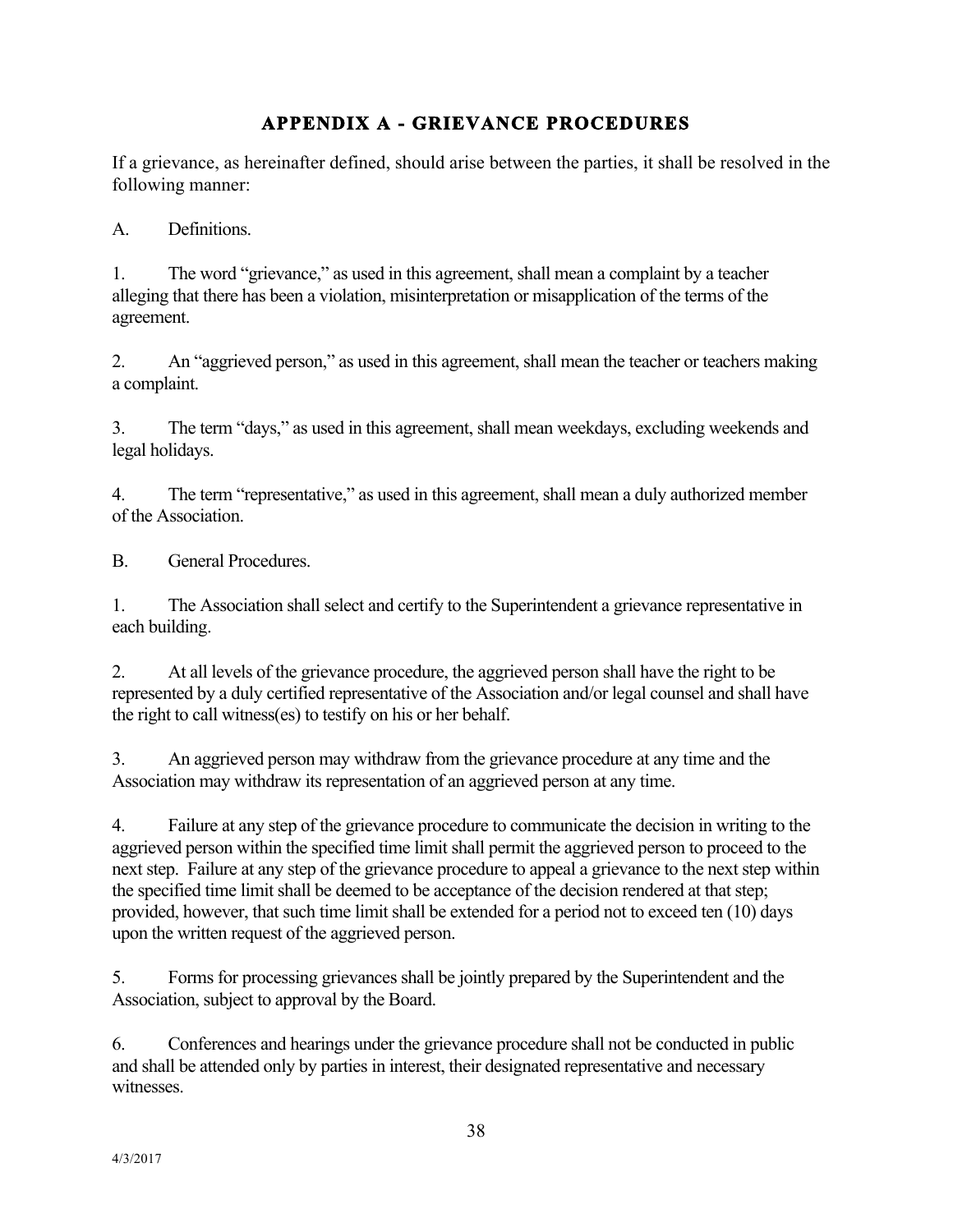7. Nothing contained in this agreement shall be interpreted so as to prevent a member of the bargaining unit from discussing, informally, with any member of the Administration, any matter, including an alleged violation, misinterpretation or misapplication of the terms of this agreement.

8. When the aggrieved person is not a member of the Association, the Association shall have the right to have a representative present.

9. In the event grievance conferences or hearings are scheduled during school hours, the aggrieved person, the Association representative and necessary witnesses shall be permitted to attend such conferences or hearings and no salary deduction shall be made in consequence of such attendance. In addition, aggrieved persons, Association representatives and essential witnesses shall be permitted to use unassigned periods for the purposes of processing grievances without diminution of salary.

10. In the event that the Association and the Superintendent shall agree that a grievance affects a group of teachers, then the grievance shall be commenced at level II by the filing of written grievance with the Superintendent.

11. In the event that both parties agree that no resolution is forth-coming, both parties may agree to move grievances to a level where a resolution can be readily reached.

- C. Initiation and Processing.
- 1. Level I.
	- a. The aggrieved person shall first discuss the grievance with his or her immediate supervisor with the objective of resolving the matter informally.
	- b. In the event that informal discussion with the aggrieved person's immediate supervisor does not resolve the grievance, the aggrieved person shall, within five (5) days following the termination of informal discussions, or within twenty (20) days from the date on which the aggrieved person originally discovered the alleged grievance, whichever is first to occur, file a written notice of the grievance, on the form specified, with his or her immediate supervisor and with such other persons as may be specified on the grievance form.
	- c. If requested by the aggrieved person or the immediate supervisor of the aggrieved person, the aggrieved person's immediate supervisor shall schedule a conference to be held within five (5) days of the receipt of the grievance notice. If a conference is held, the aggrieved person's immediate supervisor shall send his decision to the aggrieved person, in writing, within five (5) days following the conference, and shall send copies of such decision to all persons officially present at the conference. If conference is not held, the aggrieved person's immediate supervisor shall render a decision, in writing within five (5) days from receipt of the grievance notice.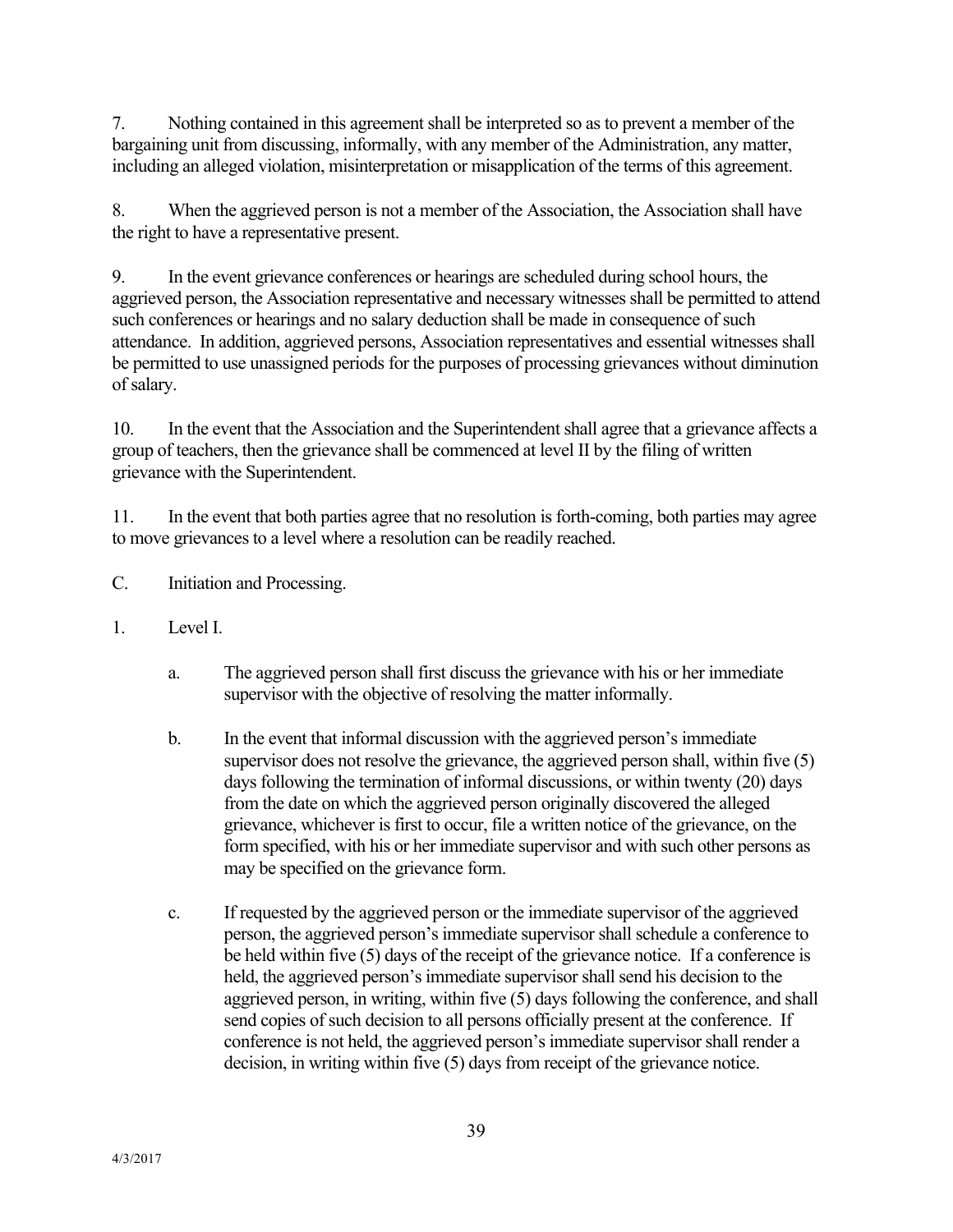- 2. Level II.
	- a. Within five (5) days of receipt of the decision of the aggrieved person's immediate supervisor, said decision may be appealed by the aggrieved person to the Superintendent. Such appeal shall be filed in writing, on the form provided for such purpose and shall include a copy of the decision of the aggrieved person's immediate supervisor and a short statement of the grounds for regarding the decision as incorrect. Such appeal shall also state the names of all persons officially present at any conference held by the aggrieved person's immediate supervisor and copies of the appeal shall be served on all such persons.
	- b. Within ten (10) days of receipt of an appeal, the Superintendent, or his delegate, shall hold a hearing. Written notice of time and place of the hearing shall be given at least five (5) days prior to the hearing to the aggrieved person and to all persons officially present at any prior conference.
	- c. Within ten (10) days following the hearing on the appeal, the Superintendent, or his delegate, shall communicate, to the aggrieved person and all other parties officially present at the hearing, his or her written decision, which shall include supporting reasons therefore.
- 3. Level III.
	- a. Within ten (10) days of receipt of the decision rendered by the Superintendent, or his or her delegate, the Association may appeal the decision to the Board. The appeal shall be filed on the form provided and shall be addressed to the President of the Board, who shall schedule a hearing on said appeal to be held by the Board or designated committee thereof within twenty (20) days from receipt of the appeal.
	- b. Within ten (10) days following the hearing on the appeal, the President of the Board, or his or her delegate, shall communicate, in writing, the decision of the Board to the Association.
- 4. Level IV.
	- a. In the event the decision of the Board is not acceptable to the Association, the grievance may be submitted for arbitration as provided in Section 903 of Act 195. Notice of a demand for arbitration shall be filed within ten (10) days after receipt of the decision of the Board and shall include a statement setting forth the issue or issues to be decided by the arbitrator.
	- b. Nothing contained in the immediately preceding paragraph shall be interpreted so as to increase the scope of arbitration provided for in Section 903 of Act 195, nor shall anything contained in this grievance procedure be in any way interpreted or construed to in any way expand, modify or alter the terms of this agreement.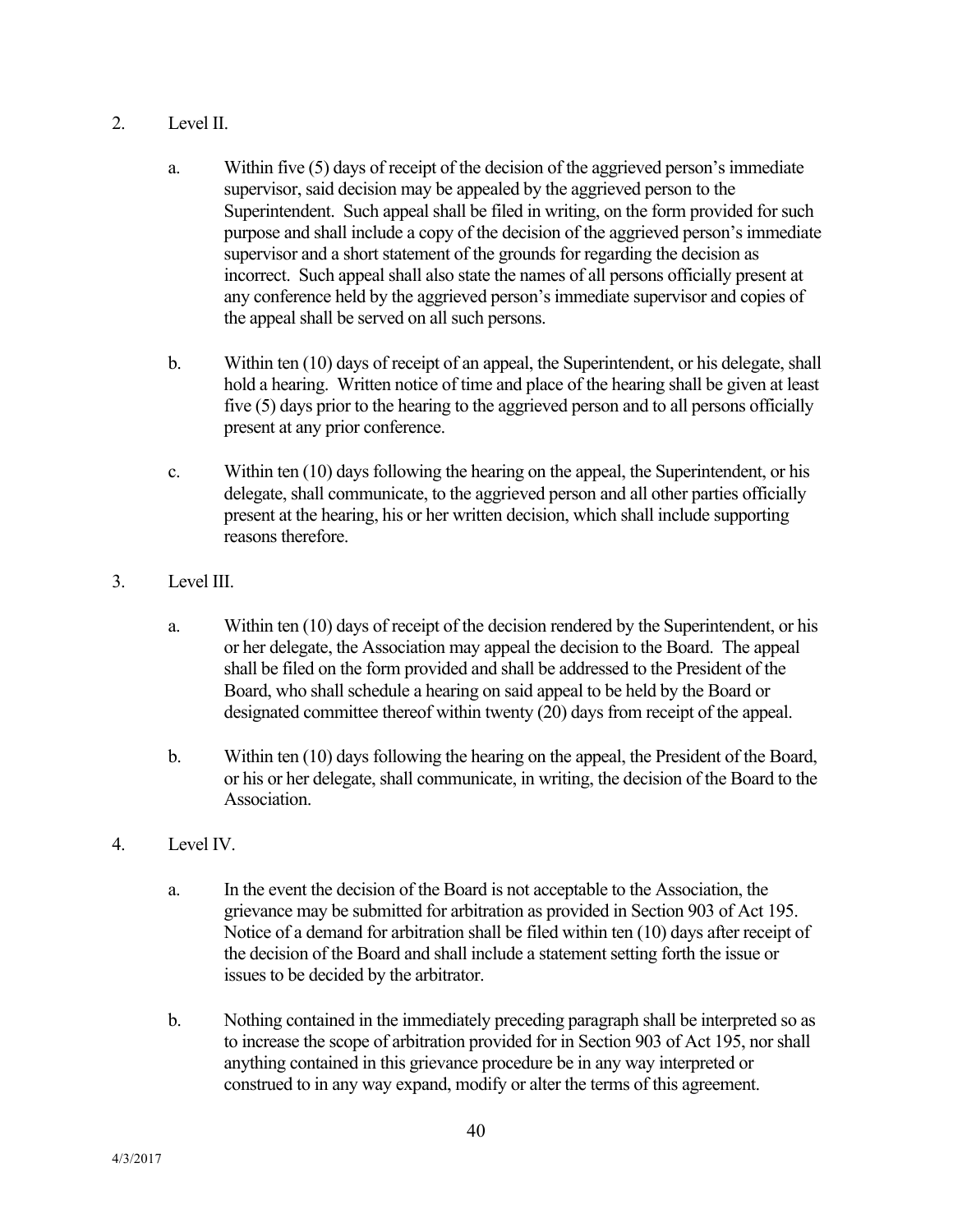- c. Within ten (10) days after written notice of demand for arbitration, the Superintendent or the Association shall notify the Bureau of Mediation requesting a panel of arbitrators.
- d. One-half (1/2) of the cost of the services of the arbitrator shall be borne by the Board and the remaining one-half by the Association.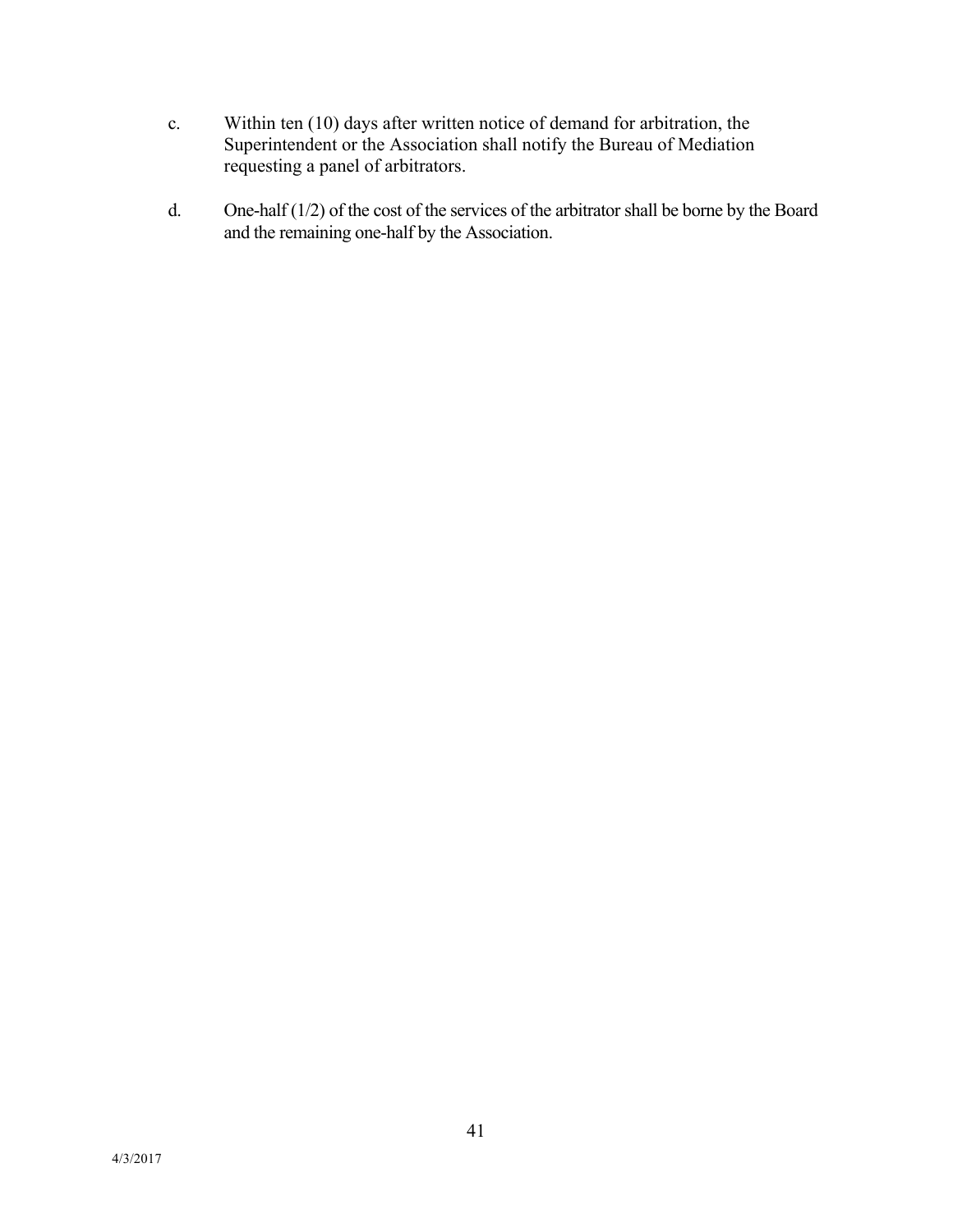### **APPENDIX B - SALARY SCHEDULE**

#### 2017-2018 Initial Step Placement on the New 17-Step Salary Schedule based on Years of Service Completed as of June 30, 2017\*

\*For those employees that have column movement through December 31, 2017 that would require a retroactive payroll adjustment, placement on the new column will be based on the same criteria used for the initial repositioning on the salary schedule.

| <b>Years of Service</b> | B            | $B+24$         | M                       | $M+15$                  | $M+30$                  | $M+45$                  | $M+60$                  |
|-------------------------|--------------|----------------|-------------------------|-------------------------|-------------------------|-------------------------|-------------------------|
| $\mathbf 0$             | $\mathbf{1}$ | 1              | 1                       | 1                       | 1                       | 1                       | $\mathbf{1}$            |
| $\mathbf{1}$            | $\mathbf{1}$ | 1              | $\mathbf{1}$            | 1                       | $\mathbf{1}$            | 1                       | $\mathbf{1}$            |
| $\overline{2}$          | $\mathbf{1}$ | $\mathbf{1}$   | $\mathbf{1}$            | 1                       | $\mathbf{1}$            | 1                       | $\mathbf{1}$            |
| 3                       | $\mathbf{1}$ | $\mathbf{1}$   | $\mathbf{1}$            | 1                       | $\mathbf{1}$            | 1                       | $\mathbf{1}$            |
| 4                       | 1            | $\mathbf{1}$   | 1                       | 1                       | 1                       | 1                       | $\mathbf{1}$            |
| 5                       | $\mathbf{1}$ | 1              | $\mathbf{1}$            | 1                       | 1                       | 1                       | $\mathbf{1}$            |
| 6                       | 3            | $\mathbf{1}$   | $\mathbf{1}$            | 1                       | 1                       | 1                       | 1                       |
| $\overline{7}$          | 3            | $\mathbf{1}$   | $\mathbf{1}$            | 1                       | $\mathbf{1}$            | $\mathbf{1}$            | $\mathbf{1}$            |
| 8                       |              | 1              | $\mathbf{1}$            | 1                       | $\mathbf{1}$            | $\mathbf{1}$            | $\mathbf{1}$            |
| 9                       |              | $\overline{2}$ | $\mathbf{1}$            | 1                       | $\mathbf{1}$            | 1                       | $\mathbf{1}$            |
| 10                      |              | 3              | $\overline{2}$          | 1                       | $\mathbf{2}$            | 2                       | $\mathbf{2}$            |
| 11                      |              | 4              | 3                       | 3                       | 3                       | 3                       | 3                       |
| 12                      |              | 5              | 4                       | 4                       | 4                       | 4                       | 4                       |
| 13                      |              | 6              | 6                       | 5                       | 6                       | 6                       | 6                       |
| 14                      |              | 8              | $\overline{\mathbf{z}}$ | $\overline{\mathbf{z}}$ | $\overline{\mathbf{z}}$ | 7                       | $\overline{\mathbf{z}}$ |
| 15                      |              | 8              | $\overline{\mathbf{z}}$ | $\overline{\mathbf{z}}$ | 7                       | $\overline{\mathbf{z}}$ | $\overline{\mathbf{z}}$ |
| 16                      |              | 9              | 9                       | 9                       | 9                       | 9                       | 9                       |
| 17                      |              | 11             | 10                      | 10                      | 10                      | 11                      | 11                      |
| 18                      |              | 11             | 10                      | 10                      | 10                      | 11                      | 11                      |
| 19                      |              | 13             | 12                      | 12                      | 12                      | 12                      | 12                      |
| 20                      |              | 15             | 14                      | 14                      | 14                      | 15                      | 15                      |
| $21 +$                  |              | 17             | 17                      | 17                      | 17                      | 17                      | 17                      |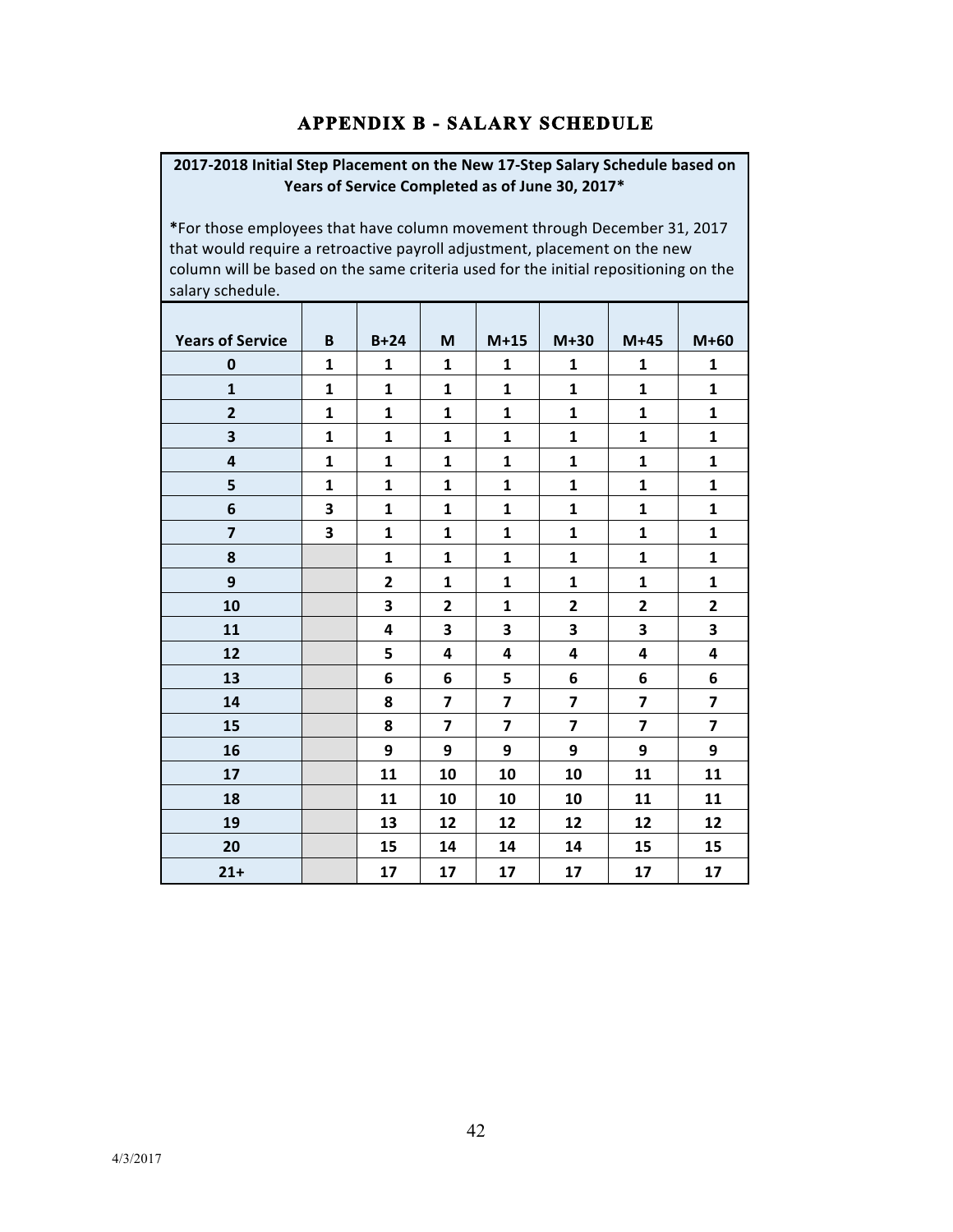# **2017-2018**

| <b>Years of</b><br><b>Service</b>    | Step No.       | в      | $B+24$ | Μ      | M+15   | $M+30$ | $M+45$ | M+60   |
|--------------------------------------|----------------|--------|--------|--------|--------|--------|--------|--------|
|                                      |                |        |        |        |        |        |        |        |
|                                      | 1              | 46,585 | 49,605 | 54,302 | 57,687 | 58,796 | 60,608 | 61,931 |
|                                      | $\mathbf{2}$   | 46,732 | 51,050 | 55,747 | 59,132 | 60,241 | 62,053 | 63,376 |
|                                      | 3              | 46,879 | 52,494 | 57,191 | 60,576 | 61,685 | 63,497 | 64,820 |
|                                      | 4              | 47,026 | 53,939 | 58,636 | 62,021 | 63,130 | 64,942 | 66,265 |
|                                      | 5              | 47,173 | 55,384 | 60,081 | 63,466 | 64,575 | 66,387 | 67,710 |
| Years of Service and Step Number are | 6              | 47,320 | 56,828 | 61,525 | 64,910 | 66,019 | 67,831 | 69,154 |
| different for each column.           | $\overline{7}$ | 47,467 | 58,273 | 62,970 | 66,355 | 67,464 | 69,276 | 70,599 |
|                                      | 8              | 47,614 | 59,718 | 64,415 | 67,800 | 68,909 | 70,721 | 72,044 |
|                                      | 9              | 47,761 | 61,162 | 65,859 | 69,244 | 70,353 | 72,165 | 73,488 |
|                                      | 10             | 47,908 | 62,607 | 67,304 | 70,689 | 71,798 | 73,610 | 74,933 |
|                                      | 11             | 48,055 | 64,052 | 68,749 | 72,134 | 73,243 | 75,055 | 76,378 |
|                                      | 12             | 48,202 | 65,497 | 70,194 | 73,579 | 74,688 | 76,500 | 77,823 |
|                                      | 13             | 48,349 | 66,941 | 71,638 | 75,023 | 76,132 | 77,944 | 79,267 |
|                                      | 14             | 48,496 | 68,386 | 73,083 | 76,468 | 77,577 | 79,389 | 80,712 |
|                                      | 15             | 48,643 | 69,831 | 74,528 | 77,913 | 79,022 | 80,834 | 82,157 |
|                                      | 16             | 48,790 | 71,275 | 75,972 | 79,357 | 80,466 | 82,278 | 83,601 |
|                                      | 17             | 48,937 | 72,720 | 77,417 | 80,802 | 81,911 | 83,723 | 85,046 |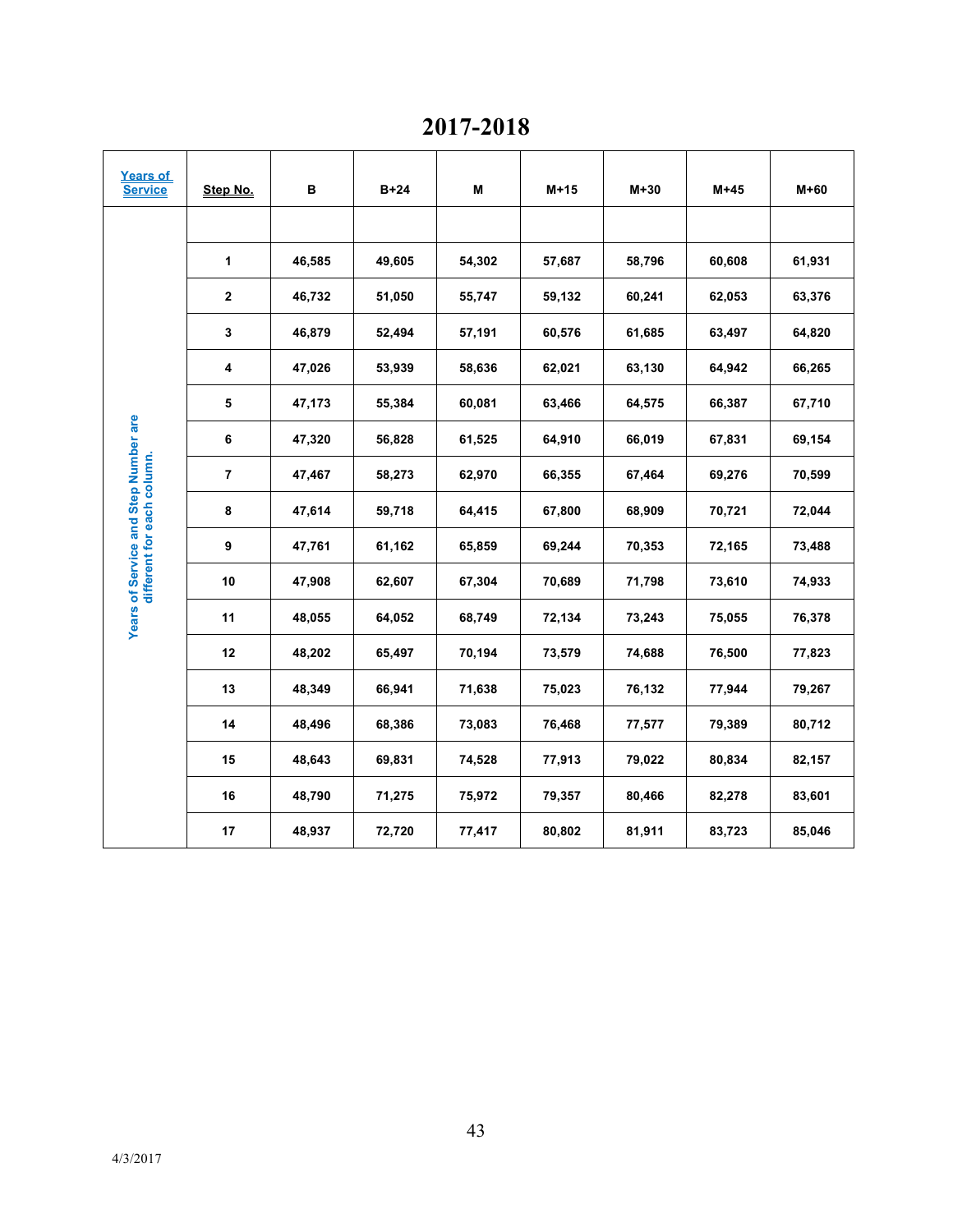**2018-2019**

| <b>Step</b>    | в      | $B+24$ | M      | $M+15$ | $M+30$ | $M+45$ | $M+60$ |
|----------------|--------|--------|--------|--------|--------|--------|--------|
|                |        |        |        |        |        |        |        |
| 1              | 47,797 | 52,073 | 56,816 | 59,840 | 61,174 | 63,029 | 64,521 |
| $\overline{2}$ | 47,919 | 53,158 | 57,902 | 60,926 | 62,259 | 64,115 | 65,607 |
| 3              | 48,041 | 54,244 | 58,988 | 62,012 | 63,345 | 65,200 | 66,693 |
| 4              | 48,163 | 55,330 | 60,074 | 63,097 | 64,431 | 66,286 | 67,779 |
| 5              | 48,285 | 56,723 | 61,467 | 64,491 | 65,824 | 67,680 | 69,172 |
| 6              | 48,407 | 58,117 | 62,861 | 65,884 | 67,218 | 69,073 | 70,566 |
| 7              | 48,530 | 59,510 | 64,254 | 67,278 | 68,611 | 70,467 | 71,959 |
| 8              | 48,652 | 60,904 | 65,648 | 68,671 | 70,005 | 71,860 | 73,353 |
| 9              | 48,774 | 62,297 | 67,041 | 70,065 | 71,398 | 73,254 | 74,746 |
| 10             | 48,896 | 63,691 | 68,435 | 71,458 | 72,792 | 74,647 | 76,140 |
| 11             | 49,018 | 65,084 | 69,828 | 72,852 | 74,185 | 76,041 | 77,533 |
| 12             | 49,140 | 66,478 | 71,222 | 74,245 | 75,579 | 77,434 | 78,927 |
| 13             | 49,262 | 67,871 | 72,615 | 75,639 | 76,972 | 78,828 | 80,320 |
| 14             | 49,384 | 69,265 | 74,009 | 77,032 | 78,366 | 80,221 | 81,714 |
| 15             | 49,506 | 70,658 | 75,402 | 78,426 | 79,759 | 81,615 | 83,107 |
| 16             | 49,628 | 72,052 | 76,796 | 79,819 | 81,153 | 83,008 | 84,501 |
| 17             | 49,750 | 73,445 | 78,189 | 81,213 | 82,546 | 84,402 | 85,894 |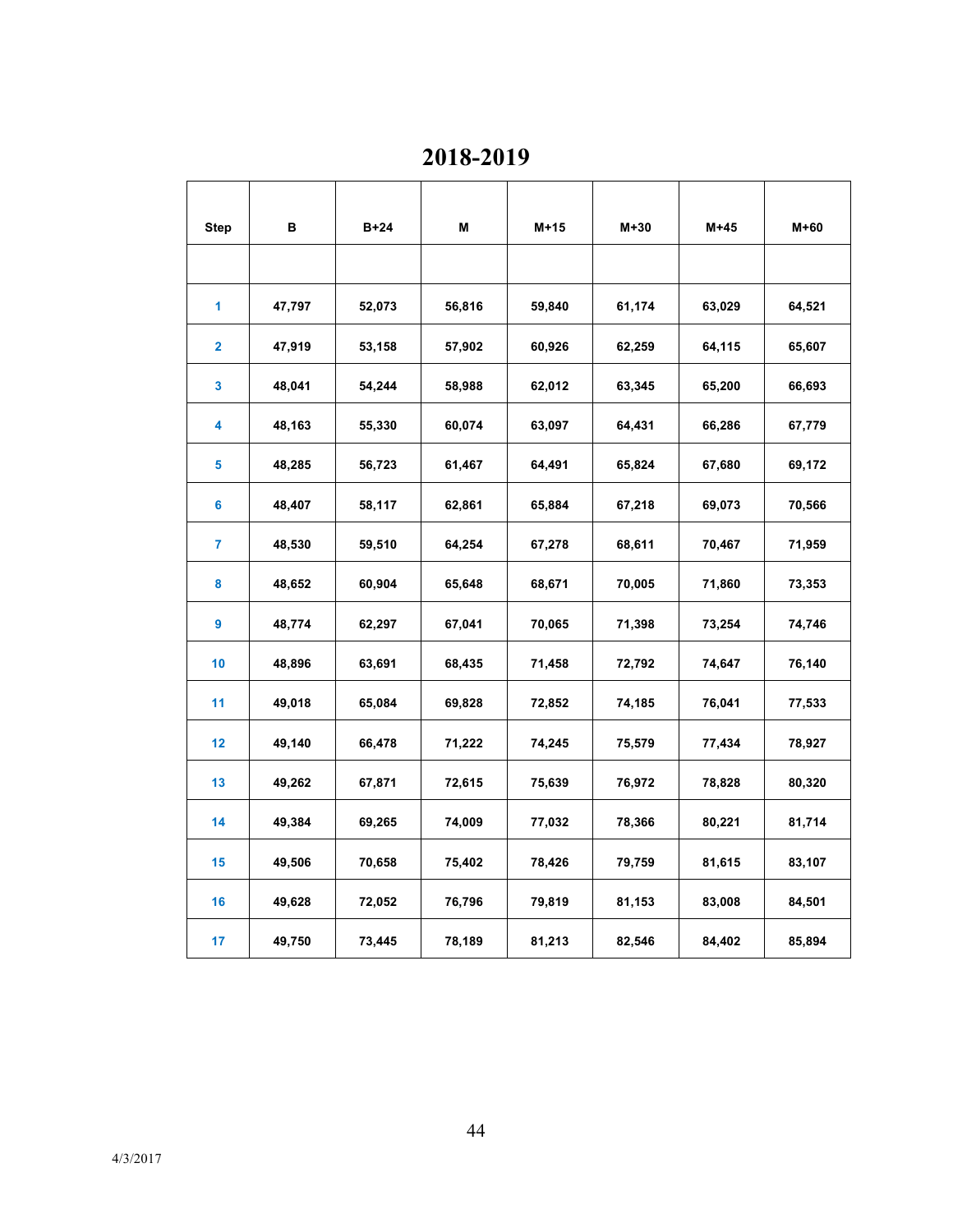**2019-2020**

| <b>Step</b>             | в      | $B+24$ | M      | $M+15$ | $M+30$ | $M+45$ | $M+60$ |
|-------------------------|--------|--------|--------|--------|--------|--------|--------|
|                         |        |        |        |        |        |        |        |
| 1                       | 49,329 | 55,190 | 59,993 | 62,560 | 64,177 | 66,088 | 67,794 |
| $\overline{\mathbf{2}}$ | 49,420 | 55,822 | 60,625 | 63,193 | 64,810 | 66,720 | 68,426 |
| $\mathbf{3}$            | 49,510 | 56,455 | 61,258 | 63,825 | 65,442 | 67,352 | 69,059 |
| 4                       | 49,601 | 57,087 | 61,890 | 64,457 | 66,074 | 67,984 | 69,691 |
| 5                       | 49,691 | 58,416 | 63,219 | 65,786 | 67,403 | 69,313 | 71,020 |
| 6                       | 49,782 | 59,744 | 64,548 | 67,115 | 68,732 | 70,642 | 72,348 |
| $\overline{7}$          | 49,872 | 61,073 | 65,876 | 68,443 | 70,060 | 71,971 | 73,677 |
| 8                       | 49,963 | 62,402 | 67,205 | 69,772 | 71,389 | 73,300 | 75,006 |
| 9                       | 50,053 | 63,731 | 68,534 | 71,101 | 72,718 | 74,629 | 76,335 |
| 10                      | 50,144 | 65,060 | 69,863 | 72,430 | 74,047 | 75,957 | 77,664 |
| 11                      | 50,234 | 66,389 | 71,192 | 73,759 | 75,376 | 77,286 | 78,993 |
| 12                      | 50,325 | 67,717 | 72,521 | 75,088 | 76,705 | 78,615 | 80,321 |
| 13                      | 50,415 | 69,046 | 73,849 | 76,416 | 78,033 | 79,944 | 81,650 |
| 14                      | 50,506 | 70,375 | 75,178 | 77,745 | 79,362 | 81,273 | 82,979 |
| 15                      | 50,596 | 71,704 | 76,507 | 79,074 | 80,691 | 82,602 | 84,308 |
| 16                      | 50,687 | 73,033 | 77,836 | 80,403 | 82,020 | 83,930 | 85,637 |
| 17                      | 50,777 | 74,362 | 79,165 | 81,732 | 83,349 | 85,259 | 86,966 |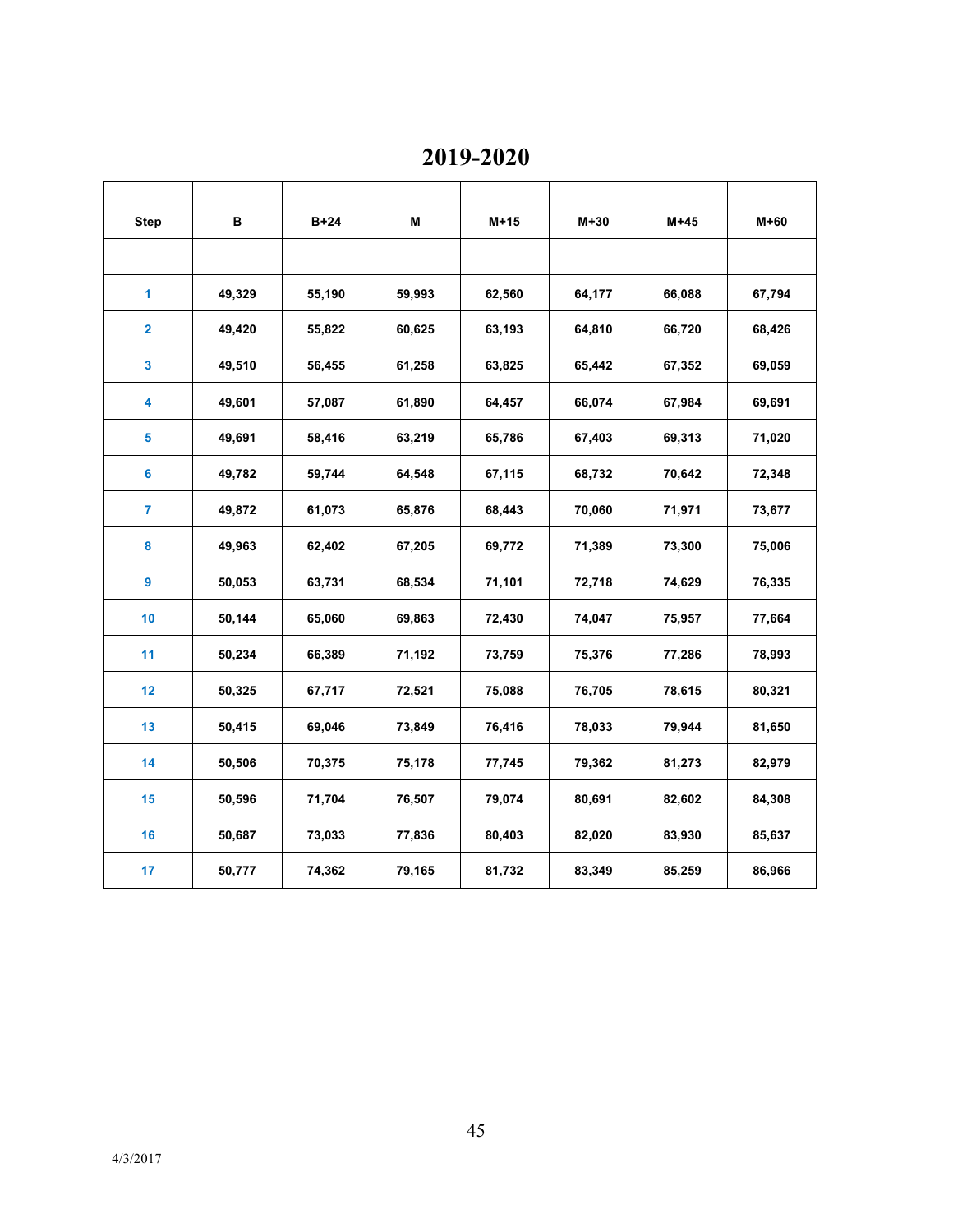**2020-2021**

| <b>Step</b>    | в      | $B+24$ | M      | $M+15$ | $M+30$ | $M+45$ | $M+60$ |
|----------------|--------|--------|--------|--------|--------|--------|--------|
|                |        |        |        |        |        |        |        |
| 1              | 51,296 | 59,192 | 64,071 | 66,052 | 68,033 | 70,014 | 71,995 |
| 2              | 51,346 | 59,242 | 64,121 | 66,102 | 68,083 | 70,064 | 72,045 |
| 3              | 51,396 | 59,292 | 64,171 | 66,152 | 68,133 | 70,114 | 72,095 |
| 4              | 51,446 | 59,342 | 64,221 | 66,202 | 68,183 | 70,164 | 72,145 |
| 5              | 51,496 | 60,588 | 65,467 | 67,448 | 69,429 | 71,410 | 73,391 |
| 6              | 51,546 | 61,834 | 66,713 | 68,694 | 70,675 | 72,656 | 74,637 |
| $\overline{7}$ | 51,596 | 63,080 | 67,959 | 69,940 | 71,921 | 73,902 | 75,883 |
| 8              | 51,646 | 64,326 | 69,205 | 71,186 | 73,167 | 75,148 | 77,129 |
| 9              | 51,696 | 65,571 | 70,450 | 72,431 | 74,412 | 76,393 | 78,374 |
| 10             | 51,746 | 66,817 | 71,696 | 73,677 | 75,658 | 77,639 | 79,620 |
| 11             | 51,796 | 68,063 | 72,942 | 74,923 | 76,904 | 78,885 | 80,866 |
| 12             | 51,846 | 69,309 | 74,188 | 76,169 | 78,150 | 80,131 | 82,112 |
| 13             | 51,896 | 70,555 | 75,434 | 77,415 | 79,396 | 81,377 | 83,358 |
| 14             | 51,946 | 71,801 | 76,680 | 78,661 | 80,642 | 82,623 | 84,604 |
| 15             | 51,996 | 73,046 | 77,925 | 79,906 | 81,887 | 83,868 | 85,849 |
| 16             | 52,046 | 74,292 | 79,171 | 81,152 | 83,133 | 85,114 | 87,095 |
| 17             | 52,096 | 75,538 | 80,417 | 82,398 | 84,379 | 86,360 | 88,341 |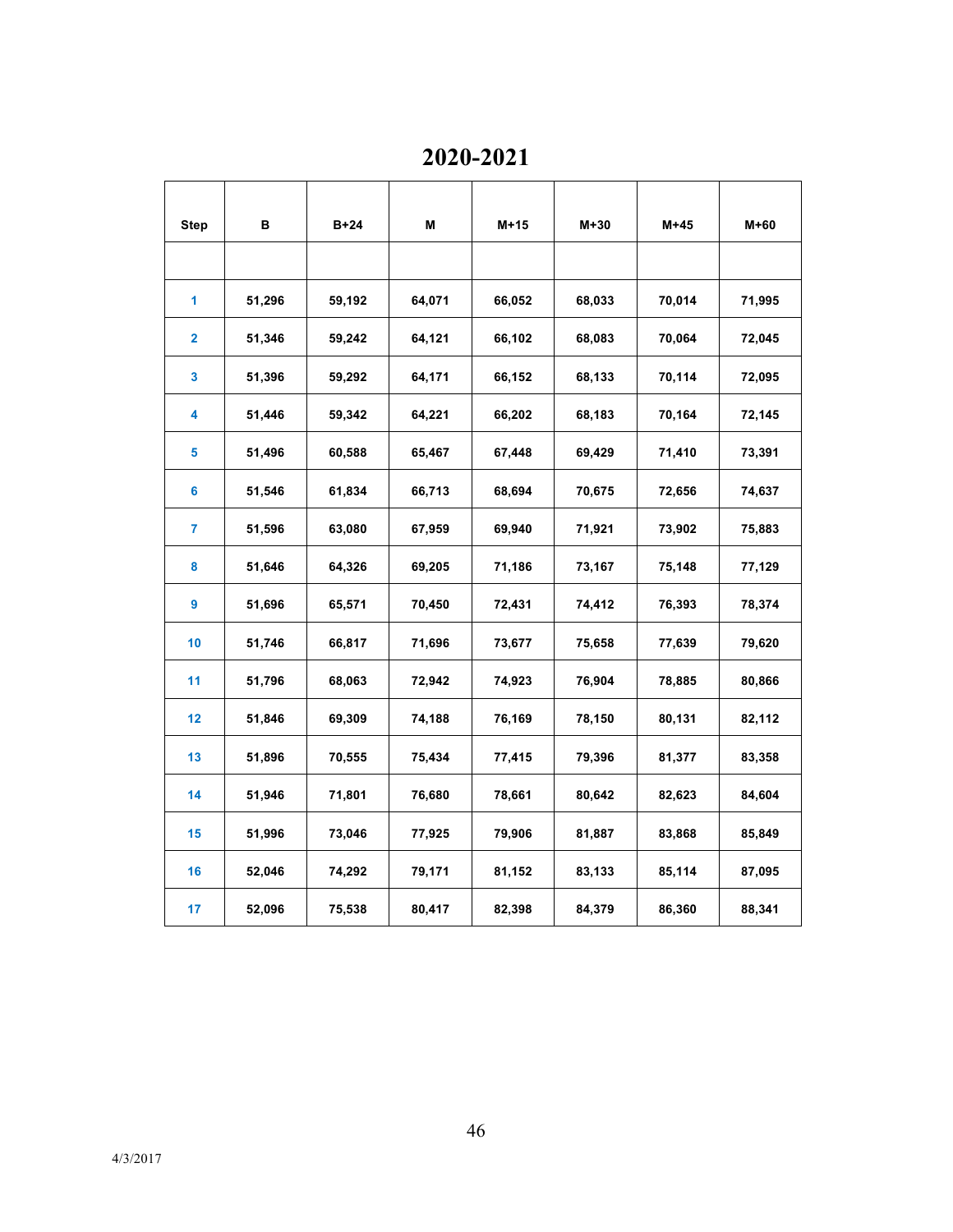### **APPENDIX C - PAY DATES**

| Pay Date   | Number | Day of<br>Week |
|------------|--------|----------------|
| 08/30/2017 | 1      | Wednesday      |
| 09/13/2017 | 2      | Wednesday      |
| 09/27/2017 | 3      | Wednesday      |
| 10/11/2017 | 4      | Wednesday      |
| 10/25/2017 | 5      | Wednesday      |
| 11/08/2017 | 6      | Wednesday      |
| 11/22/2017 | 7      | Wednesday      |
| 12/06/2017 | 8      | Wednesday      |
| 12/20/2017 | 9      | Wednesday      |
| 01/03/2018 | 10     | Wednesday      |
| 01/17/2018 | 11     | Wednesday      |
| 01/31/2018 | 12     | Wednesday      |
| 02/14/2018 | 13     | Wednesday      |
| 02/28/2018 | 14     | Wednesday      |
| 03/14/2018 | 15     | Wednesday      |
| 03/28/2018 | 16     | Wednesday      |
| 04/11/2018 | 17     | Wednesday      |
| 04/25/2018 | 18     | Wednesday      |
| 05/09/2018 | 19     | Wednesday      |
| 05/23/2018 | 20     | Wednesday      |
| 06/06/2018 | 21     | Wednesday      |
| 06/20/2018 | 22     | Wednesday      |
| 07/04/2018 | 23     | Wednesday      |
| 07/18/2018 | 24     | Wednesday      |
| 08/01/2018 | 25     | Wednesday      |
| 08/15/2018 | 26     | Wednesday      |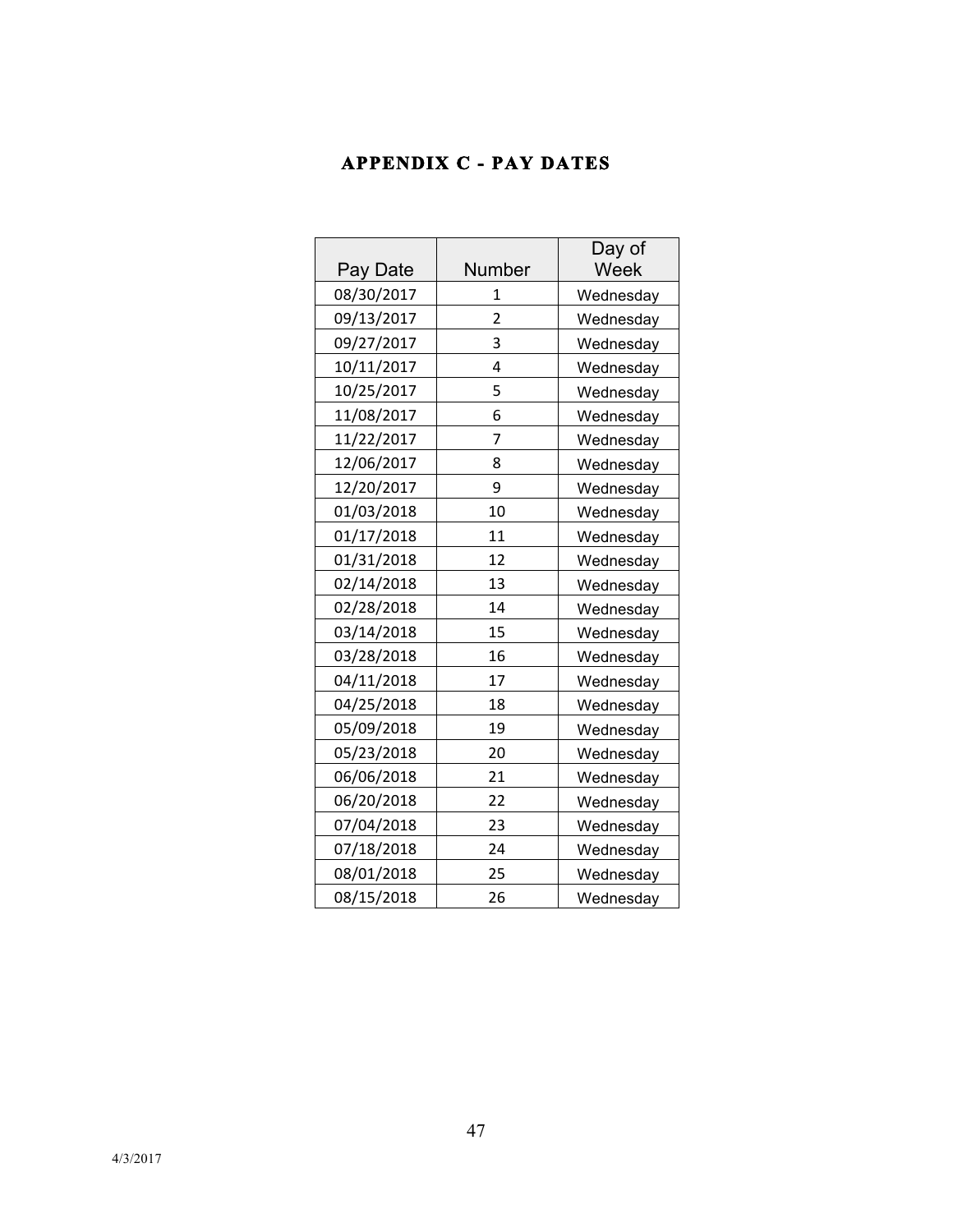| <b>Pay Date</b> | <b>Number</b>  | Day of<br><b>Week</b> |
|-----------------|----------------|-----------------------|
| 08/29/2018      | 1              | Wednesday             |
| 09/12/2018      | $\overline{2}$ | Wednesday             |
| 09/26/2018      | 3              | Wednesday             |
| 10/10/2018      | 4              | Wednesday             |
| 10/24/2018      | 5              | Wednesday             |
| 11/07/2018      | 6              | Wednesday             |
| 11/21/2018      | 7              | Wednesday             |
| 12/05/2018      | 8              | Wednesday             |
| 12/19/2018      | 9              | Wednesday             |
| 01/02/2019      | 10             | Wednesday             |
| 01/16/2019      | 11             | Wednesday             |
| 01/30/2019      | 12             | Wednesday             |
| 02/13/2019      | 13             | Wednesday             |
| 02/27/2019      | 14             | Wednesday             |
| 03/13/2019      | 15             | Wednesday             |
| 03/27/2019      | 16             | Wednesday             |
| 04/10/2019      | 17             | Wednesday             |
| 04/24/2019      | 18             | Wednesday             |
| 05/08/2019      | 19             | Wednesday             |
| 05/22/2019      | 20             | Wednesday             |
| 06/05/2019      | 21             | Wednesday             |
| 06/19/2019      | 22             | Wednesday             |
| 07/03/2019      | 23             | Wednesday             |
| 07/17/2019      | 24             | Wednesday             |
| 07/31/2019      | 25             | Wednesday             |
| 08/14/2019      | 26             | Wednesday             |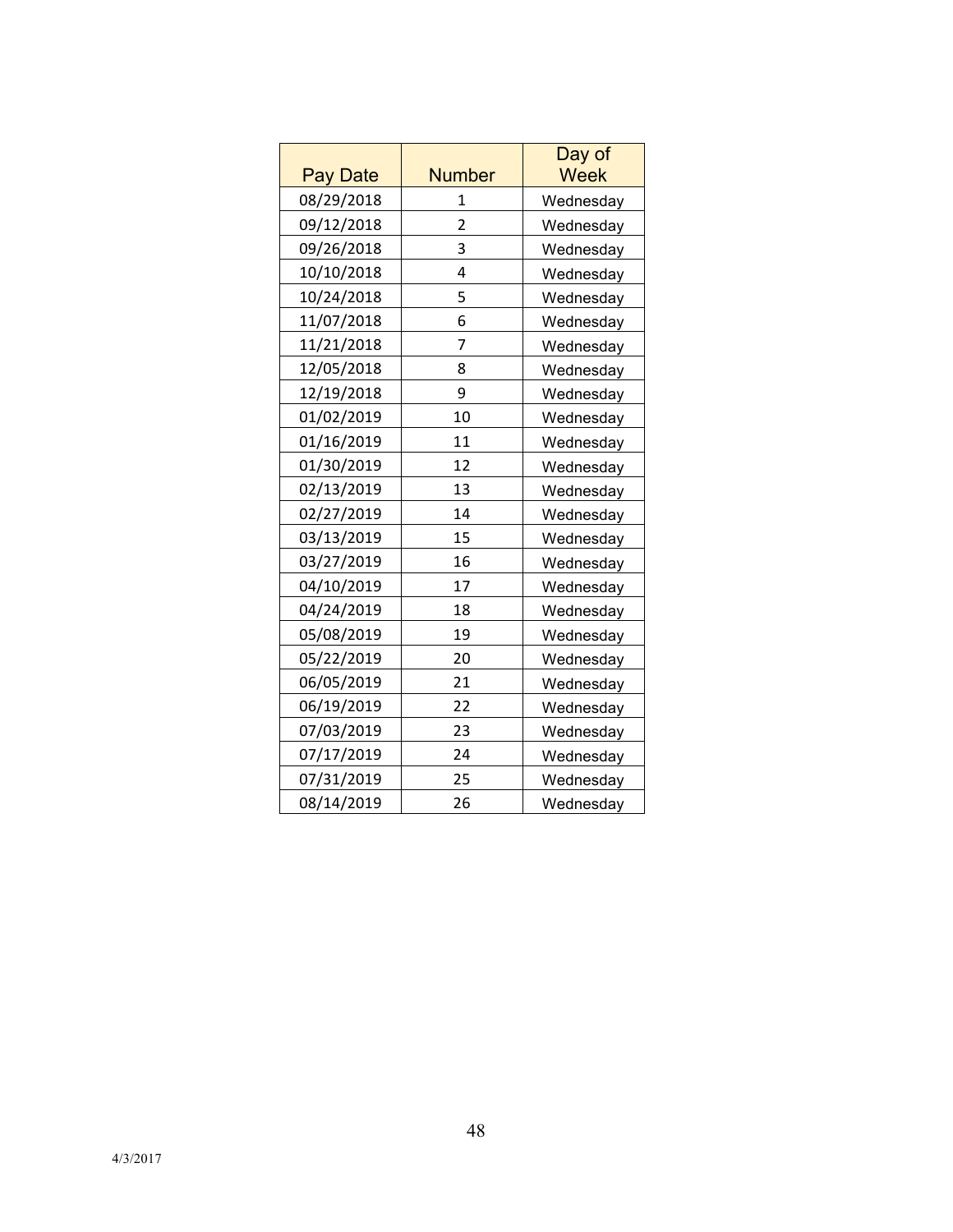| Pay Date   | <b>Number</b>  | Day of<br>Week |
|------------|----------------|----------------|
| 08/28/2019 | 1              | Wednesday      |
| 09/11/2019 | $\overline{2}$ | Wednesday      |
| 09/25/2019 | 3              | Wednesday      |
| 10/09/2019 | 4              | Wednesday      |
| 10/23/2019 | 5              | Wednesday      |
| 11/06/2019 | 6              | Wednesday      |
| 11/20/2019 | 7              | Wednesday      |
| 12/04/2019 | 8              | Wednesday      |
| 12/18/2019 | 9              | Wednesday      |
| 01/01/2020 | 10             | Wednesday      |
| 01/15/2020 | 11             | Wednesday      |
| 01/29/2020 | 12             | Wednesday      |
| 02/12/2020 | 13             | Wednesday      |
| 02/26/2020 | 14             | Wednesday      |
| 03/11/2020 | 15             | Wednesday      |
| 03/25/2020 | 16             | Wednesday      |
| 04/08/2020 | 17             | Wednesday      |
| 04/22/2020 | 18             | Wednesday      |
| 05/06/2020 | 19             | Wednesday      |
| 05/20/2020 | 20             | Wednesday      |
| 06/03/2020 | 21             | Wednesday      |
| 06/17/2020 | 22             | Wednesday      |
| 07/01/2020 | 23             | Wednesday      |
| 07/15/2020 | 24             | Wednesday      |
| 07/29/2020 | 25             | Wednesday      |
| 08/12/2020 | 26             | Wednesday      |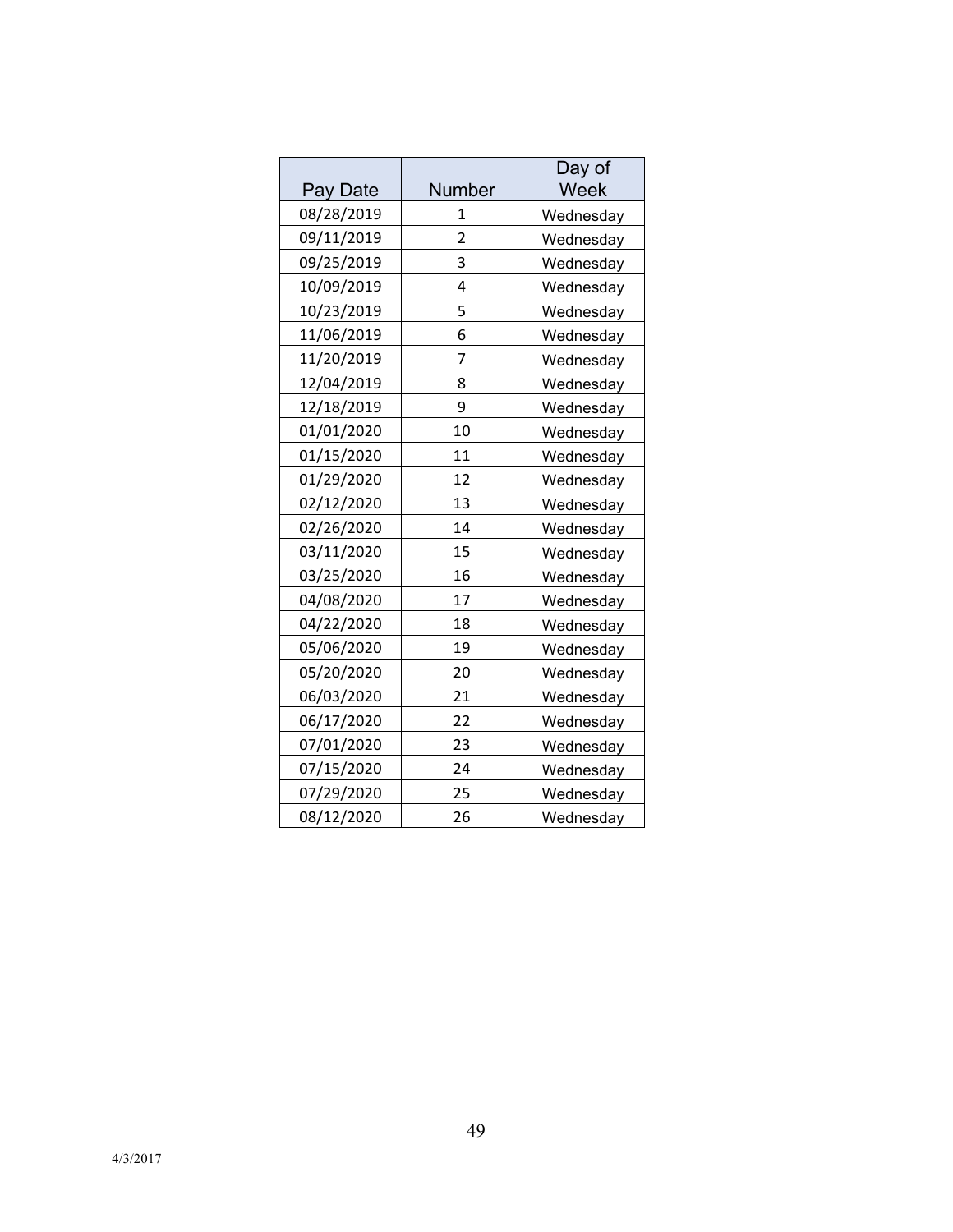| Pay Date   | <b>Number</b>  | Day of<br>Week |
|------------|----------------|----------------|
| 08/26/2020 | $\mathbf{1}$   | Wednesday      |
| 09/09/2020 | $\overline{2}$ | Wednesday      |
| 09/23/2020 | 3              | Wednesday      |
| 10/07/2020 | 4              | Wednesday      |
| 10/21/2020 | 5              | Wednesday      |
| 11/04/2020 | 6              | Wednesday      |
| 11/18/2020 | 7              | Wednesday      |
| 12/02/2020 | 8              | Wednesday      |
| 12/16/2020 | 9              | Wednesday      |
| 12/30/2020 | 10             | Wednesday      |
| 01/13/2021 | 11             | Wednesday      |
| 01/27/2021 | 12             | Wednesday      |
| 02/10/2021 | 13             | Wednesday      |
| 02/24/2021 | 14             | Wednesday      |
| 03/10/2021 | 15             | Wednesday      |
| 03/24/2021 | 16             | Wednesday      |
| 04/07/2021 | 17             | Wednesday      |
| 04/21/2021 | 18             | Wednesday      |
| 05/05/2021 | 19             | Wednesday      |
| 05/19/2021 | 20             | Wednesday      |
| 06/02/2021 | 21             | Wednesday      |
| 06/16/2021 | 22             | Wednesday      |
| 06/30/2021 | 23             | Wednesday      |
| 07/14/2021 | 24             | Wednesday      |
| 07/28/2021 | 25             | Wednesday      |
| 08/11/2021 | 26             | Wednesday      |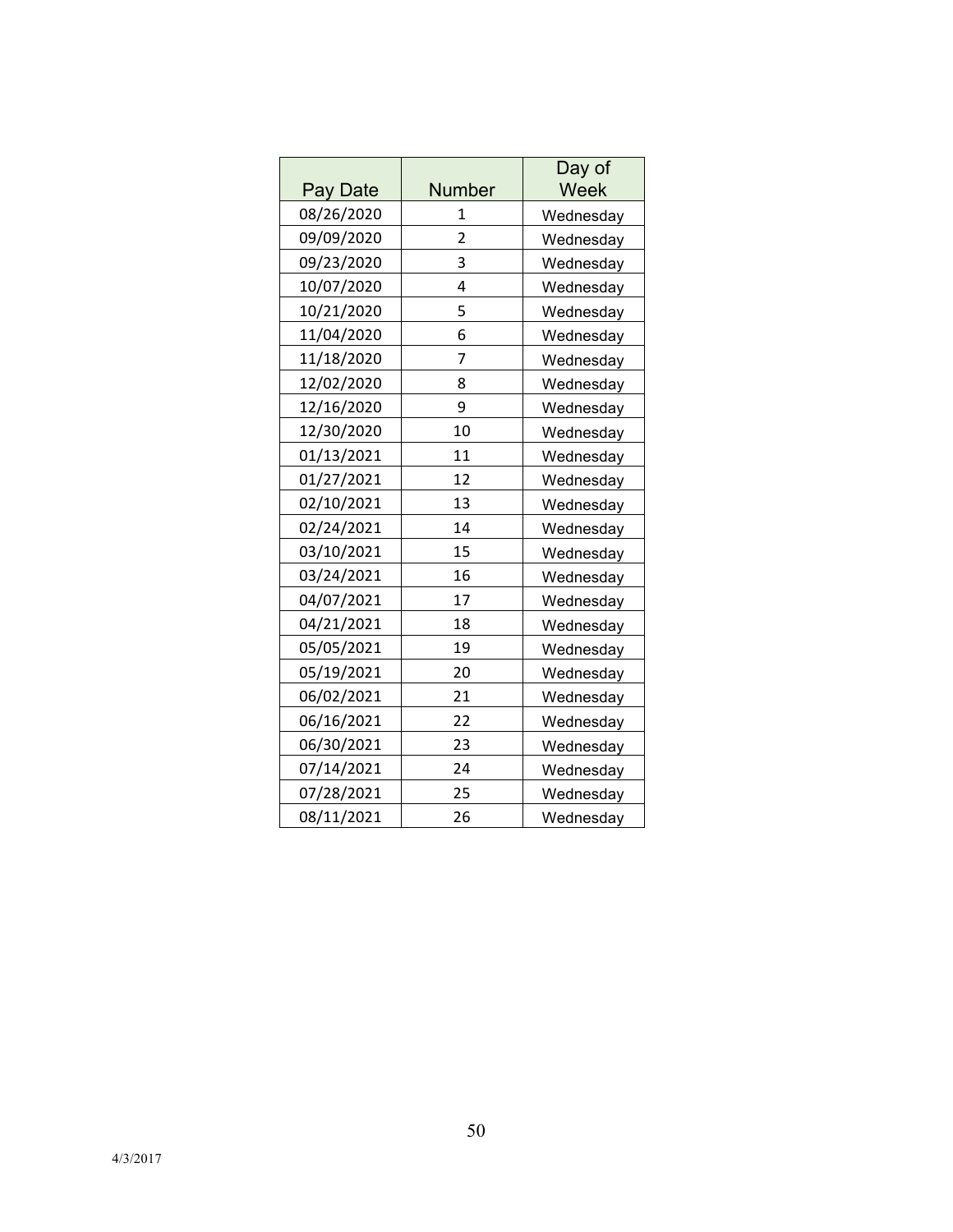### **APPENDIX D - DEDUCTIONS**

| <b>Calendar</b><br>year basis | 2018                      | 2019                      | 2020                      | 2021                      |
|-------------------------------|---------------------------|---------------------------|---------------------------|---------------------------|
| <b>Single</b>                 | 9% based upon             | 9% based upon             | 10% based upon            | 10% based upon            |
|                               | 7/1/2017 Expected         | 7/1/2018 Expected         | 7/1/2019 Expected         | 7/1/2020 Expected         |
| 2 Party                       | <b>Floating Rate less</b> | <b>Floating Rate less</b> | <b>Floating Rate less</b> | <b>Floating Rate less</b> |
|                               | dental deduction          | dental deduction          | dental deduction          | dental deduction          |
| Family                        | amount                    | amount                    | amount                    | amount                    |

**Monthly payroll deductions for healthcare:**

## **Monthly payroll deductions for dental:**

| Calendar year<br>basis | 2018 | 2019 | 2020 | 2021 |
|------------------------|------|------|------|------|
| Single                 | \$5  | \$5  | \$5  | \$5  |
| 2 Party                | \$10 | \$10 | \$10 | \$10 |
| Family                 | \$15 | \$15 | \$15 | \$15 |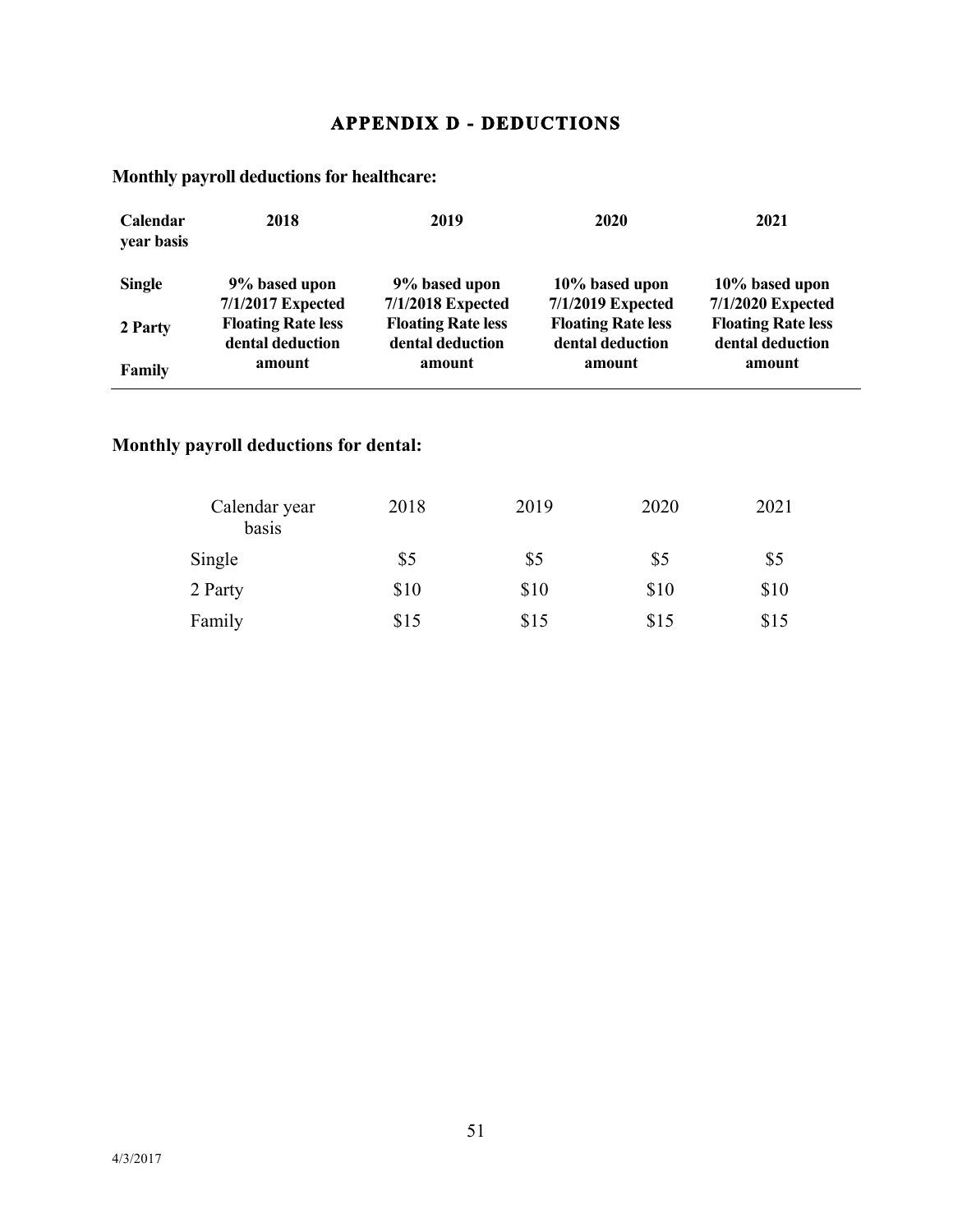### **APPENDIX E - SPECIAL MASTERS**

The following guidelines reflect special considerations given to school psychologists, professional school counselors, and speech and language specialists in acknowledgement of specified requirements for a Master's degree in these areas and supplement the existing Master's level designation from the Penn Manor School District salary schedule.

1. A Master's degree shall be designated as 36 graduate credits within the specialized field of study.

2. For specific programs (school psychology, professional school counselors, and speech and language clinician) that require additional credits prior to conferring a Master's degree, placement on the salary schedule shall reflect the required study above the university-approved Master's program.

#### **SAMPLES**

| Sample teacher | Master's Requirement                                                     | Placement      |
|----------------|--------------------------------------------------------------------------|----------------|
| Teacher A      | Master's conferred at 36 credits from the degree-granting<br>institution | Master's       |
| Teacher B      | Master's conferred at 40 credits from the degree-granting<br>institution | Master's       |
| Teacher C      | Master's conferred at 55 credits from the degree-granting<br>institution | Master's $+15$ |
| Teacher D      | Master's conferred at 66 credits from the degree-granting<br>institution | Master's $+30$ |